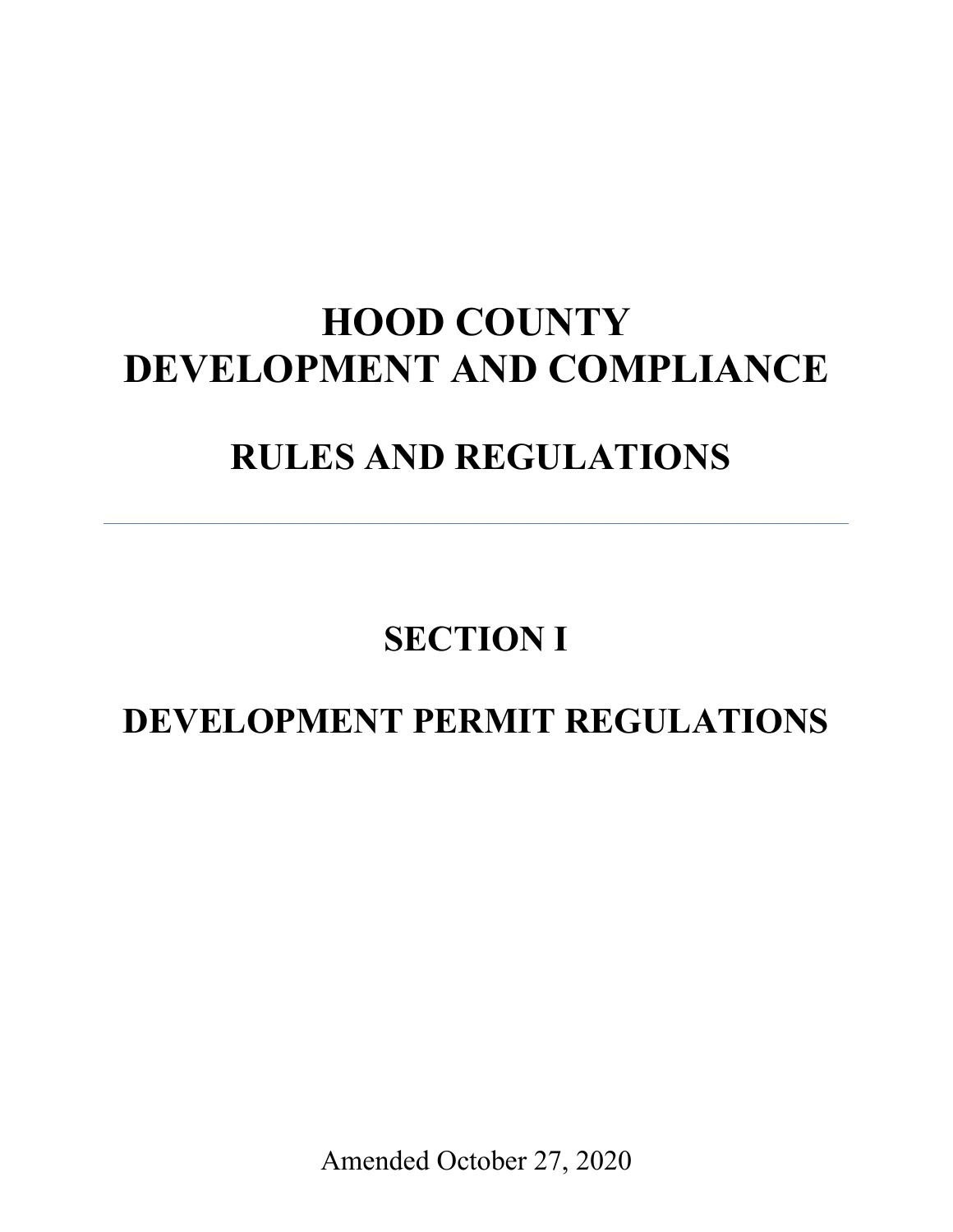#### **HOOD COUNTY**

#### **SECTION I DEVELOPMENT PERMIT REGULATIONS**

#### *TABLE OF CONTENTS*

| Section 1.1 | Title            |
|-------------|------------------|
| Section 1.2 | Purpose          |
| Section 1.3 | Applicability    |
| Section 1.4 | Permits Required |
| Section 1.5 | Findings         |
| Section 1.6 | Order            |
| Section 1.7 | Exemptions       |
| Section 1.8 | Interpretation   |
| Section 1.9 | Amendments       |
|             |                  |

Article II. Definitions

| Section 2.1 | General Interpretation |
|-------------|------------------------|
| Section 2.2 | Definitions            |

Article III. Development Commission

| Section 3.1 | <b>Commission Established</b>               |
|-------------|---------------------------------------------|
| Section 3.2 | Powers and Duties                           |
| Section 3.3 | Membership, Appointment, and Term of Office |
| Section 3.4 | Meetings and General Procedures             |

Article IV. Application Requirements and Procedures

| Section 4.1 | <b>Development Process</b>           |
|-------------|--------------------------------------|
| Section 4.2 | Concept Plan                         |
| Section 4.3 | <b>Partial Development</b>           |
| Section 4.4 | Site Development Plan                |
| Section 4.5 | On-Site Permit                       |
| Section 4.6 | <b>Complete Application Required</b> |
| Section 4.7 | Proportionality Determination        |
| Section 4.8 | <b>Change in District Boundaries</b> |
| Section 4.9 | <b>Application Fees</b>              |
|             |                                      |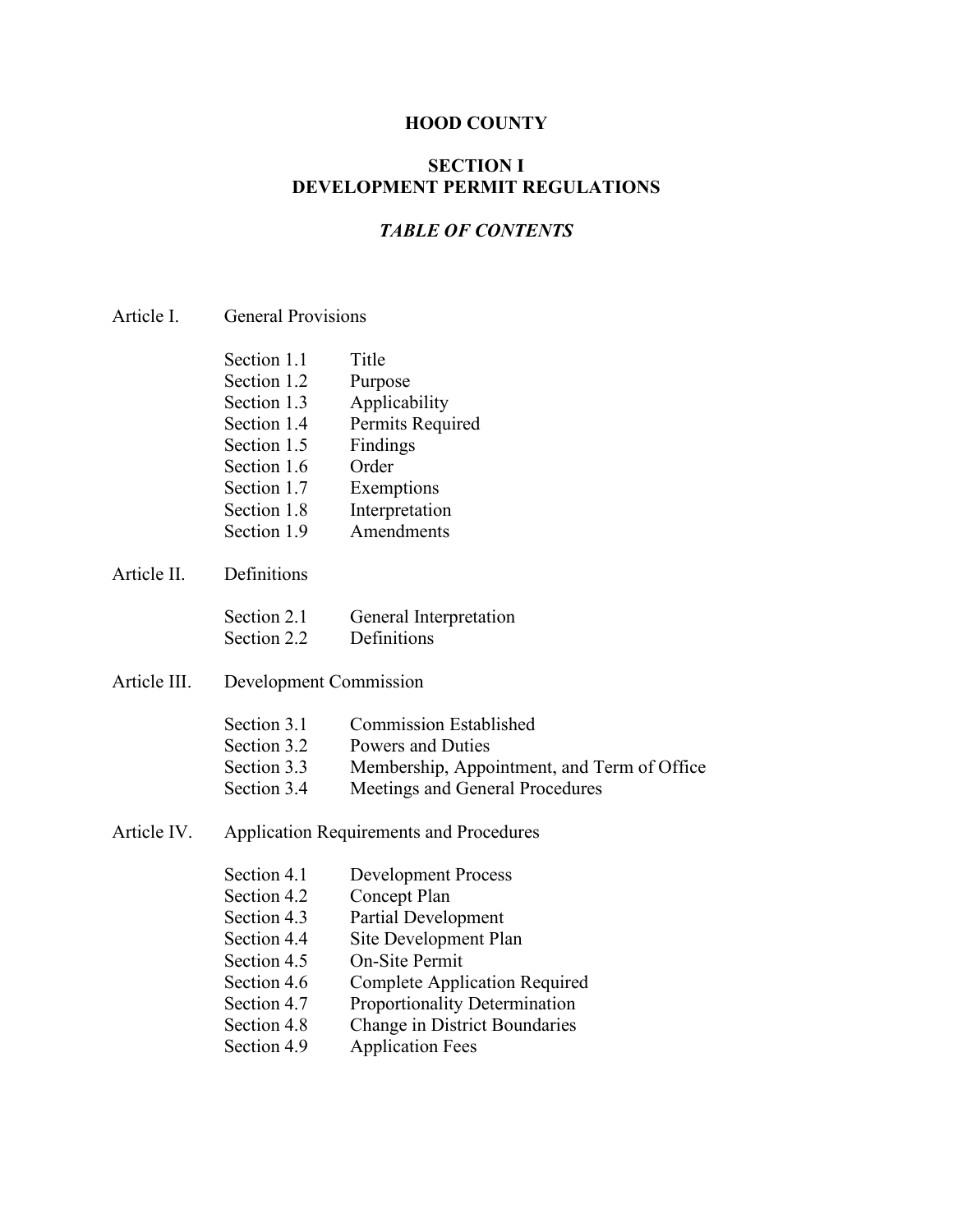Article V. Land Use District Standards

| Section 5.1 | Districts Established                     |
|-------------|-------------------------------------------|
| Section 5.2 | Purposes of Districts                     |
| Section 5.3 | <b>General District Standards</b>         |
| Section 5.4 | Water Quality Land Use District Standards |
| Section 5.5 | Road Corridor Land Use District Standards |
| Section 5.6 | <b>Rural Land Use District Standards</b>  |

- Rural Land Use District Standards
- Section 5.7 Density Transfers
- Article VI. Adequate Public Facilities

| Section 6.1  | General Policy                                     |
|--------------|----------------------------------------------------|
| Section 6.2  | General Standards                                  |
| Section 6.3  | Determination of Adequate Facilities               |
| Section 6.4  | <b>Special Facilities Standards</b>                |
| Section 6.5  | <b>Water Facilities Standards</b>                  |
| Section 6.6  | <b>Wastewater Facilities Standards</b>             |
| Section 6.7  | Roadway Facilities Standards                       |
| Section 6.8  | Drainage Facilities Standards                      |
| Section 6.9  | Park and Recreational Facilities Standards         |
| Section 6.10 | <b>Erosion and Sedimentation Control Standards</b> |
| Section 6.11 | Recreational Vehicle Parks                         |
|              |                                                    |

Article VII. On-Site Sewage Facility Renewal and Replacement

| Applicability                                                              |
|----------------------------------------------------------------------------|
| Inspection of Existing On-Site Sewage Facilities                           |
| On-Site Sewage Facilities Prohibited: Port Ridglea East and<br>Carla Court |
| In-Ground Swimming Pools                                                   |
| <b>Offenses</b>                                                            |
|                                                                            |

Article VIII. Special Exceptions

| Section 8.1 | <b>Exceptions Allowed</b>              |
|-------------|----------------------------------------|
| Section 8.2 | Limitations                            |
| Section 8.3 | <b>Exceptions Procedure</b>            |
| Section 8.4 | <b>Standards for Approval</b>          |
| Section 8.5 | <b>Expiration of Special Exception</b> |

#### Article IX. Enforcement

| Section 9.1 | <b>Offenses</b>              |
|-------------|------------------------------|
| Section 9.2 | Injunction, Damages          |
| Section 9.3 | Enforcement of Building Line |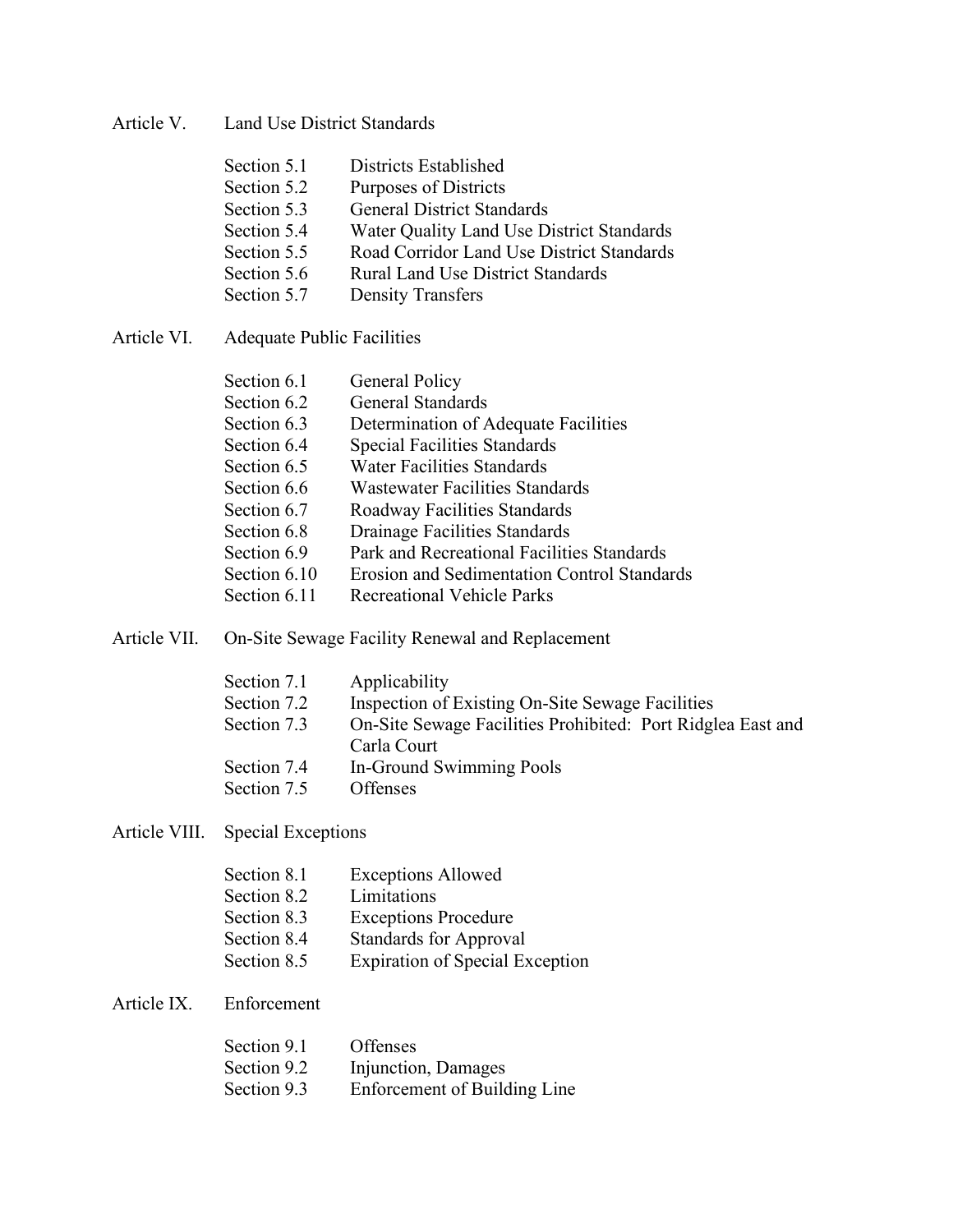#### **HOOD COUNTY Development Permit Regulations**

#### **Article I. General Provisions**

- Section 1.1 Title. These regulations, as may be amended from time to time, shall be known as the Hood County Development Permit Regulations.
- Section 1.2 Purpose. The Hood County Development Permit Regulations contained in this order are intended to affect the following purposes:
	- A. to implement the County's Strategic Plan as amended and Hood County's development permit law, Texas Local Government Code Chapter 231, Subchapter K;
	- B. to protect the watershed that drains into Lake Granbury and the Brazos River from the ill effects of pollution and urbanization caused by uncontrolled development for the present and future residents of Hood County and thereby for all citizens of the state using the lake and the river for recreational purposes;
	- C. to promote recreational opportunities centered upon the County's water resources; to encourage the development of a quality physical environment by establishing enhanced standards for land development;
	- D. to ensure the public health and safety by enhancing standards for adequate storm water drainage, transportation, public utilities and park, open space and recreation facilities to serve new development;
	- E. to promote correction and replacement of failing on-site sewage facilities;
	- F. to accommodate future population growth in a matter that is compatible with the County's natural resources; and
	- G. to promote the health, safety and general welfare of the County's citizens.
- Section 1.3 Applicability. The Hood County Development Permit Regulations apply to every new development within the unincorporated portions of Hood County, including expressly land located within the extraterritorial jurisdiction of the County's municipalities as may now exist or be expanded in the future, except to those applications for new development that are expressly exempted herein.
- Section 1.4 Permits Required. No development permit application shall be approved in the County until the Hood County Commissioners' Court has authorized the project to proceed through approval of a concept plan or a site development plan under standards set forth in these Hood County Development Permit Regulations. In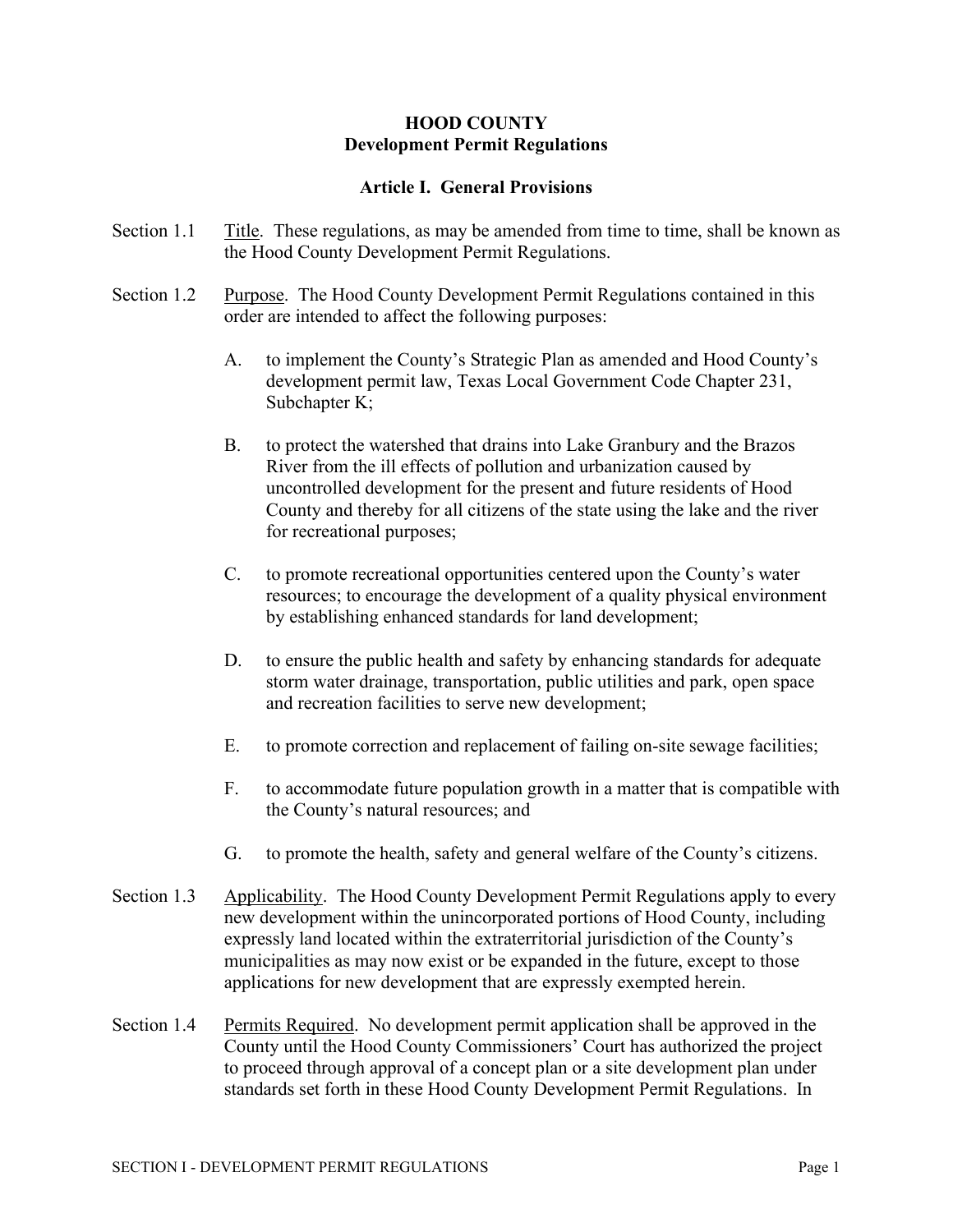some cases, approval of a site permit is required before the project may be occupied.

- Section 1.5 Findings. The Hood County Commissioners' Court hereby makes the following findings:
	- A. The Commissioners' Court of Hood County has been delegated the authority to regulate the process of development pursuant to, but not limited to, the following Texas statues:
		- 1. Texas Local Government Code, Chapters 231, 232 & 233;
		- 2. Texas Health & Safety Code, Chapters 121, 122, 341, 366 & 368
		- 3. Texas Water Code, Chapters 16 and 26; and
		- 4. Texas Transportation Code, Chapter 251
	- B. The Commissioners' Court of Hood County has been delegated responsibility under Texas law for overseeing the quality of water resources in the County as impacted by rapid growth and development, and these Regulations are necessary to implement such authority;
	- C. The Commissioners' Court of Hood County is the authorized agent for the licensing and regulation of on-site sewage facilities within Hood County, and these Regulations are necessary to implement such authority;
	- D. The Commissioners' Court of Hood County has the authority and obligation to exercise general control over the roads, highways, bridges and related drainage structures and development within Hood County, and these Regulations are necessary to implement such authority;
	- E. The Commissioners' Court of Hood County has responsibility under the Federal Emergency Management Agency (FEMA) to administer floodplain development regulations within the County, and these Regulations are necessary to implement such authority;
	- F. The Commissioners' Court of Hood County has considered the potential pollution, nuisances, and injury to public health that could be caused by the use of on-site sewage facilities within the County, and has adopted these Regulations in part to abate or prevent the potential pollution, nuisances or injury to public health;
	- G. The Commissioners' Court of Hood County has the authority and obligation to protect the public health, safety and welfare of the citizens of Hood County and these Regulations are necessary to affect such purposes;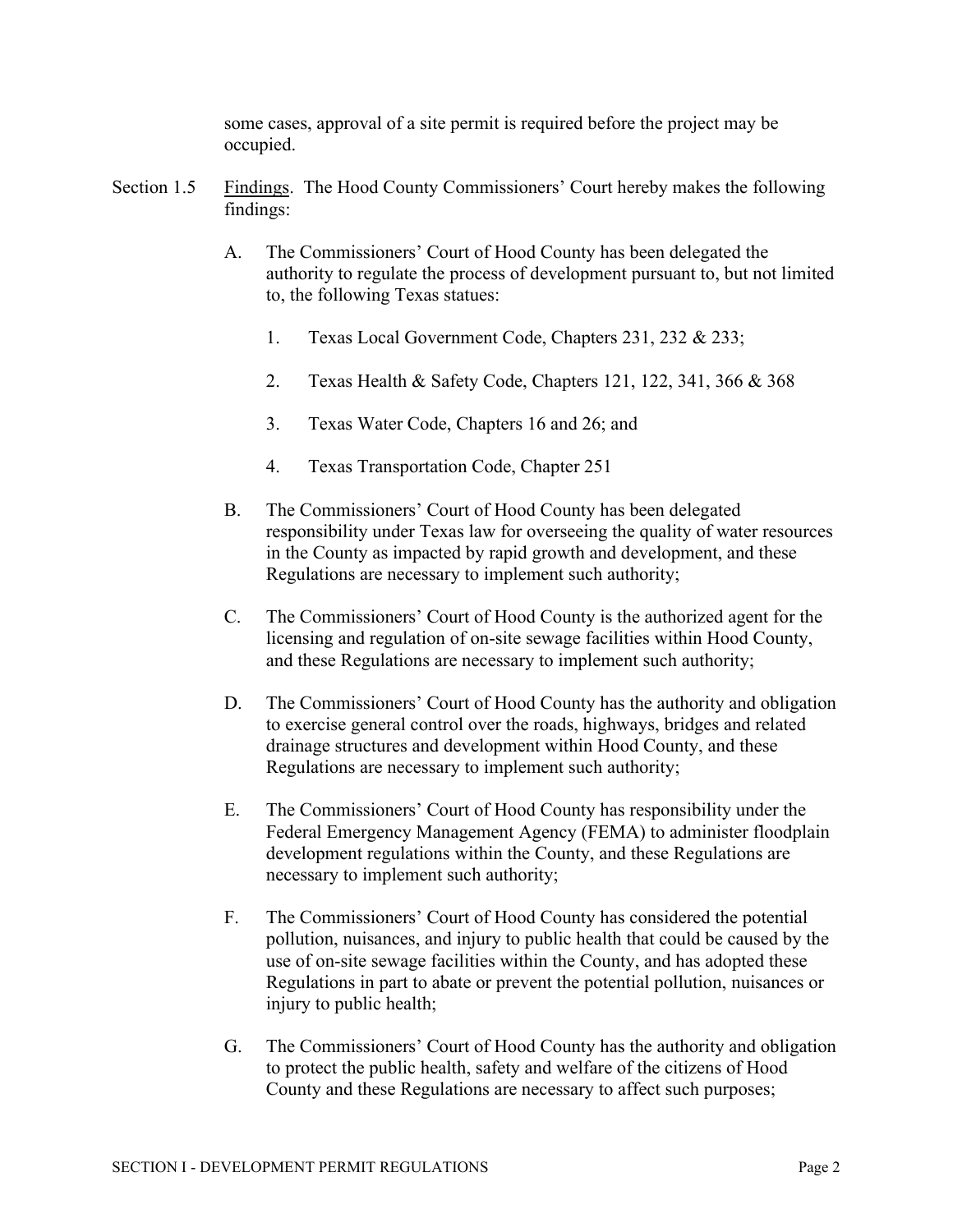- H. The Commissioners' Court of Hood County has been delegated special responsibility pursuant to Texas Local Government Code Chapter 231, Subchapter K, for overseeing protection of the water resources of the County for the benefit of the County's residents and all citizens of the State utilizing such resources for recreational purposes and these Regulations are necessary to implement such authority; and
- I. The Commissioners' Court of Hood County has adopted these Regulations to preserve and protect the resources, public health and private property interests of Hood County;
- J. The Commissioners' Court of Hood County has determined that these Regulations are subject in part and exempt in part from the requirement to conduct a takings impact assessment pursuant to Texas Local Government Code Chapter 2007; and
- K. The Regulations are adopted in accordance with the County's Strategic Plan and have been coordinated with the comprehensive plans of municipalities located within the County.
- Section 1.6 Order. The Commissioners' Court of Hood County, following public notice, investigation and hearing, has declared and hereby declares these Hood County Development Permit Regulations to be necessary and appropriate to accomplish the purposes and goals enumerated above. These regulations have been adopted by order of the Hood County Commissioners' Court to provide a framework for the orderly and efficient development of rural and suburban Hood County.
- Section 1.7 Exemptions. The following types of development permit applications are exempt from these Hood County Development Permit Regulations:
	- A. Any subdivision application that was accepted for filing prior to September 27, 1999, and which was approved prior to March 31, 2000;
	- B. Any on-site sewage facility application for a single dwelling unit that was accepted for filing prior to March 31, 2000;
	- C. Any on-site sewage facility application for two or more dwelling units that was accepted for filing prior to September 27, 1999;
	- D. Any development permit application that was released from the moratorium established by the County on September 27, 1999, and which was approved prior to March 31, 2000;
	- E. Any division of land that is exempt pursuant to Section 1.6 of the Hood County Subdivision Regulations, except divisions of land in which the one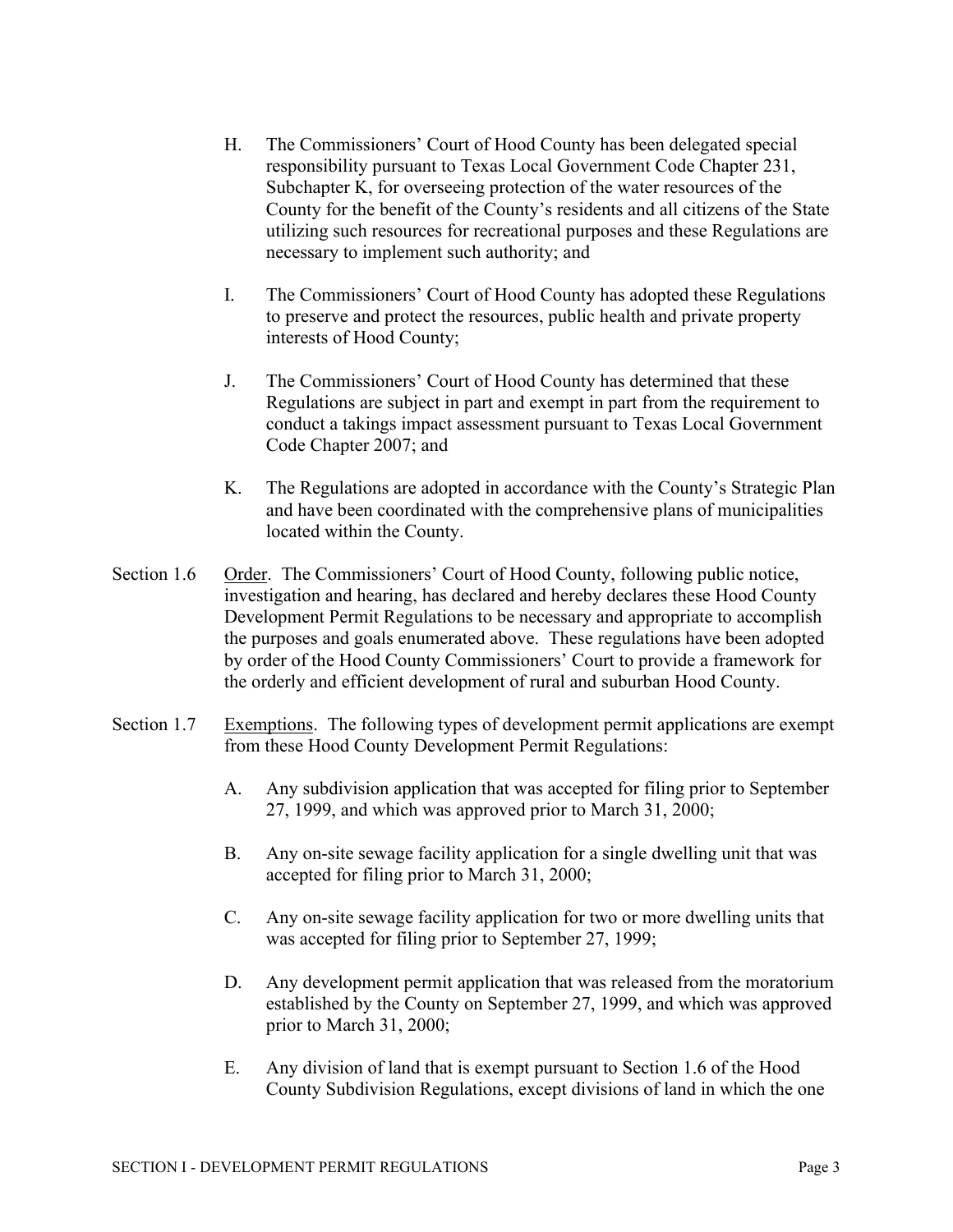new part is to be retained by the owner, and the other new part is to be transferred to another person who will subdivide the tract; provided that any exempt division shall become subject to these Regulations prior to or at the time any development application is submitted for any part of the exempt land;

- F. Any subsequent subdivision application for land subject to a subdivision application exempted by this section.
- G. Notwithstanding the exemptions granted by this section, the remedial provisions of Article VI apply to all new and existing development in the Hood County.
- Section 1.8 Interpretation. In the interpretation and application of the provisions of these Regulations, it is the intention of the Commissioners' Court of Hood County that the principles, standards and requirements provided for herein shall be minimum requirements for the planning and development of land within Hood County and shall supersede any conflicting regulations. It is the further intent of the Court that these regulations shall be interpreted in conjunction with the Court's orders relating to approval of subdivision plats, infrastructure development plans for manufactured home rental communities and on-site sewage facility permits.
- Section 1.9 Amendments. The Commissioners' Court may, following recommendation by the Director of Development and/or the Development Commission and following a public hearing before the Court, by order adopted and entered in its minutes, amend from time to time these Development Permit Regulations. Such order must be adopted by a simple majority vote. Notice of the hearing before the Court on the proposed amendments must be published in a newspaper of general circulation in the County before the fifteenth  $(15<sup>th</sup>)$  day before the date of the hearing.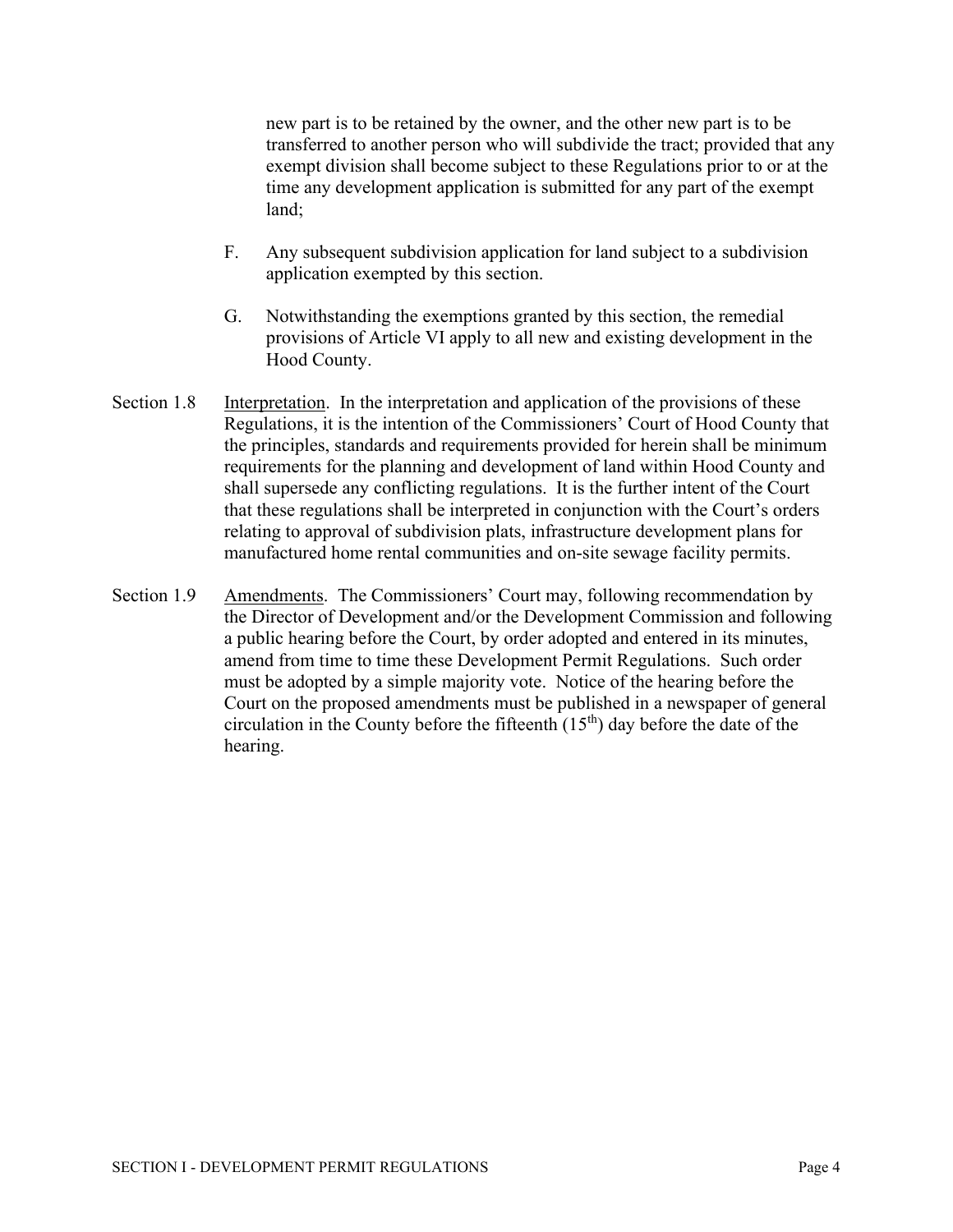#### **Article II. Definitions**

- Section 2.1 General Interpretation. When not inconsistent with the context, words used in the present tense include the future; words used in the plural number include the singular number (and vice versa); and words used in the masculine gender include the feminine gender (and vice versa). Definitions not expressly prescribed herein are to be determined in accordance with customary usage in planning and engineering practice. The word "shall" is always mandatory, while the word "may" is merely directory.
- Section 2.2 For the purpose of these Regulations, the following terms, phrases, words and their derivations shall have the meaning given herein.
	- 1. Accepted for Filing The status of an application for a development permit, following submission, and acceptance as complete by the Director of Development.
	- 2. Acre A unit of area equal to 43,560 square feet. When calculating the acreage of any lot, the gross square footage within the lot shall be used, provided any that is within a private roadway easement or an easement for a shared access driveway shall be excluded.
	- 3. Adverse Impact For the purpose of these regulations, a property will be considered adversely impacted when any of the following occur during the 1-year, 10-year or 100-year events. It is also understood that the level of development for comparison of each of the referenced events shall be the existing land use upstream of the design point compared to the combined existing land use upstream of the development and the proposed land use of the development:
		- a. If there are **no buildings impacted** and there is a 0.100 foot rise or greater in the water surface created from the proposed storm water runoff;
		- b. If there are **any buildings impacted** and there is a 0.005 foot rise or greater in the water surface created from the proposed storm water runoff;
		- c. If there is an increase in the spread (width) of storm water runoff from the proposed development outside the Right-of-Way or Drainage Easement;
		- d. If the existing velocity of the storm water runoff is less than 5 feet per second and there is an increase in the proposed velocity of more than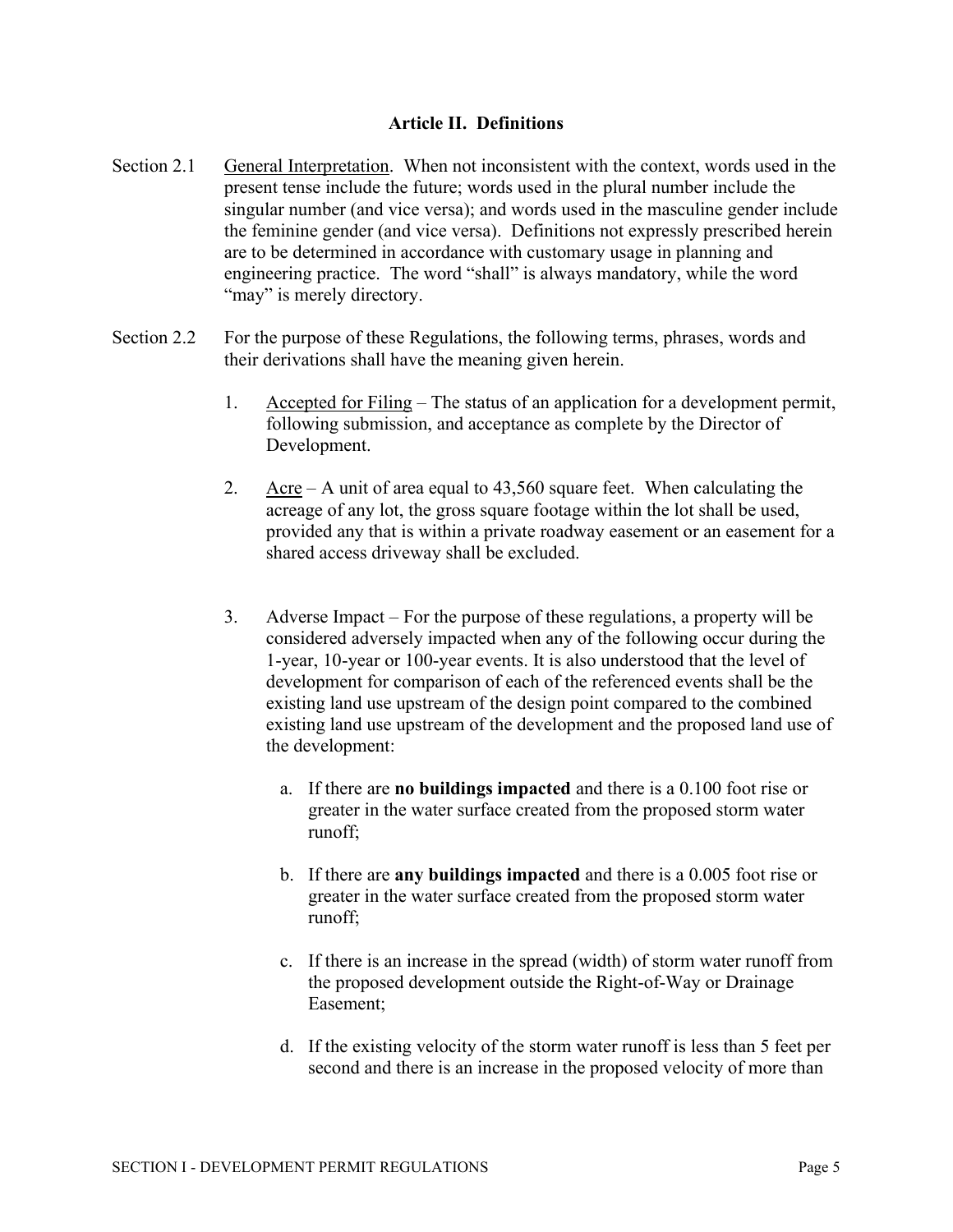5% (excludes underground pipes);

- e. If the existing velocity of the storm water runoff is 5 feet per second or greater and there is an increase in the proposed velocity (excludes underground pipes).
- 4 Applicant An owner or its authorized representative seeking approval of a proposed subdivision pursuant to these Regulations.
- 5. Building Setback Line The line within a property defining the minimum horizontal distance between a building or other structure and the adjacent street and/or property line(s).
- 6. Business Day A day other than a Saturday, Sunday, or holiday recognized by this state or county.
- 7. Centralized Water System A system, including treatment, storage and distribution facilities under the control of the operator of the system, for provision of water for human consumption to the public through pipes or other constructed conveyances and that has at least fifteen (15) service connections.
- 8. Centralized Wastewater System Any publicly or privately owned system for the collection, treatment and disposal of wastewater that is required to obtain a waste discharge permit issued by the Texas Commission on Environmental Quality (TCEQ).
- 9. Cluster System An on-site wastewater collection, treatment and disposal system designed to serve two or more wastewater-generating units on separate legal tracts where the total combined flow from all units does not exceed 5,000 gallons per day.
- 10. Commission The Hood County Development Commission.
- 11. Commissioners' Court The Commissioners' Court of Hood County.
- 12. Concept Plan A schematic plan of a proposed development site showing the information necessary to obtain authorization to proceed with development of the project pursuant to these regulations.
- 13. County Hood County, Texas.
- 14. County Clerk The County Clerk of Hood County.
- 15. County Road Administrator The individual responsible for the maintenance of roads under the County Road System.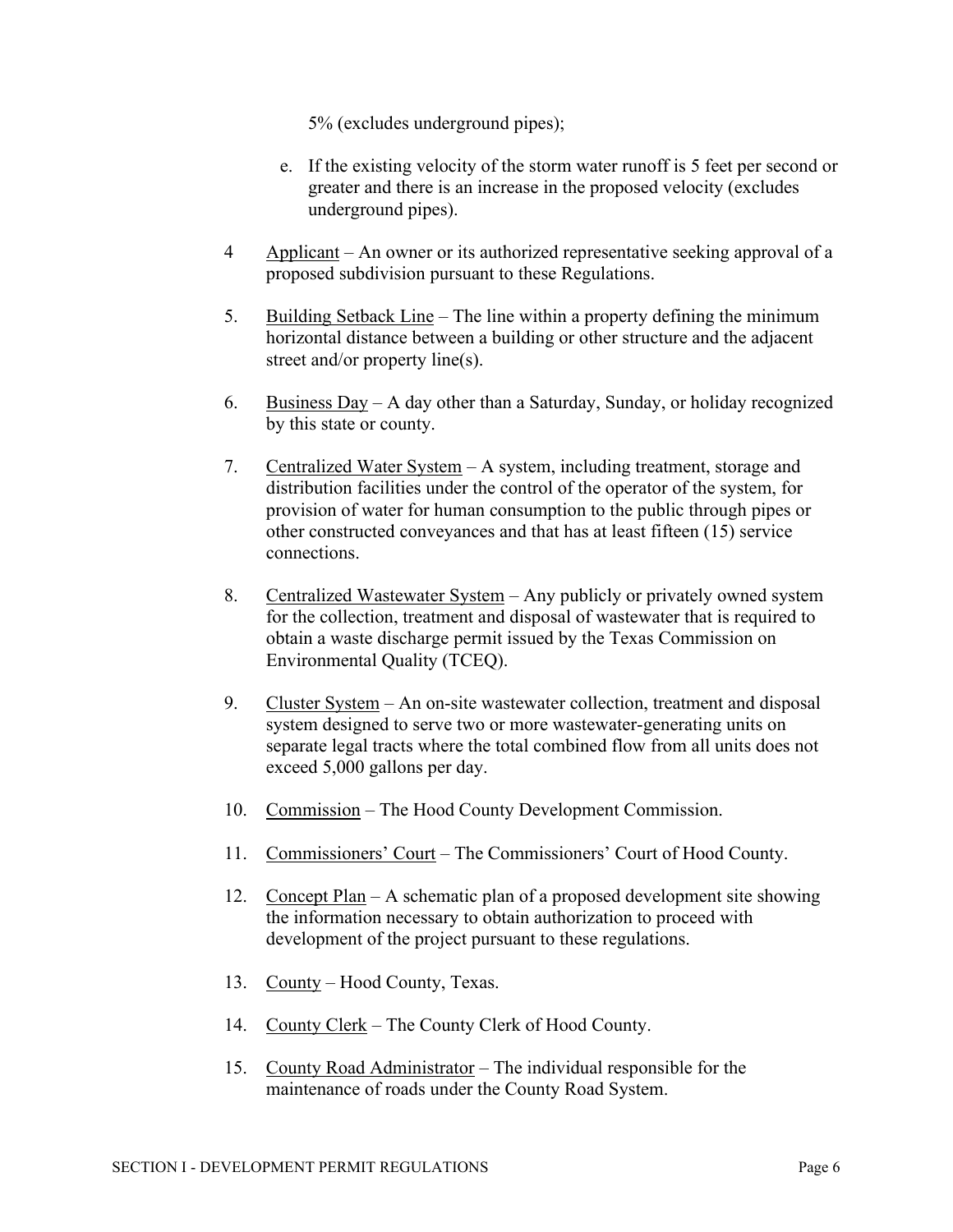- 16. County Road System Those public dedicated streets that have been accepted by specific approval action of the Commissioners' Court.
- 17. Density The number of dwelling units per gross acre of land.
- 18. Development All land modification activity, including the grading or construction of buildings, roads, paved storage areas, parking lots and/or other impervious structures or surfaces.
- 19. Development Permit Any of the following required authorizations to develop land; a grading plan; a subdivision plat, including acceptance of construction plans; a development plan; an on-site sewage facility permit or a floodplain development permit.
- 20. Development Permit Regulations County orders, collectively, implementing Subchapter K of Texas Local Government Code, Chapter 231.
- 21. Development Plan Infrastructure Development Plan.
- 22. Developer's Letter Agreement A contract entered into by the Developer and the County by which the applicant promises to complete the required public improvements within the development project following development permit approval.
- 23. Director of Development The Official that has specifically been employed by the County to manage and administer the Hood County Development Regulations.
- 24. Director of Health The Director of the Hood County Health Department and any successor thereto.
- 25. Drainage Plan or Study A general plan for handling the storm water affecting property proposed for development.
- 26. Dwelling Unit A residence providing complete, independent living facilities for one family, including permanent provisions for living, sleeping, eating and cooking. The term "dwelling unit" includes a manufactured home and a recreational vehicle occupying a site in a recreational vehicle park.
- 27. Easement An area for restricted use on private property upon which a public utility/entity shall have the right to remove and keep removed all or part of any buildings, fences, trees, shrubs or other improvements or growths which in any way endanger or interfere with the construction,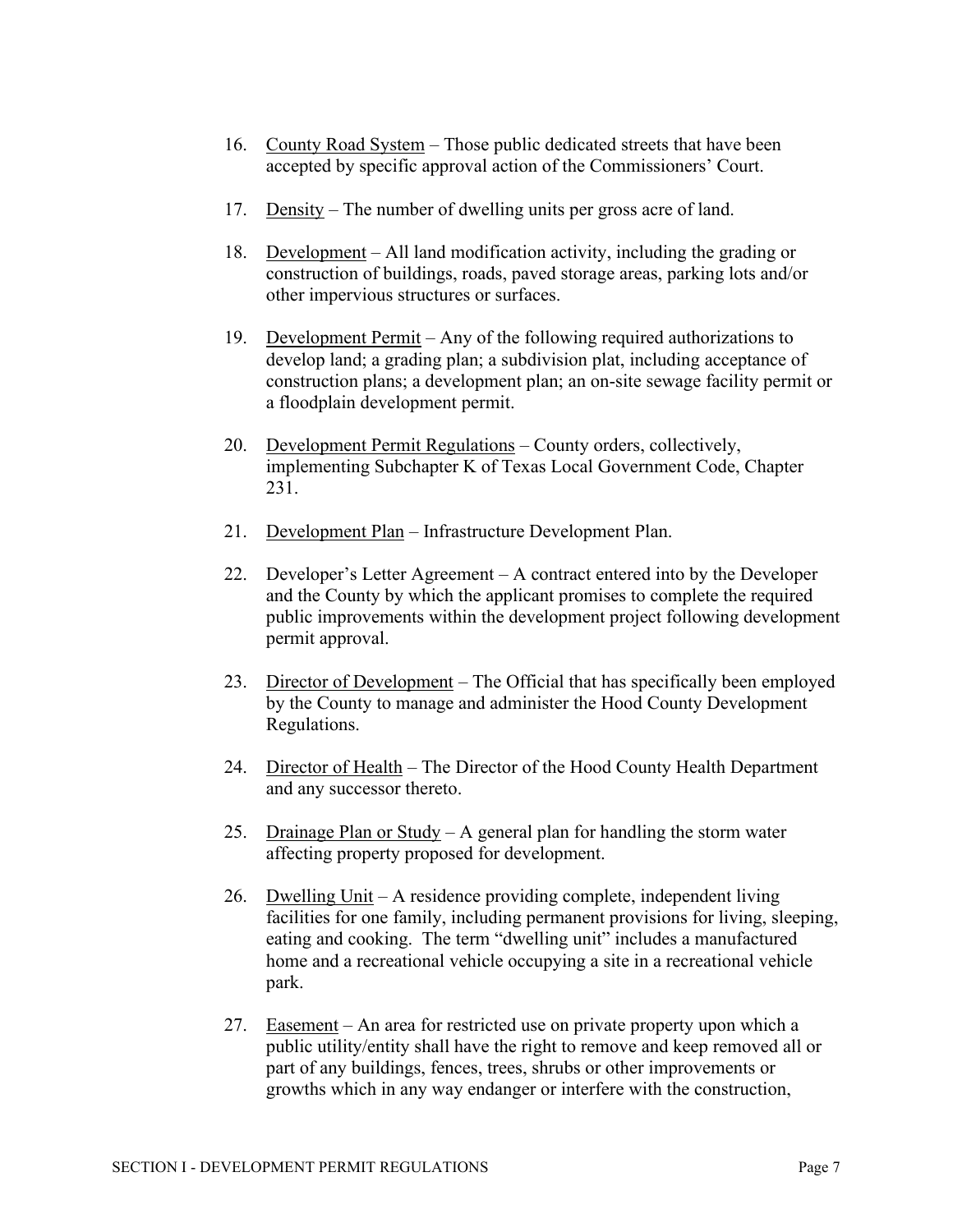maintenance and/or efficiency of its respective systems on or within any of these easements.

- 28. Engineer A registered professional civil engineer, or the firm of registered professional consulting engineers, that has been specifically employed by the developer/property owner, and licensed to practice in Texas.
- 29. FEMA Federal Emergency Management Agency.
- 30. Filing Date The date on which all necessary forms, fees and copies are submitted and accepted for filing by action of issuance of a fee receipt by the County.
- 31. Infrastructure Development Plan A plan indicating compliance with and provisions for streets, utilities, drainage, water, and sewer and other requirements for the development, including but not limited to a survey identifying the proposed boundaries, any significant features of the community, the proposed location of manufactured home rental community spaces (as appropriate), utility easements, facilities and lines, and dedications of right-of-way; and specifications of street or road ingress and egress for fire and emergency vehicles.
- 32. Lot Any tract or parcel of land divided for individual sale, rental, lease or for any other distinct purpose, such as a community center, and which is identified by a tract or lot number or symbol.
- 33. Manufactured Home Either a HUD-code manufactured home or a mobile home. A HUD-code manufactured home is a structure constructed on or after June 15, 1976, according to the rules of the United States Department of Housing and Urban Development, transportable in one or more sections, which, in the traveling mode, is eight body feet or more in width or 40 body feet or more in length, or when erected on site, is 320 or more square feet, and which is built on a permanent chassis and destined to be used as a dwelling with or without a permanent foundation when connected to the required utilities, and includes the plumbing, heating, air-conditioning, and electrical systems.
- 34. Manufactured Home Rental Community A plot or tract of land that is separated into two or more spaces or lots that are rented, leased, or offered for rent or lease, for a term of less than 60 months without a purchase option, for the installation of manufactured homes for use and occupancy as residences.
- 35. Mixed Use The use of land involving a combination of residential and non-residential uses.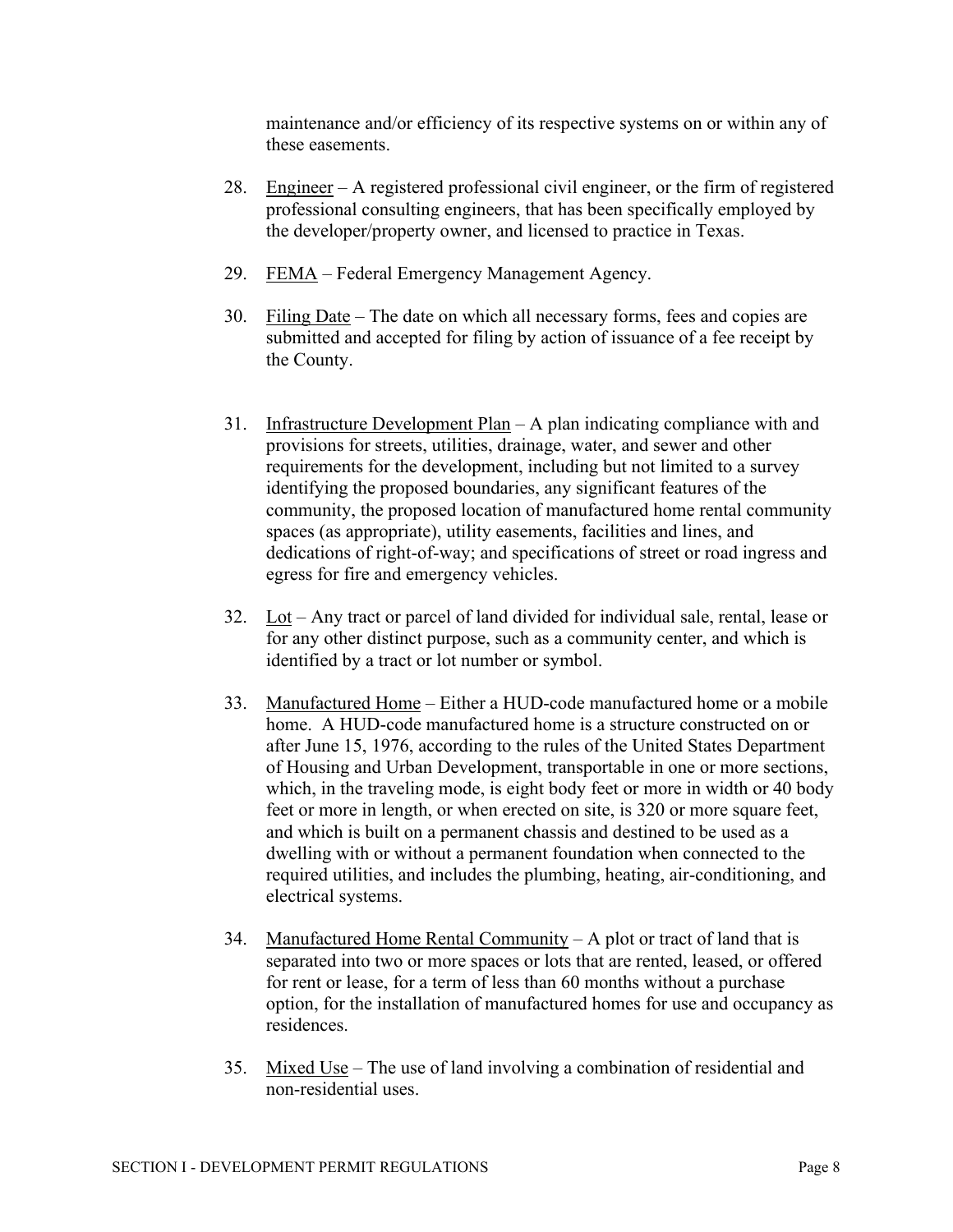- 36. Mobile Home A structure that was constructed before June 15, 1976, transportable in one or more sections, which, in the traveling mode, is eight body feet or more in width or 40 body feet or more in length, or, when erected on site, is 320 or more square feet, and which is built on a permanent chassis and designed to be used as a dwelling with or without a permanent foundation when connected to the required utilities and includes the plumbing, heating, air-conditioning and electrical systems.
- 37. Multi-family Dwelling  $-A$  structure containing three (3) or more dwelling units.
- 38. Non-residential Use Any use of land other than a residential use.
- 39. NAVD 88 North American Vertical Datum of 1988
- 40. NGVD '29 National Geodetic Vertical Datum of 1929.
- 41. Off-Site Facilities Those facilities and/or improvements that are required to service the site, but which are not located within the boundaries of the plat. These include all over-sizing for streets, sewer lines, water lines and storm drainage structures, as well as the excess capacity of facilities such as water storage tanks and wastewater treatment plants available for new development.
- 42. On-Site Facilities On-site facilities shall mean those existing or proposed streets, utilities, drainage, water, and sewer and other infrastructure improvements provided within the boundaries of the plat or lot. On-site facilities shall also mean those existing or proposed facilities, which are required to be constructed or improved on the perimeter of the property in rights-of-way to be provided by the owner and which are required to serve the development. These include streets, water lines, sewer lines, storm drainage, curb and gutter, and any other infrastructure improvements needed to serve the property.
- 43. On-Site Sewage Facility One or more systems of treatment devices and disposal facilities that (A) produce not more than 5,000 gallons of wastewater each day, (B) are used only for disposal of wastewater produced on a site on which any part of the system is located, and (C) do not require a waste discharge permit from the TCEQ, including but not limited to septic tanks, cesspools, evapotranspiration systems, and cluster systems.
- 44. Owner The owner of the land on which the development is to be constructed.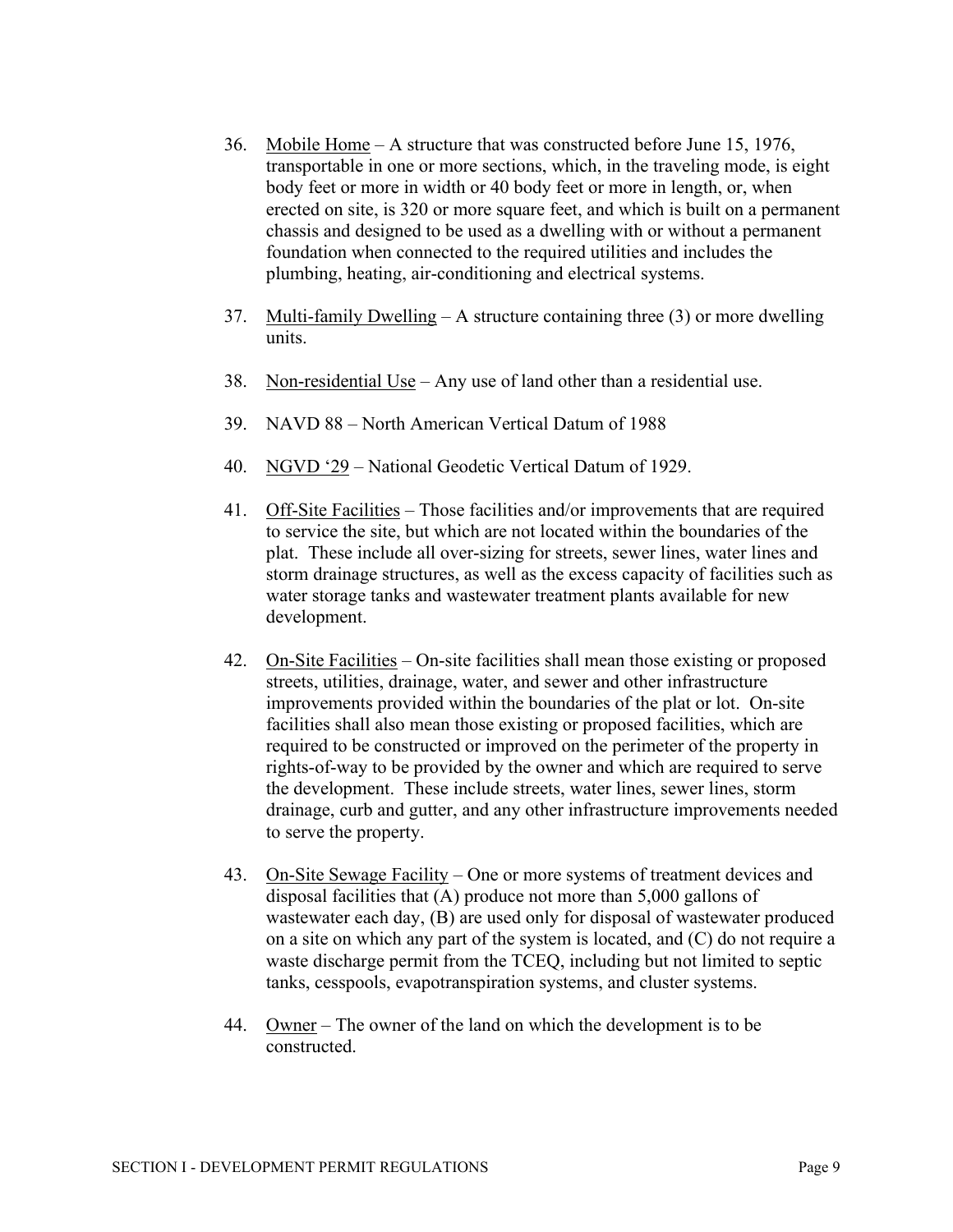- 45. Patio Home A type of zero lot line, single-family detached dwelling unit on a separately platted lot, designed in a manner such that the side yard area may also be used for patios, landscaping and other outdoor living features.
- 46. Pavement Width The portion of a street that is available for vehicular traffic. Where curbs are used, the pavement width is the portion which is face-to-face with respect to the curb.
- 47. Perimeter Street Any existing or planned street which abuts adevelopment.
- 48. Permit A form of authorization established by order or rule that a person must obtain prior to performing an action to initiate, continue or complete a development project.
- 49. Planned Development ("PD") A development that is intended to provide for greater flexibility and discretion in the application of mixed residential, including multi-family and non-residential uses within a development, and is intended to provide for increased compatibility and more effective mitigation of potentially adverse impacts, than is possible under conventional district regulations. It is recognized that it is desirable for certain improved and unimproved sites within the County to be developed symbiotically with adjacent approved land, and in accordance with site plans prepared and approved on a site specific basis by the Commissioners' Court through the evaluation of, but not limited to, development hardships created and/or necessitated by topography, access, site dimensions, soil conditions, market conditions, and infrastructure availability.
- 50. Plat Either a final, preliminary, or record plat, as the context may indicate. The term "plat" includes the term "re-plat."
- 51. Plat, Final The one official and authentic map (along with all necessary survey drawings, notes, information, affidavits, dedications and/or acceptances as required by these Regulations) of any given subdivision of land which is prepared from actual field measurement and staking of all identifiable points by a surveyor or engineer, with the subdivision location referenced to a survey corner and with all boundaries, corners and curves of the land division sufficiently described so that they can be reproduced without additional references.
- 52. Plat, Preliminary The graphic expression (i.e., drawing) of the proposed overall plan for subdividing, improving and developing a tract shown by superimposing a scale drawing of the proposed land division onto a topographic map, and showing in plain view all existing and proposed drainage features and facilities, the proposed street layout and direction of curb flow, and other pertinent features, along with such notations and other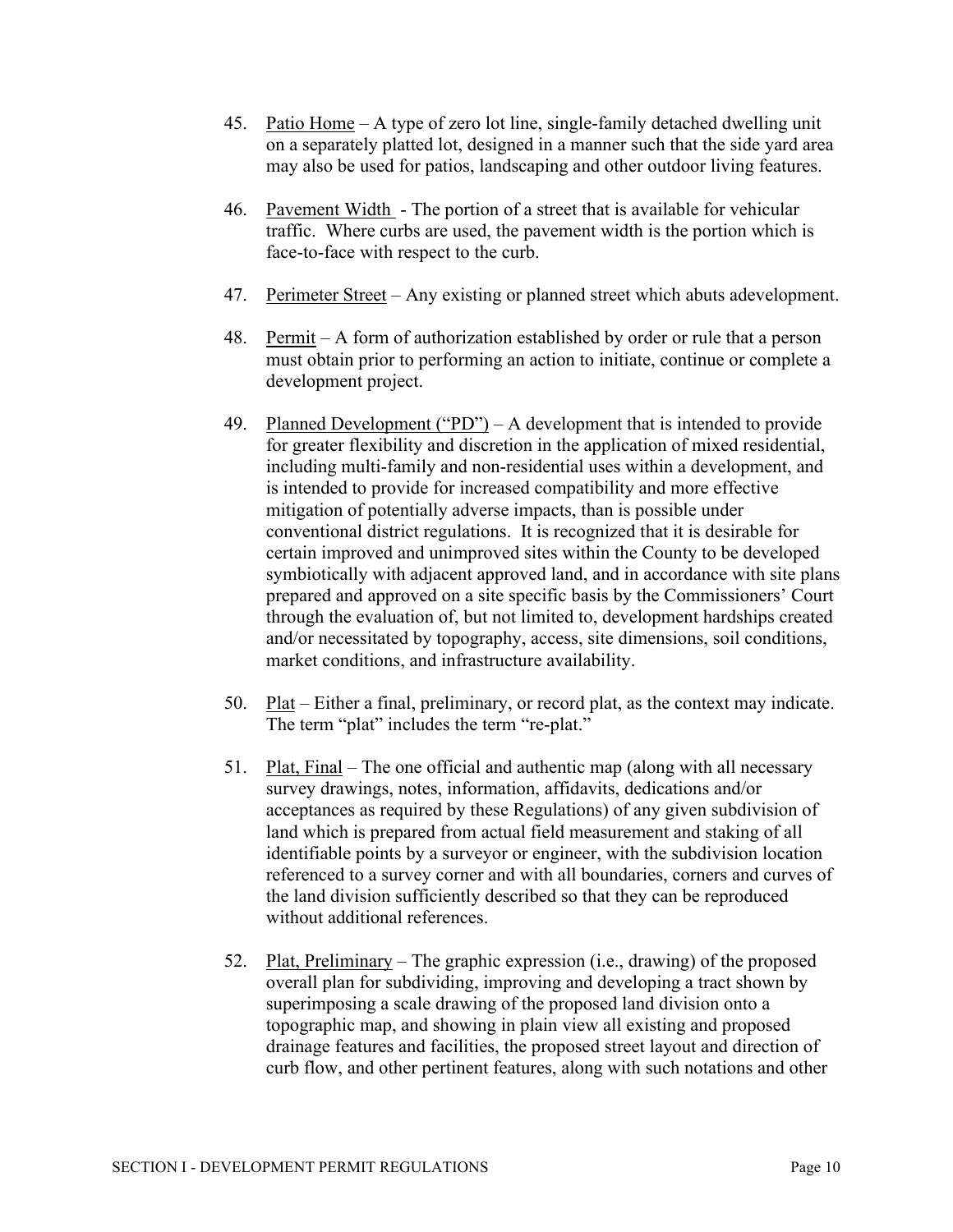information that is sufficient to substantially describe the general scope and detail of proposed development.

- 53. Plat, Record A record plat is the final plat drawing which has been approved by the Commissioners Court, which has been signed by the County Judge, and which is filed in the County Deed Records (see Section 3.9 Subdivision Regulations).
- 54. Recreational Vehicle

A vehicle which is:

- a. Built on a single chassis;
- b. 400 square feet or less when measured at the largest horizontal projection;
- c. Designed to be self-propelled or permanently towable; and
- d. Designed as temporary living quarters, for recreational, camping, travel, or seasonal use.
- e. Recreational Vehicles must be ready for highway use. A recreational vehicle is ready for highway use if it is on its wheels or jacking system, is attached to the site only by quick disconnect type utilities and security devices, and has no permanently attached additions. Note: Recreational vehicles must meet all current requirements of the Texas Transportation Code, as they relate to licensing, financial responsibility (insurance), and safety inspections.
- 55. Regulations The Hood County Development Permit Regulations, as may be amended.
- 56. Residential Use Use of land involving establishment of one or more dwelling units, including but not limited to single-family detached and attached dwelling units, two-family dwelling units, multi-family dwelling units, and manufactured homes.
- 57. Right-of-Way A parcel of land that is occupied, or intended to be occupied, by a street or alley. Where appropriate, "right-of-way" may include other facilities and/or utilities such as sidewalks; railroad crossings; electrical, telecommunication, oil, gas, water, sanitary sewer or storm sewer facilities; or which is used for any other special use. The term "right-ofway" shall also include parkways and medians, which are located outside of actual pavement. The term "right-of-way" excludes the lots or parcels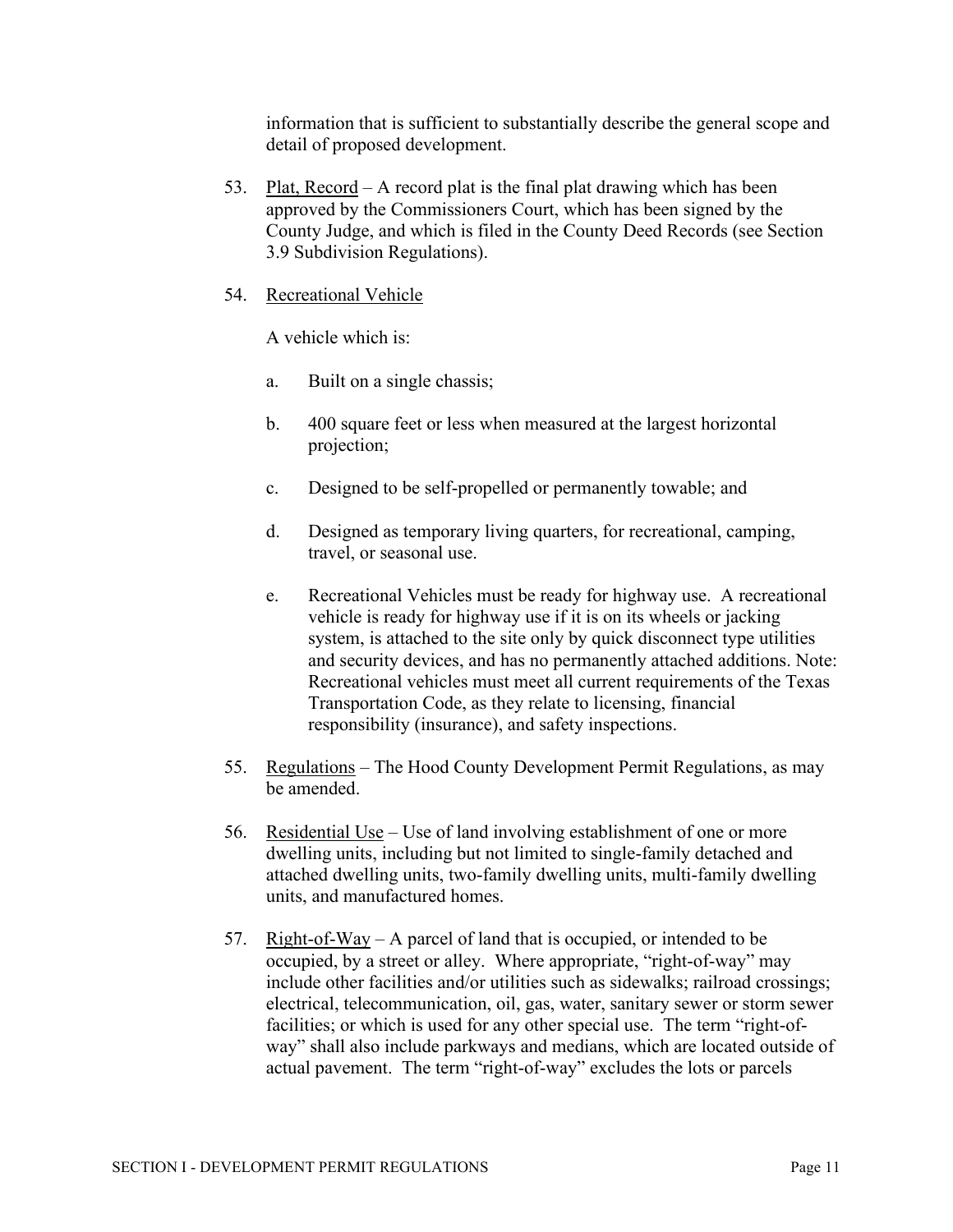adjoining such right-of-way, and any land included within the dimensions of such lots or parcels.

- 58. Setback See "Building Setback Line."
- 59. Single-family Dwelling, Detached A structure containing not more than one (1) dwelling unit.
- 60. Site Development Plan An assembly of drawings, application, fees and tax certificate as detailed in Section 4.4 of these Regulations.
- 61. Street A right-of-way, whether public or private and however designated, which provides vehicular access to the development. A street may be classified as follows:
	- a. Private streets are residential streets that are typically owned and maintained by an entity other than the County or municipality in which they are located, and that are generally intended to serve the residents located thereon but not the public at large.
	- b. Public streets are those streets that are dedicated to and accepted by the County.
- 62. Street, Cul-De-Sac A street with only one  $(1)$  outlet which has an approved turn around at the closed end, and which is typically (although not always) intended to remain closed off (i.e., not extended into adjacent property).
- 63. Street, Dead-End A street, other than a cul-de-sac, with only one outlet.
- 64. Street Improvement For purposes of these Regulations, "street improvement" means any street or road, together with all appurtenances required by County Regulations to be provided with such street or road, and including but not limited to sidewalks, drainage facilities to be situated within the right-of-way for such street or road, traffic control devices, street lights and street signs.
- 65. Subdivision The division of a tract of land situated within Hood County and outside the corporate limits of any municipality into two (2) or more lots, parcels or tracts for the purpose of sale or development, or for the purpose of laying out any of the following facilities intended to be dedicated to the County for public use or for the use of purchasers or owners of lots, parcels or tracts fronting onto or adjacent to such facilities: (i) roads or streets; (ii) alleys; (iii) squares; (iv) parks; (v) public utility easements; (vi) public rights-of-way; (vii) drainage or storm water improvements: (viii) other public facilities. The term "subdivision" includes the term "addition."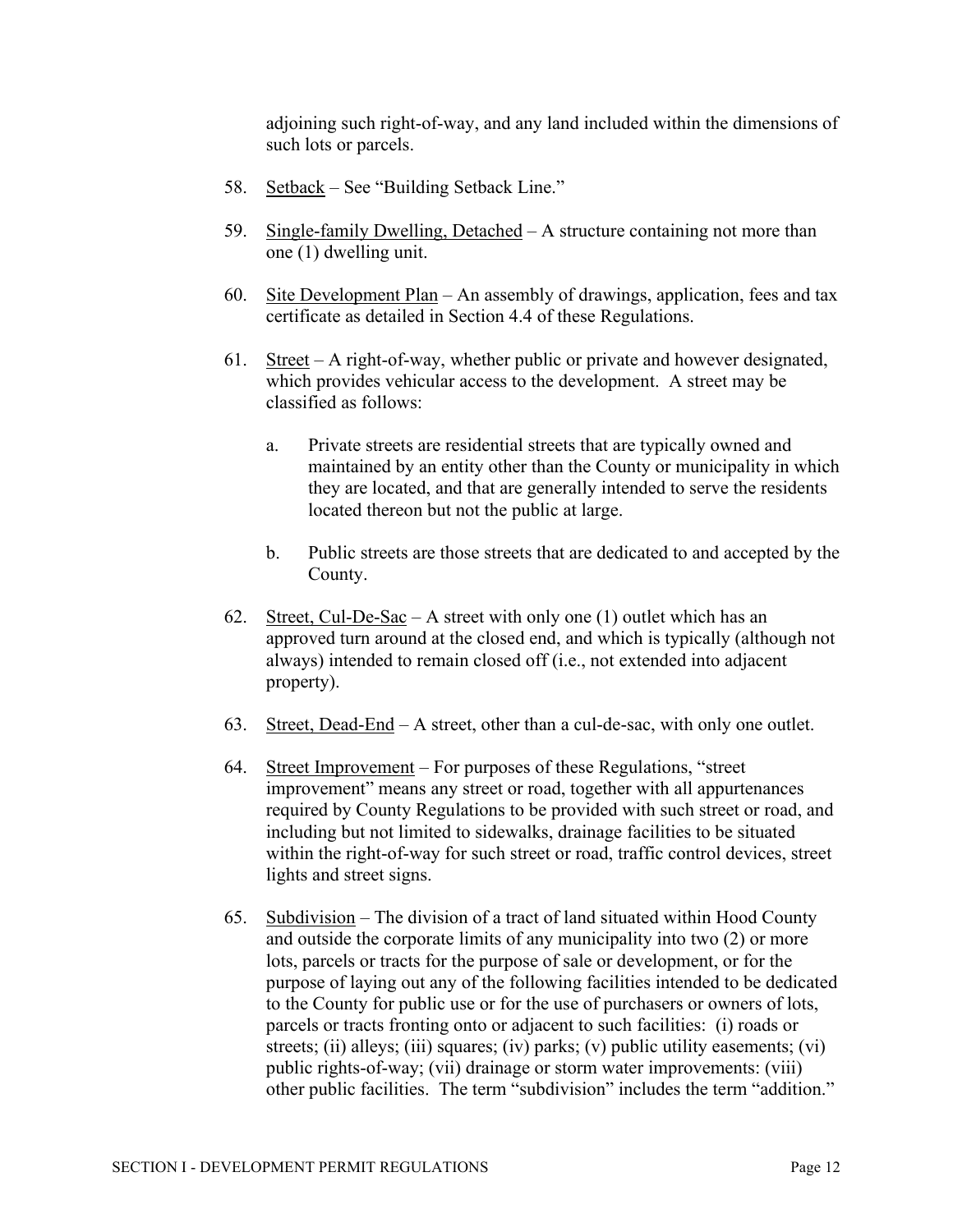"Subdivision" includes a division regardless of whether it is made by using a metes and bound description in a deed of conveyance, or in a contract for deed or other executory contract to convey, or by using any other method of conveyance of an interest in land. "Subdivision" also includes the division of land for purposes of development that is served by private streets, whether or not such development includes tracts or parcels that are sold or leased for such purpose.

- 66. Subdivision Application "Subdivision application" means any request or application for approval of a grading plan, preliminary plat, final plat, or construction plans pursuant to the adopted Subdivision Regulations for Hood County.
- 67. Substandard Street An existing street or road that does not meet the minimum requirements of Hood County's thoroughfare construction standards and specifications (as contained within the "Standard Specifications for Public Works Construction," published by the North Central Texas Council of Governments, as may be amended), and which is not constructed to the ultimate extent or configuration for the type of roadway it is designated for on the County's Master Thoroughfare Plan. A standard street is a street or road that meets or exceeds said standard specifications and designation on the Master Thoroughfare Plan.
- 68. Surveyor A licensed state land surveyor or a registered public surveyor, as authorized by the State statutes to practice the profession of surveying.
- 69. Takings Impact Assessment An assessment made in compliance with Chapter 2007 of the Texas Local Government Code requiring certain governmental entities to (1) describe the specific purpose of a proposed action and identify whether and how the proposed action substantially advances its stated purpose; and the burdens imposed on private real property and the benefits to society resulting from the proposed use of private real property; (2) determine whether engaging in the proposed governmental action will constitute a taking; and (3) describe reasonable alternative actions that could accomplish the specified purpose and compare, evaluate, and explain how an alternative action would further the specified purpose; and whether an alternative action would constitute a taking.
- 70. Takings Impact Assessment, Categorical A takings impact assessment addressing all standard dedication requirements to be imposed by County regulations.
- 71. TCEQ Texas Commission on Environmental Quality.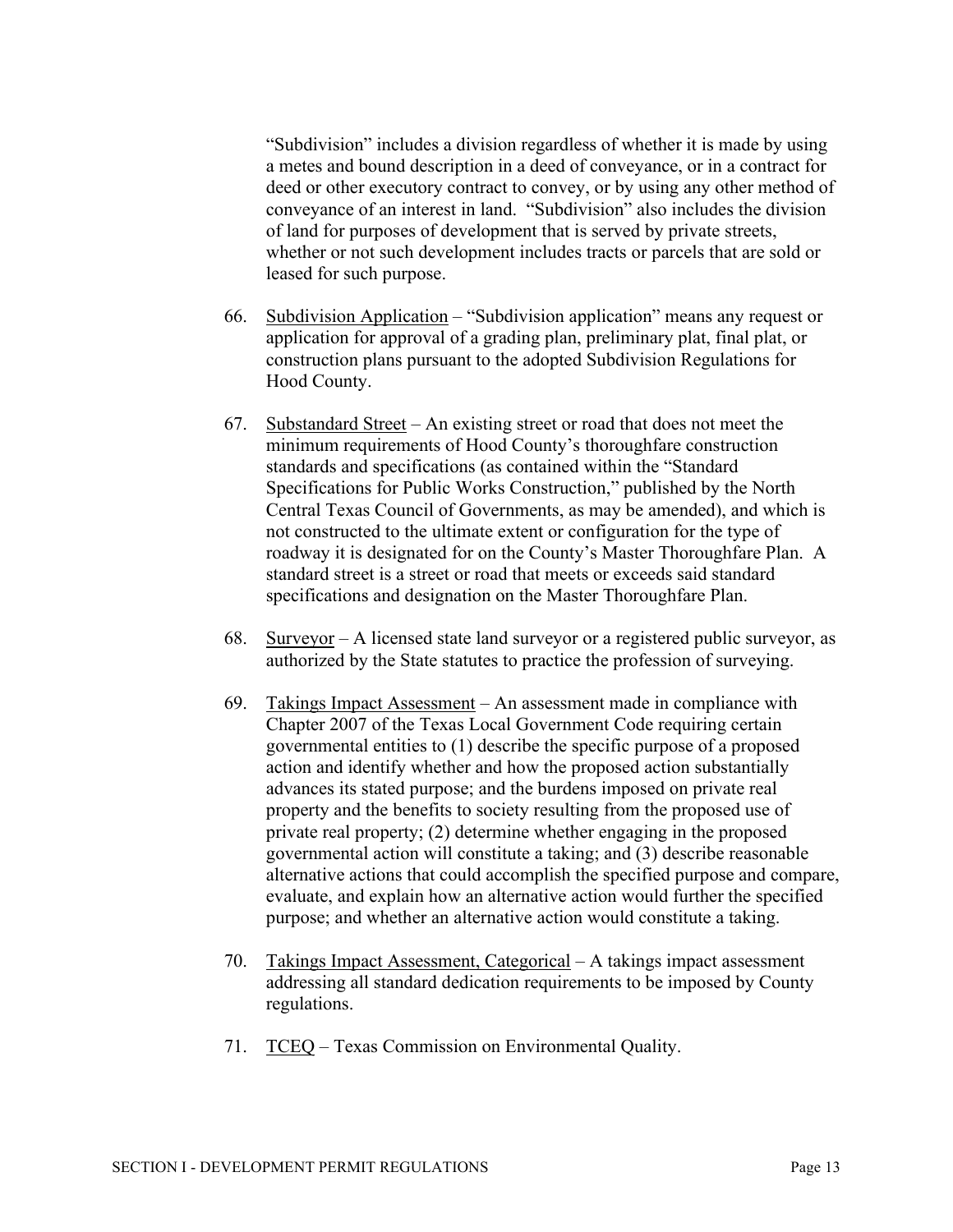72. Utility – Water, sewer, gas, telecommunications, cable and/or electrical services owned and/or operated by a municipality, county, special district, or any other public, non-profit or private entity.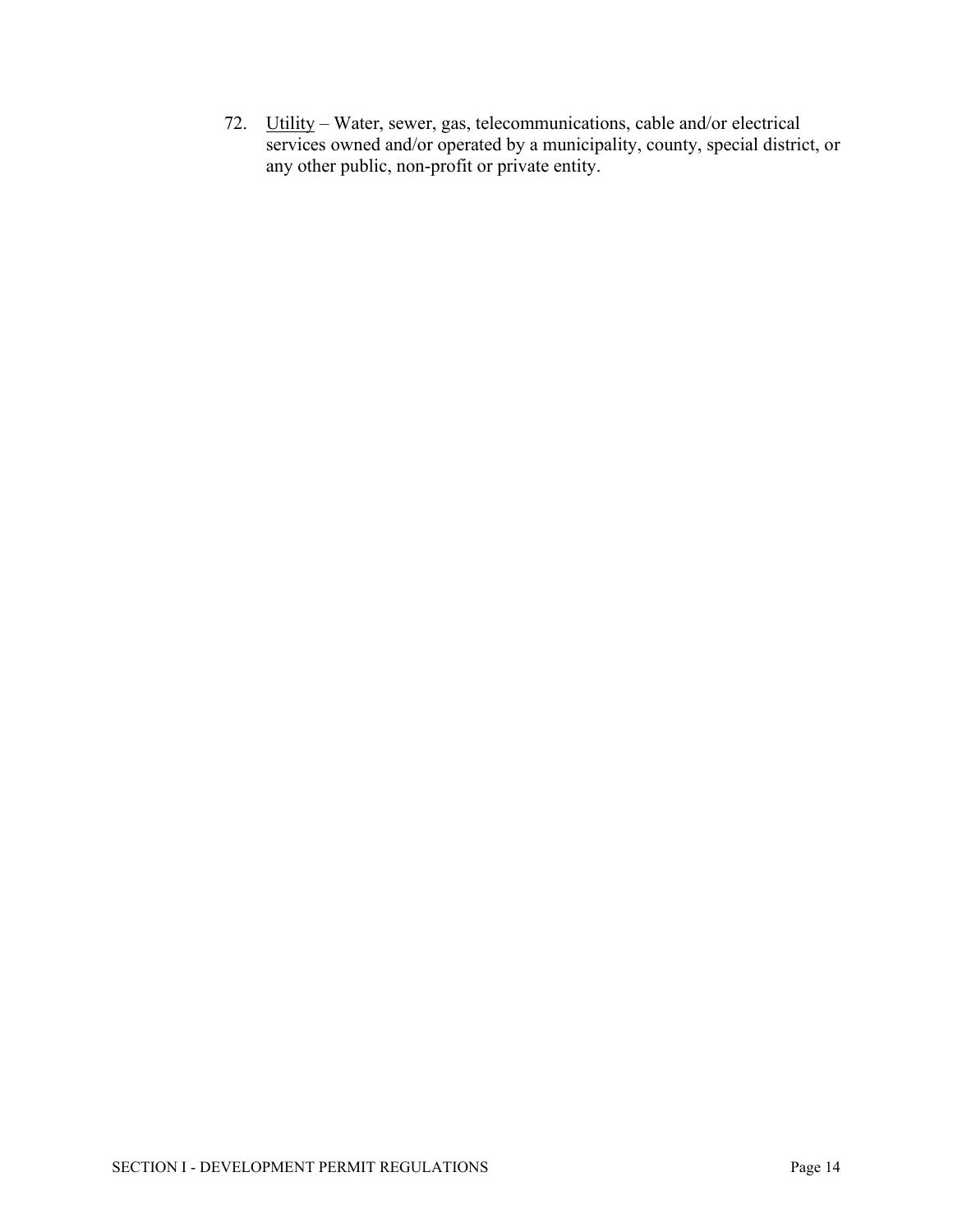#### **Article III. Development Commission**

- Section 3.1 Commission Established. There is hereby created a five-member Development Commission ("Commission") that, at the discretion of the Director of Development, may assist in the implementation and enforcement of these Development Permit Regulations adopted in accordance with the authority established under Chapter 231, Subchapter K, of the Texas Local Government Code, and by order of the Commissioners' Court.
- Section 3.2 Powers and Duties. The Development Commission shall have the following powers and duties under the provisions of these regulations:
	- A. To make recommendations to the Commissioners' Court concerning modification, and implementation of the County's Strategic Plan, and concerning adoption, modification, and implementation of any other comprehensive plan elements and supporting studies; and
	- B. To make recommendations to the Commissioners' Court concerning amendments and modification to these Development Permit Regulations;
	- C. To make recommendations to the Commissioners' Court concerning approval of concept plans or site development plans, as may be specified in these regulations;
	- D. To make recommendations to the Commissioners' Court concerning amendments and modifications to the County's Subdivision Regulations and Manufactured Home Rental Community Regulations;
	- E. To hear and make recommendations concerning special exceptions to requirements for concept plans or site development plans contained in these Development Permit Regulations, subject to appeal to the Commissioners' Court, as prescribed in Article VIII, or to finally decide special exceptions to requirements for site permits;
	- F. To assist in the enforcement of these Development Permit Regulations, as prescribed in Article IX; and
	- G. To review and decide requests for extensions of concept plans, site development plans, and site permits.
	- H. To review and make recommendations to the Commissioners' Court on requests for variances to the County's subdivision and infrastructure development plan regulations.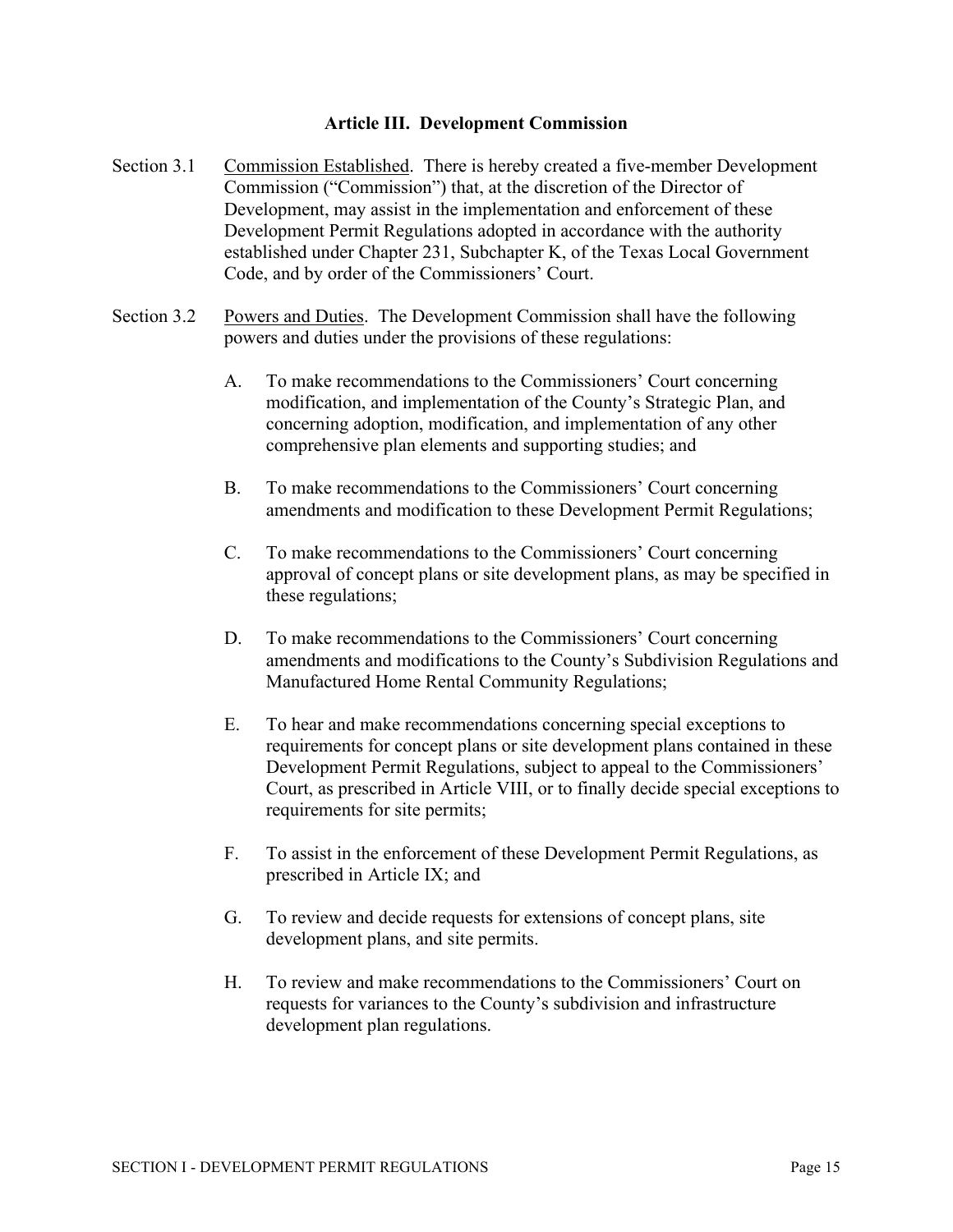#### Section 3.3 Membership, Appointment and Term of Office

- A. The Commission shall consist of five members, each of whom shall be a resident of Hood County. The Chairman of the Commission shall be a public official in Hood County, who shall serve as an ex-officio member.
- B. Each member of the Development Commission shall be appointed by a majority of the Commissioners' Court for a term of two (2) years and may be removed for missing three meetings in a year or for cause by the appointing authority. Member terms shall end on December 31 of their respective year.
- C. Each of the five (5) seats for the Development Commission shall be assigned a Place number ranging from one to five. Odd numbered Places shall be filled by appointment in odd-numbered years, and even-numbered Places shall be filled by appointment in even-numbered years. The Commission Chairperson shall hold Place #5 and Places #1 through #4 shall be held by members representing each County Precinct.
- D. Unexpired terms of any member, whose place on the Commission has become vacant for any cause, shall be served out by a suitable person as appointed by the Commissioners' Court.

#### Section 3.4 Meetings and General Procedures

- A. The Development Commission may adopt rules to govern its proceedings not inconsistent with this order.
- B. Meetings of the Development Commission shall be held at the call of the Chairman. All meetings of the Development Commission shall be open to the public and conducted in accordance with Roberts' Rule of Parliamentary Procedures unless replaced by alternative rules of conduct and order approved and adopted by the Development Commission.
- C. The Development Commission shall keep minutes of its proceedings, showing the vote of each member upon each question, or, if absent or failing to vote, indicate such fact, and shall keep records of its official actions, all of which shall be a public record.
- D. Any action taken by the Development Commission shall be approved by a simple majority vote of a quorum of the commission.
- E. Three members of the Development Commission shall constitute a quorum for the transaction of business.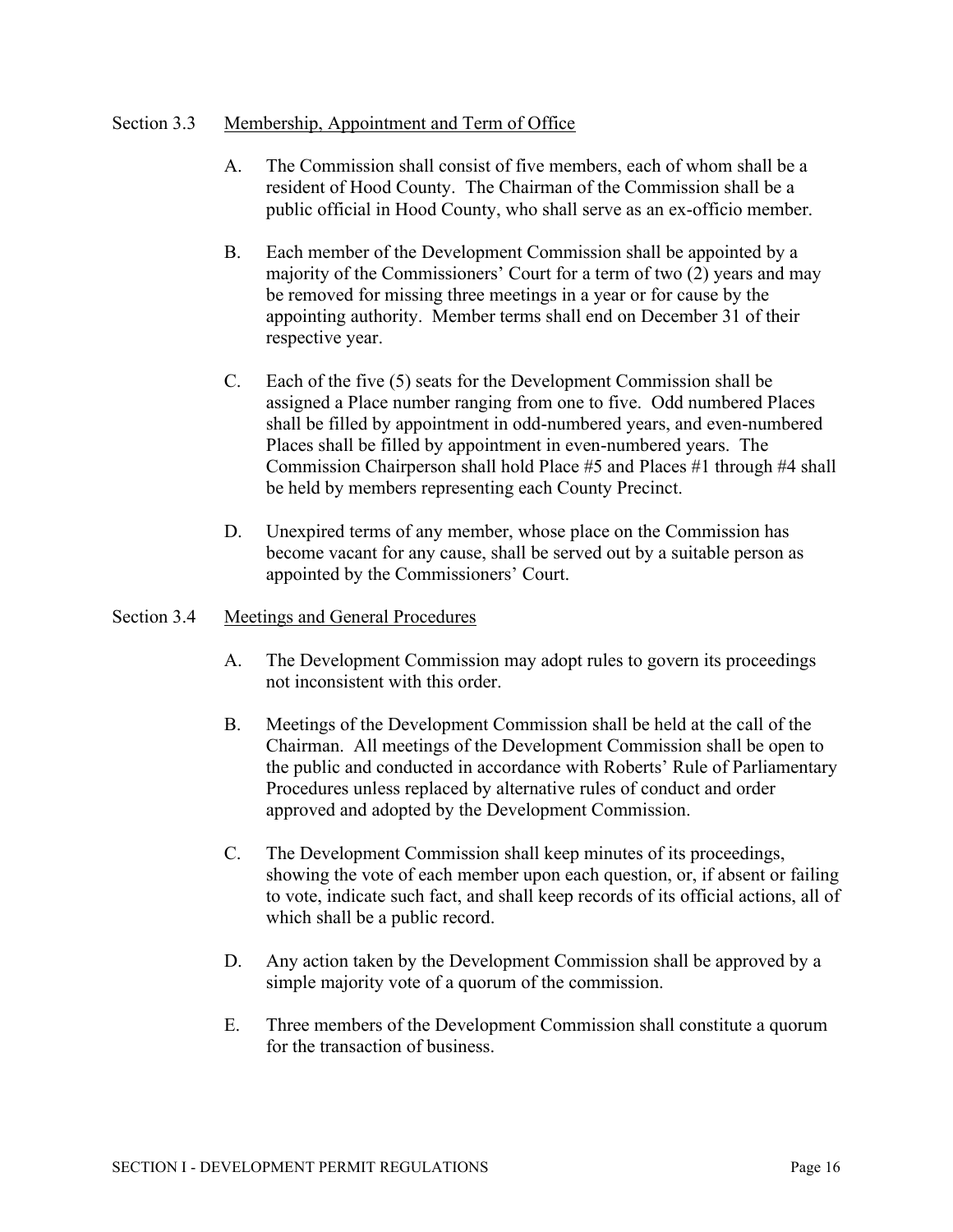#### **Article IV. Application Requirements and Procedures**

- Section 4.1 Development Process. Proposed development projects in the unincorporated areas of Hood County hereafter shall be reviewed, approved, conditioned or denied in stages, as follows:
	- A. Concept Plan. A concept plan is the first stage in the development process. Approval of a concept plan pursuant to these Development Permit Regulations authorizes the applicant to submit an application for approval of a subdivision plat or infrastructure development plan. Where no subdivision plat or infrastructure development plan is required by the Hood County subdivision regulations or manufactured home rental community regulations prior to development of the land, a site development plan shall be required.
	- B. Subdivision plat or infrastructure development plan. The second stage of the development process is the submission of a subdivision application or application for approval of an infrastructure development plan. Approval of plats or development plans may be in stages, as set forth in the Hood County Subdivision Regulations or the Hood County Manufactured Home Rental Community Regulations. Approval of a final subdivision plat or development plan pursuant to such regulations authorizes the applicant to submit either an application for a site permit, where required by these Regulations, or to submit applications for an on-site sewage facility permits.
	- C. Site development plan. A site development plan is the first stage in the development process where no subdivision plat or infrastructure development plan is required prior to development of the land.
	- D. On-Site Permit. The purpose of an On-Site Permit is to ensure that development on individual lots or tracts is consistent with Hood County Development Regulations and has received final approval by the Hood County Commissioners' Court. Issuance of an On-Site Permit authorizes the applicant to commence construction for which the permit is sought.

#### Section 4.2 Concept Plan

- A. General requirement. No development permit application shall be accepted for filing, reviewed or decided until a concept plan first has been approved in conformity with these Regulations and has not expired.
- B. Purpose. The purpose of the concept plan is to assure that the proposed development meets the standards for population density and adequate public facilities for the district in which the project is to be located, as prescribed by these Development Permit Regulations, and to formulate appropriate conditions for assuring that further development of the land is consistent with the County's Strategic Plan.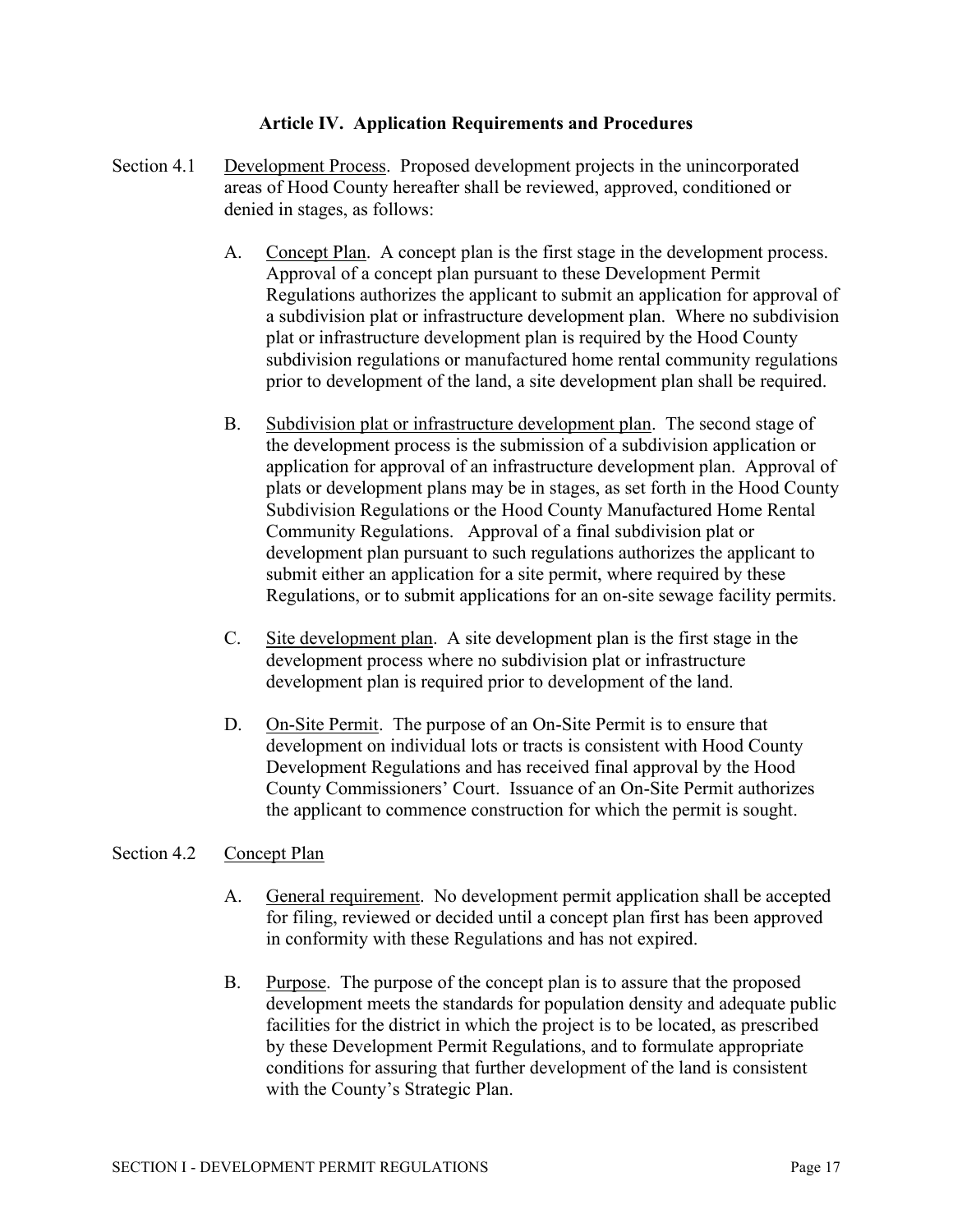- C. Pre-application conference. Prior to application for a concept plan, the applicant shall request a conference with the Director of Development in order to present preliminary drawings or data concerning the proposed concept plan and to determine the applicability of development permit regulations to the proposed development; provided, however, that such preliminary drawings or data shall not be considered an application for concept plan approval.
- D. Application. The property owner or designated representative shall file an application for approval of the concept plan with the Director of Development on forms supplied by the County. Seven (7) copies of the application shall be submitted. The application shall be delivered to the Director and shall be accompanied by an application fee. The proposed concept plan shall include all land in unified ownership of which the land to be developed is a part. The application shall include a scaled drawing on a sheet size 22" by 34", at scale not less than  $1" = 100"$ , including, and shall contain the following information:
	- 1. Name and address of landowner, developer or agent, and date of preparation of the plan;
	- 2. Name and address of architect, landscape architect, planner, engineer, surveyor, or other persons involved in the preparation of the plan;
	- 3. Site boundaries and dimensions, site acreage and square footage, and approximate distance to the nearest cross street;
	- 4. Location map, north arrow and title block;
	- 5. Topography at ten foot intervals or less;
	- 6. Project name;
	- 7. A general layout of the development, showing the general configuration and location of proposed and existing land uses by type of residential and non-residential use for the property to be developed and any contiguous property in unitary ownership;
	- 8. A computation of residential density for each type of residential use proposed;
	- 9. A proposed reservations or dedications of public facilities;
	- 10. Location of all significant natural features, including floodplains;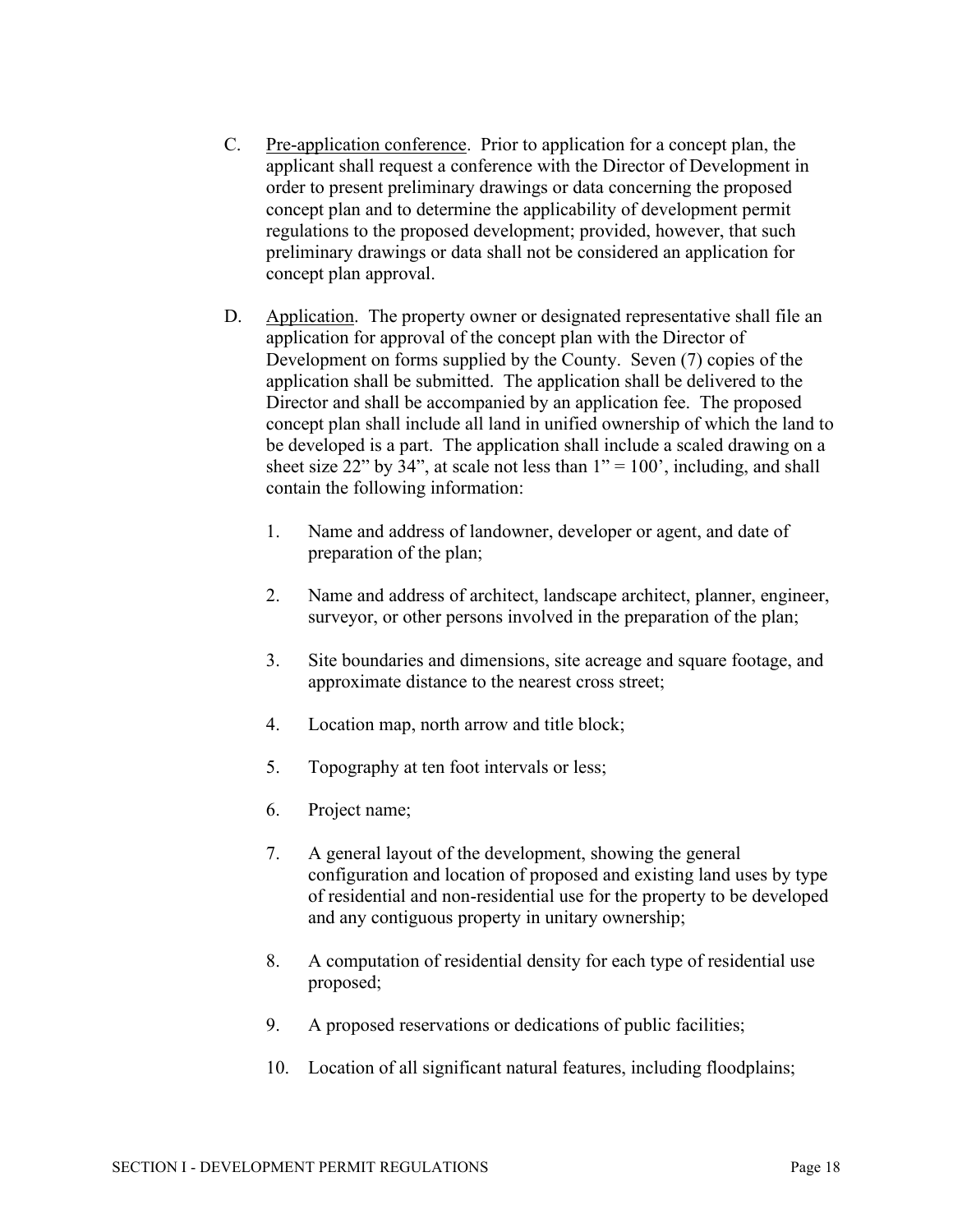- 11. Proposed open space to be preserved, together with proposed park or recreational facilities;
- 12. For single-family or two-family dwellings, the proposed range of lot sizes and the numbers of lots within each proposed category;
- 13. An assessment of public facilities, identifying existing facilities serving the development and public improvements to be provided by the project;
- 14. Proposed measures to buffer the project from adjacent land uses, if any;
- 15. Proposed transportation facilities serving the site, together with a traffic impact analysis where required by these Regulations;
- 16. The proposed method, connection, provider and location of:
	- a. The proposed water system;
	- b. The proposed wastewater system;
- 17. Phases of development, including delineation of areas to be constructed in independent phases and the scheduled timing and sequencing of development;

18. Preliminary drainage study. Study shall include sufficient information to determine size of watershed flowing to the property along with approximate capacities and intended discharge locations;

- 19. Projected population and employment;
- 20. The location of district boundaries in relation to the development.
- E. Approval Procedure
	- 1. Report of Director. Upon receipt of a complete application for approval of a concept plan, the Director of Development shall conduct a technical review of the application and shall make a recommendation to the Commissioners' Court as to whether the application is in compliance with these Regulations. In the event that the Commissioners' Court has delegated authority to make a recommendation concerning the concept plan to the Development Commission, or if the applicant has requested a special exception, the Director shall first present his report to the Commission concerning the application or special exception.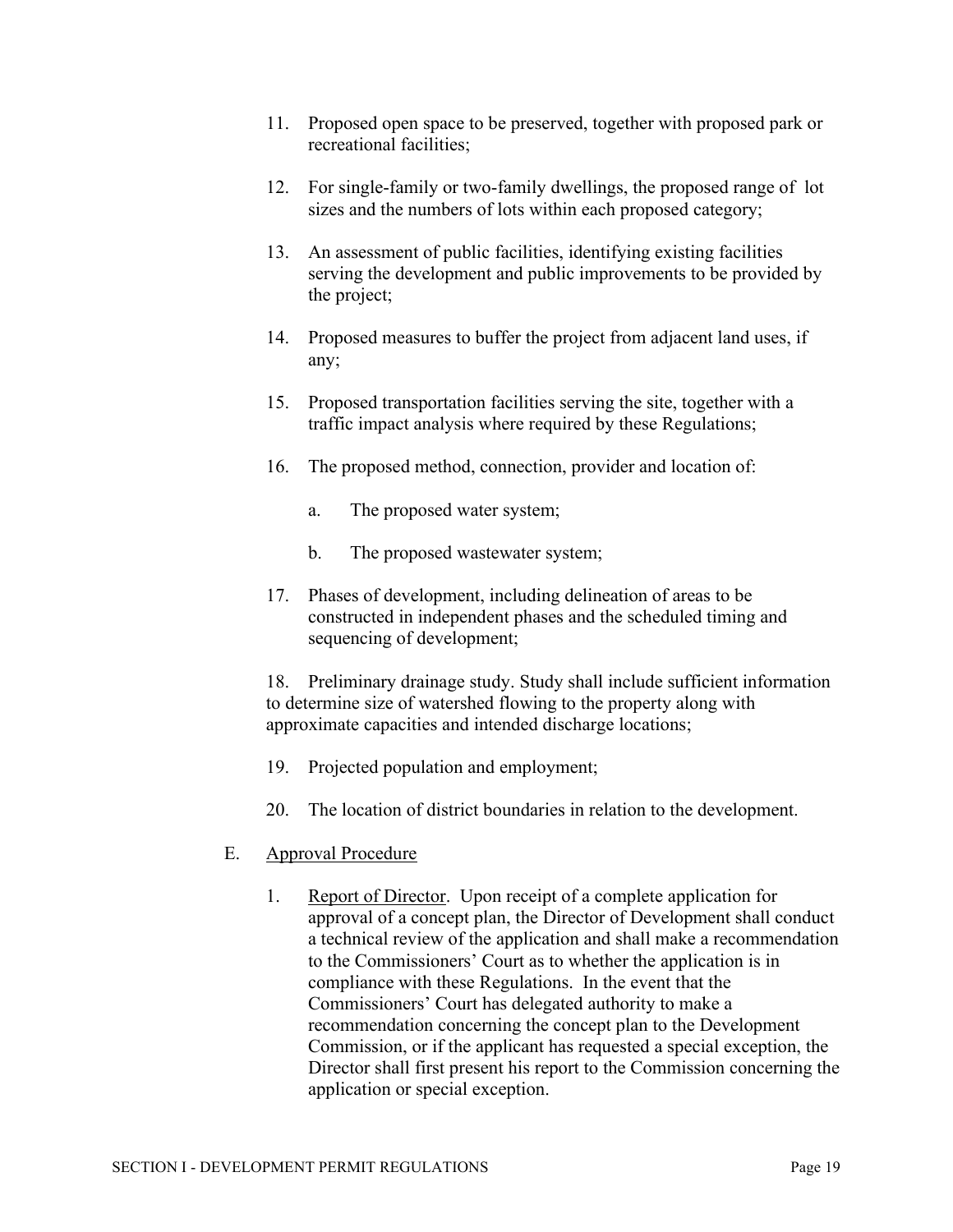- 2. Development Commission Recommendation. In the event that the Commissioners' Court has delegated authority to make a recommendation concerning the concept plan to the Development Commission, or the applicant has requested a special exception, the Commission shall review the application or request for special exception at a public meeting and forward its recommendation to the Commissioners' Court concerning the same.
- 3. Hearing and Notice. The Commissioners' Court shall conduct a public hearing concerning the concept plan and shall cause to be published notice of such hearing setting forth the date, time, place and purpose of such hearing, the name of the applicant, and identification of the subject property once in a newspaper of general circulation within the County, at least fifteen (15) days before the date set for the hearing. Notice of the hearing shall be posted on the property to be developed in accordance with County rules.
- 4. Decision by the Court. The Commissioners' Court shall determine whether to approve, approve with conditions, or disapprove the concept plan application based on the criteria contained in Subsection F. The Court also shall finally decide whether a special exception to the concept plan requirements should be granted. The Court may impose such conditions on approval of the concept plan as are reasonably necessary to assure that the plan is consistent with the goals and policies in the Hood County Strategic Plan and the requirements of these development permit regulations.
- F. Approval Criteria. The Commissioners' Court shall determine whether the concept plan should be approved, approved with conditions or denied based upon the following standards:
	- 1. The concept plan is consistent with the Hood County Strategic Plan and, for land within the extraterritorial jurisdiction of any municipality in the County, with any applicable comprehensive plan of such municipality.
	- 2. The concept plan conforms with the land use district regulations and standards set forth in Article V.
	- 3. Development subject to the concept plan, is supported by adequate levels of public facilities and services that are to be provided to each phase of the development in a timely manner under standards set forth in Article VI of these development permit regulations.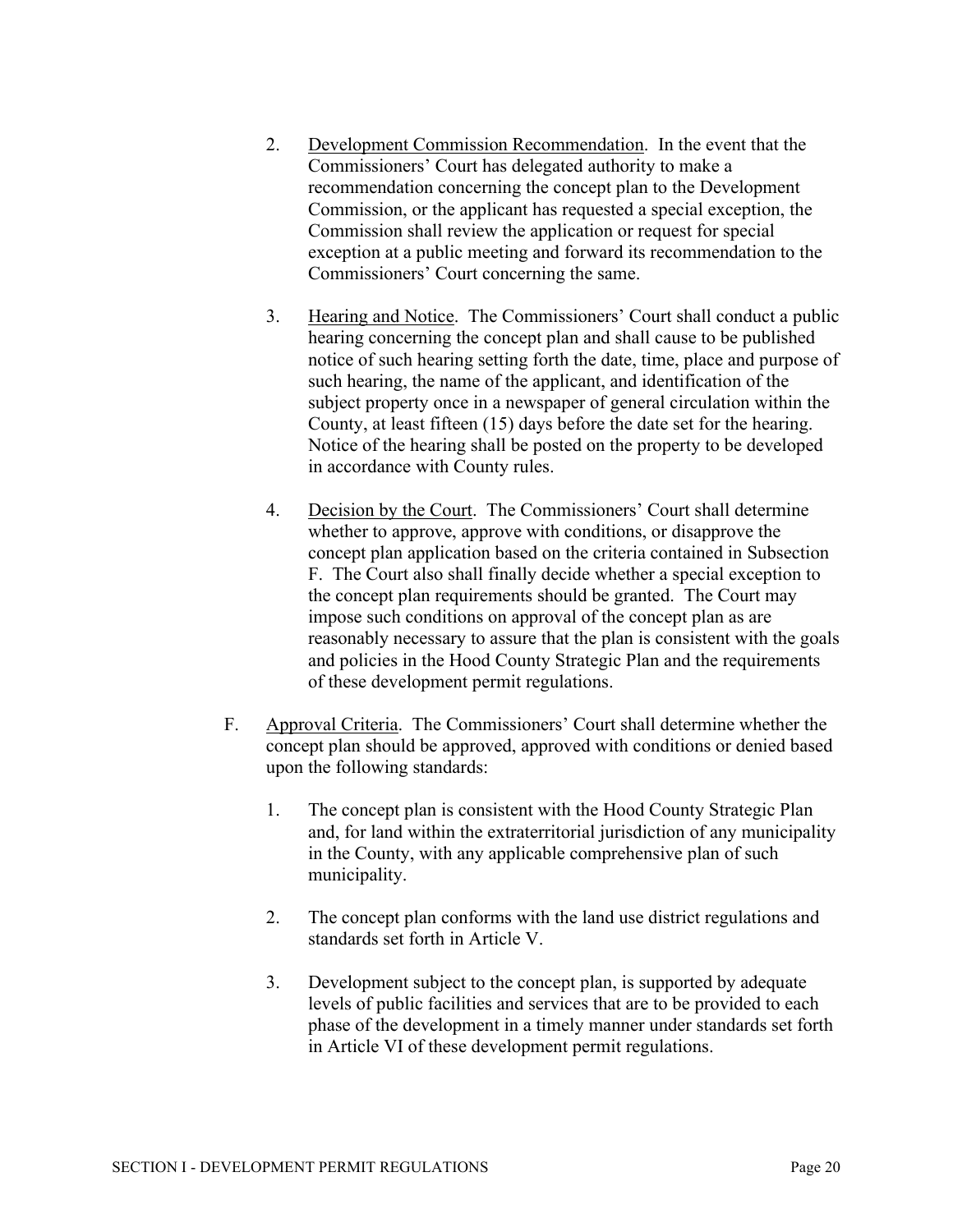- 4. Development subject to the concept plan will not adversely affect the physical environment and, in particular, the water quality of the County's water resources.
- 5. Development subject to the concept plan will not adversely affect adjacent land uses.
- 6. Development subject to the concept plan will not create a public safety hazard.
- G. Effect and satisfaction of conditions. Approval or conditional approval of a concept plan shall authorize the applicant to prepare a subdivision plat or an infrastructure development plan, as the case may be. Conditions attached to the concept plan must be satisfied simultaneous with or prior to approval of a final plat or infrastructure development plan.
- H. Expiration of Concept Plan and Extension. The concept plan shall expire within two (2) years from the date of approval, unless a complete application for approval of a plat or infrastructure development plan has been submitted within such period. If the project is to be developed in phases, a subsequent application for approval of a plat or infrastructure development plan for the next phase shall be submitted within two (2) years from approval of a final plat or development plan for each preceding phase. If a subsequent application for a plat or infrastructure development plan has not been submitted within such period, the concept plan for that portion and all remaining phases of the project shall expire. Any expiration date in this subsection may be extended by the Director of Development or the Development Commission, with appeal to the Commissioners' Court, for a period not to exceed two (2) years for good cause shown.
- I. Submission of Plat or Infrastructure Development Plan Concurrent With Concept Plan. An application for approval of a plat or infrastructure development plan may be submitted with a concept plan application, where the land to be developed (in unified ownership) is less than ten (10) acres in size, where no mixed use development is proposed and where development is not proposed to occur in phases; provided, however, that in no event shall the plat or infrastructure development plan be acted upon by the Commissioners' Court until a concept plan has been approved and the plat or development plan is consistent therewith. No application for a plat or infrastructure development plan shall be accepted under this section unless the property owner or his agent has executed a waiver of any time period for reviewing such application mandated in the County's adopted orders governing the processing of plats and infrastructure development plans.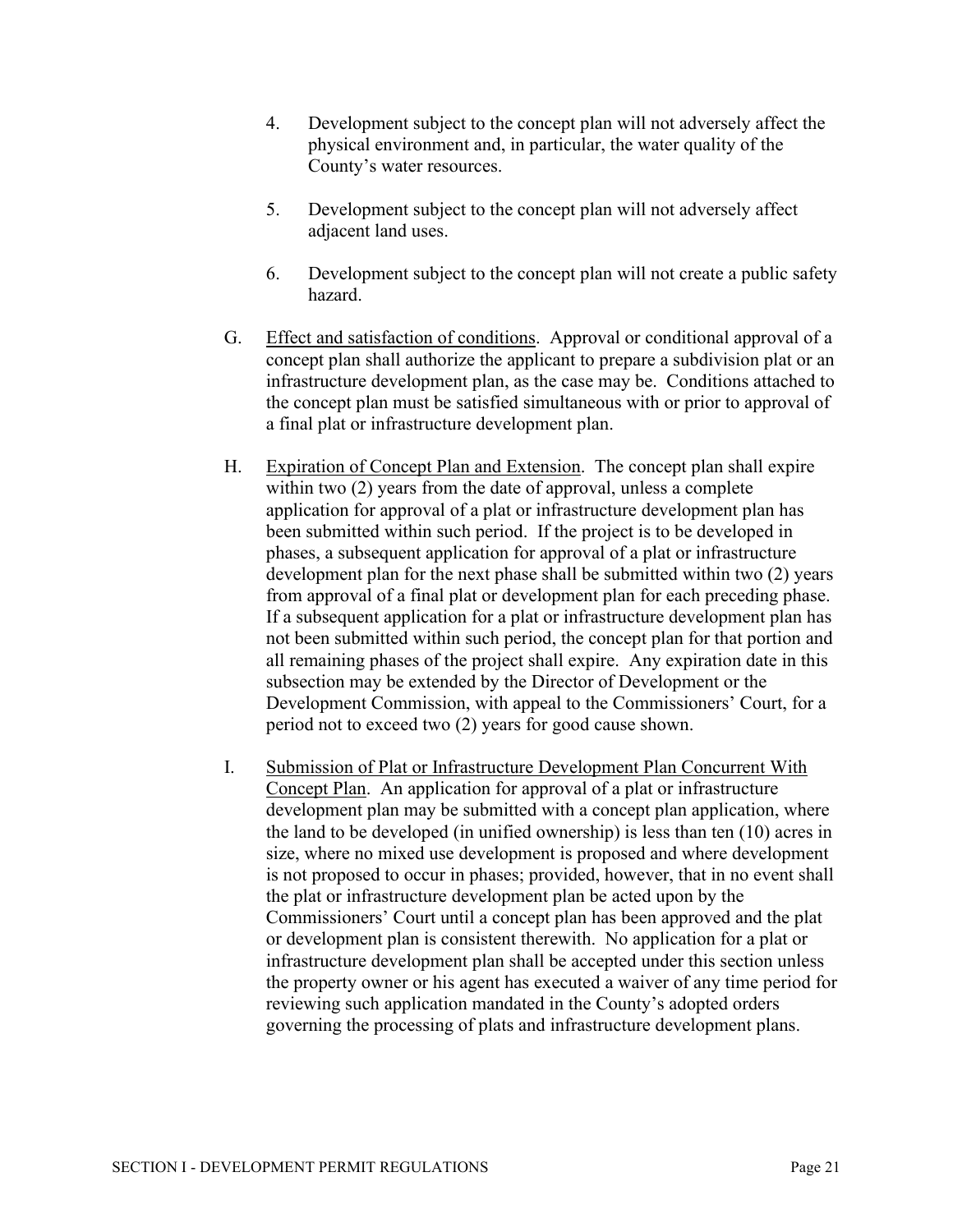#### Section 4.3 Partial Development

- A. An application for approval of a concept plan may elect to seek approval for only a portion of the land held under unified ownership by clearly designating in the concept plan application those portions of the property that are not to be developed subject to the concept plan.
- B. The Commissioners' Court may require the applicant to include additional land under unified ownership in the application for concept plan approval whenever in its sole discretion the Court determines that assessment of the impacts of the proposed development require such inclusion.
- C. If an applicant is allowed to process an application for approval of a concept plan for less than all property held under unified ownership, a separate application for concept plan approval shall be required for all land not subject to the concept plan, and development of all such land shall be considered a separate project for purposes of these development permit regulations.

#### Section 4.4 Site Development Plan

- A. Applicability. A site development plan shall be required where no subdivision plat or infrastructure development plan is required prior to the development of the proposed project, and may include without limitation development of a recreational vehicle park, a multi-family use, or a commercial use, where multiple commercial uses are leased on an undivided tract of land. A site development plan expressly shall be required for a change in the existing use of developed land, if the change in use does not require re-platting and no site permit has been obtained for the property, or if the change in use is inconsistent with a prior approved site development plan.
- B. Purpose. The purpose of a site development plan is to assure that the proposed development meets the standards for population density and adequate public facilities for the district in which the project is to be located, and to formulate appropriate conditions for assuring that further development of the land is consistent with the County's Strategic Plan.
- C. Application. The property owner or designated representative may initiate site development plan review by filing a complete application with the Director of Development. The proposed site development plan shall include all land in unified ownership of which the land to be developed is a part. The application must be accompanied by a site plan, including location map and north arrow, prepared as a drawing on a sheet size 22" x 34" at a scale of not less than  $1" = 100"$  and showing topography at intervals of two feet or less. The following items shall be shown on the plan: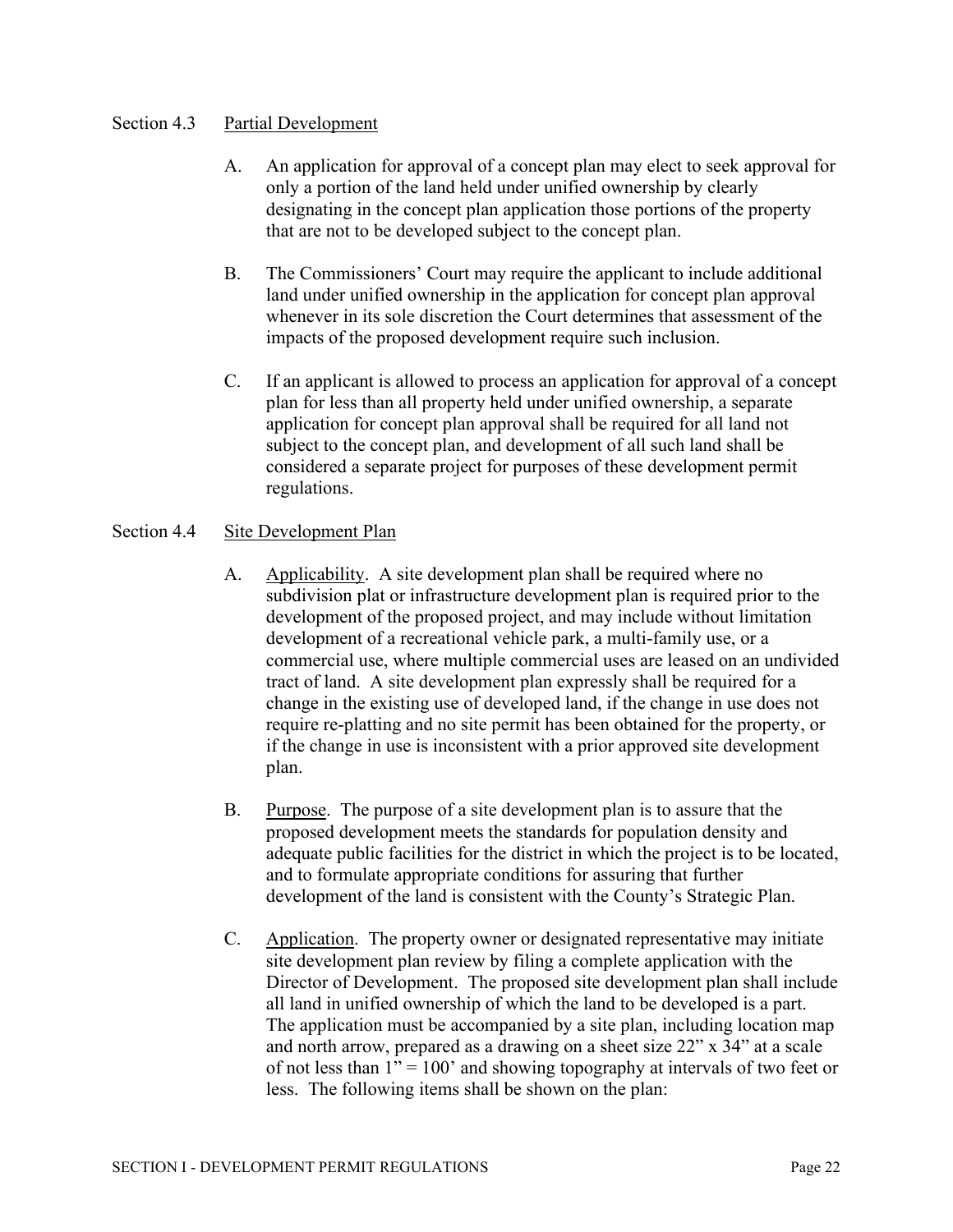- 1. Name and address of landowner, developer or agent and date of preparation of the plan;
- 2. Name and address of architect, landscape architect, planner, engineer, surveyor, or other persons involved in the preparation of the plan;
- 3. The application fee;
- 4. Project name;
- 5. A tax certificate showing that all taxes currently due with respect to the subject property and/or the original tract have been paid;
- 6. A boundary survey certified by a licensed surveyor of the following:
	- a. the existing locations and dimensions of utility easements;
	- b. the existing locations and dimensions of dedicated rights-of-way, including easements; and
	- c. the location of district boundaries in relation to the development;
- 7. A drawing certified by a Civil Engineer including:
	- a the proposed boundaries of the development;
	- b the proposed location and dimension of leased spaces;
	- c the proposed and existing locations and dimensions of utility easements;
	- d the existing and proposed locations and dimensions of dedicated rights-of-way, including easements;
	- e the proposed location and dimensions of on-site streets or roadways;
	- f the proposed location of recreation and open space areas;
	- g the location of district boundaries in relation to the development;
	- h the proposed location of each residential and non-residential structure; and
	- I any other significant features of the development.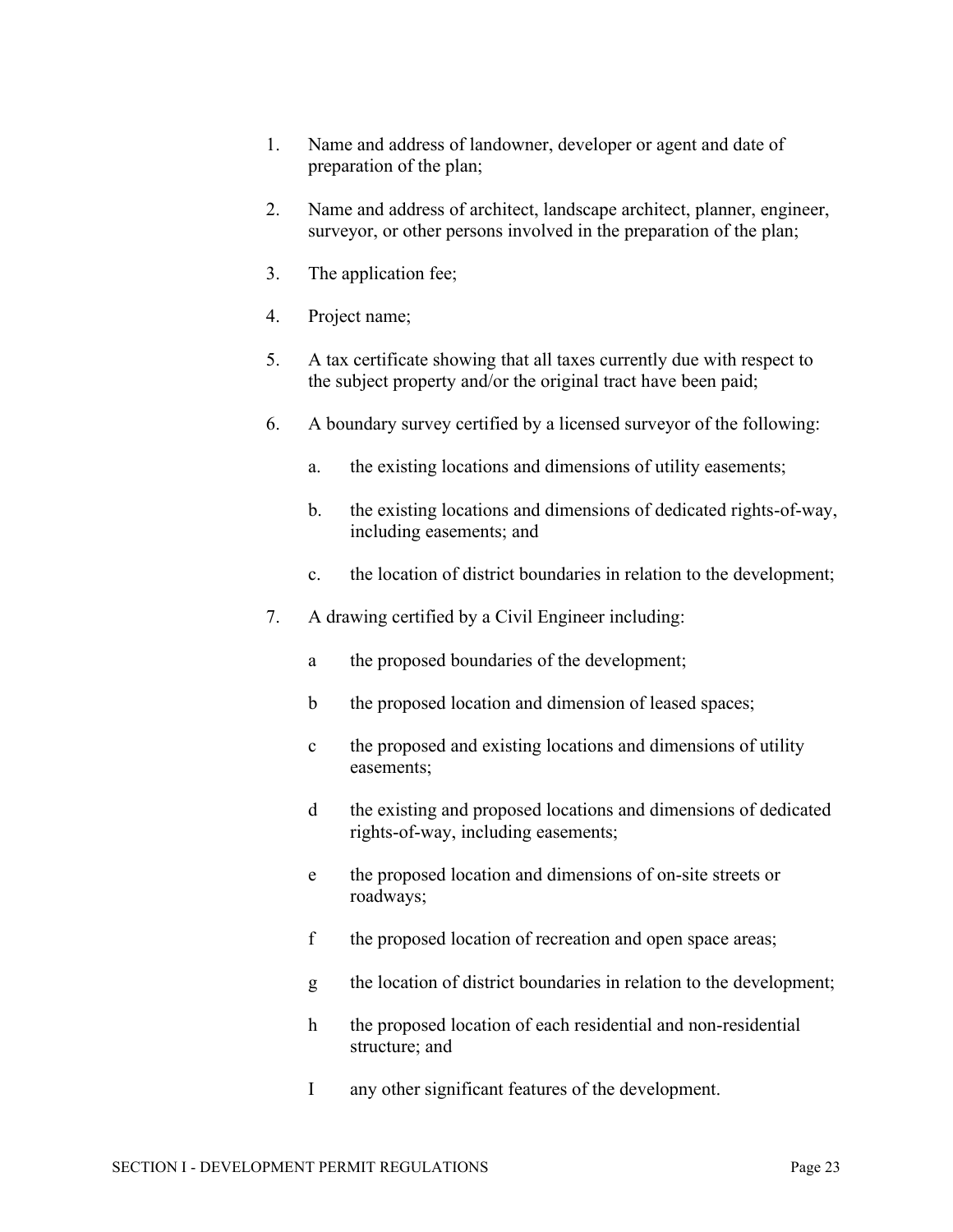- 8. For multi-family uses, a computation of the residential density proposed.
- 9. Proposed measures to buffer the project from adjacent land uses;
- 10. Proposed transportation facilities serving the site, together with a traffic impact analysis where required by these Regulations:
- 11. The proposed method, connection, provider and location of:
	- a. the proposed water system;
	- b. the proposed wastewater system;
	- c. the proposed method of drainage.
- 12. All required engineering and/or construction drawings/plans, which have been signed, dated and sealed by an engineer.
- 13. Proposed erosion and sedimentation control measures.
- 14. All other documents, studies and reports required pursuant to these Regulations.
- 15. If the project is to be developed in phases, demarcation of the phases of development with an approximate time schedule for completion of improvements for each phase.
- 16. 911 Addressing: Each inhabitable structure must obtain one permanent 911 address from the Hood County 911 Addressing Coordinator prior to final approval from the Hood County Commissioners' Court. Addresses must be posted on the exterior of each addressed building and must be a minimum of four inches (4") high in a reflective, contrasting color. The posted address must be visible from the street or public easement.

 The site development plan must include all structures. After final approval by the Hood County Commissioners' Court, a weatherproof, detailed site map must be posted on the exterior of the main office building, by the front entrance, so as to be visible by emergency personnel.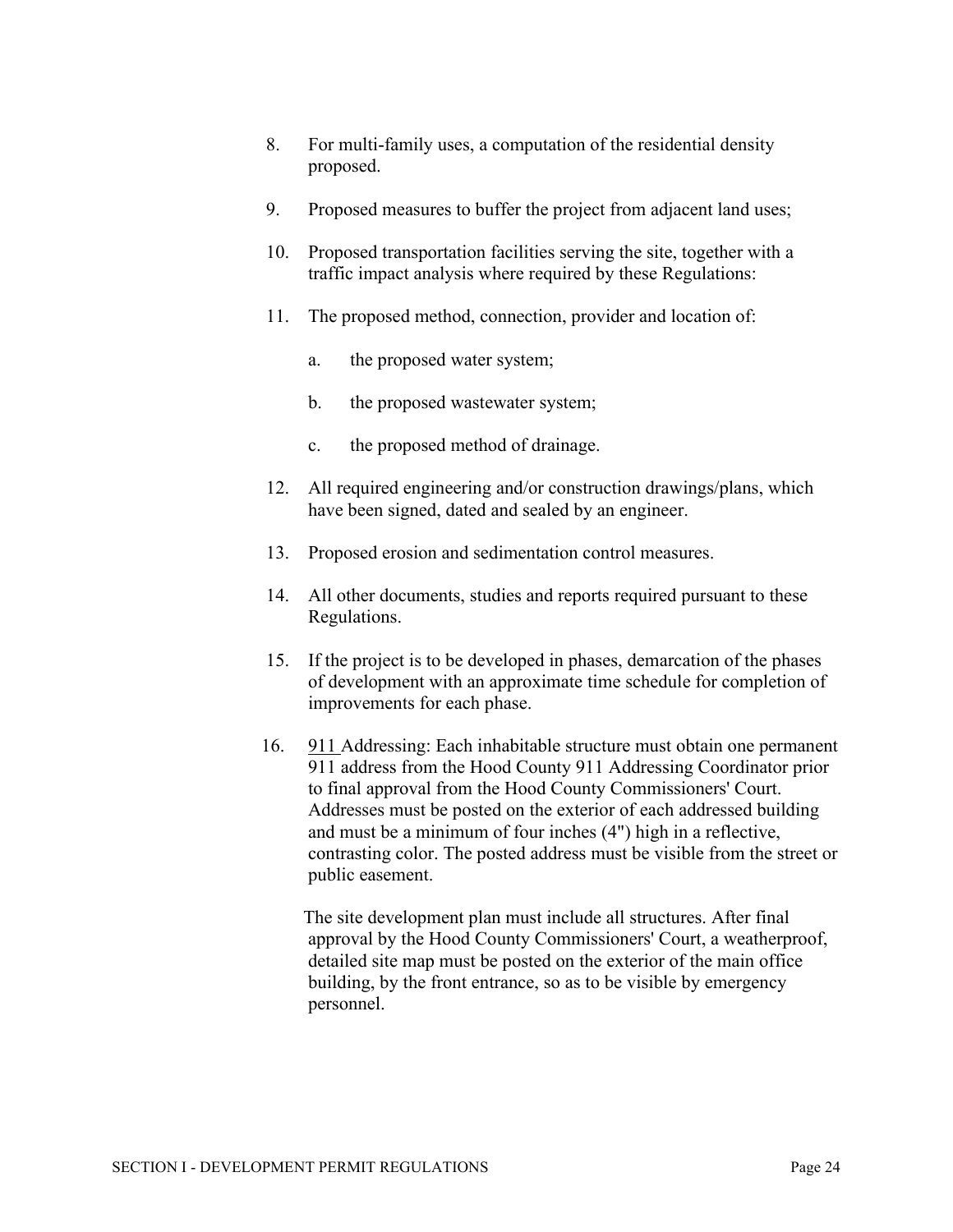#### D. Approval Procedure

- 1. Report of Director. Upon receipt of a complete application for approval of a site development plan, the Director of Development shall conduct a technical review of the application and shall make a recommendation to the Commissioners' Court as to whether the application is in compliance with these Regulations. In the event that the Commissioners' Court has delegated authority to make a recommendation concerning the site development plan to the Development Commission, or if the applicant has requested a special exception, the Director shall first present his report to the Commission concerning the application or special exception.
- 2. Development Commission Recommendation. In the event that the Commissioners' Court has delegated authority to make a recommendation concerning the site development plan to the Development Commission, or the applicant has requested a special exception, the Commission shall review the application or request for special exception at a public meeting and forward its recommendation to the Commissioners' Court concerning the same.
- 3. Hearing and Notice. The Commissioners' Court shall conduct a public hearing concerning the site development plan and shall cause to be published notice of such hearing setting forth the date, time, place and purpose of such hearing, the name of the applicant, and identification of the subject property once in a newspaper of general circulation within the County, at least fifteen (15) days before the date set for the hearing. Notice of the hearing shall be posted on the property to be developed in accordance with County rules.
- 4. Decision by the Court. The Commissioners' Court shall determine whether to approve, approve with conditions, or disapprove the site development plan application based on the criteria contained in Subsection F. The Court also shall finally decide whether any special exception to the site development plan requirements should be granted. If the Court imposes conditions on approval of the plan, then the approval shall be considered preliminary. Conditions must be satisfied prior to final approval by the Court.
- E. Approval Criteria. The Commissioner's Court shall determine whether the site development plan should be approved, approved with conditions or denied based upon the following standards:
	- 1. The site development plan is consistent with the Hood County Strategic Plan and, for land with the extraterritorial jurisdiction of any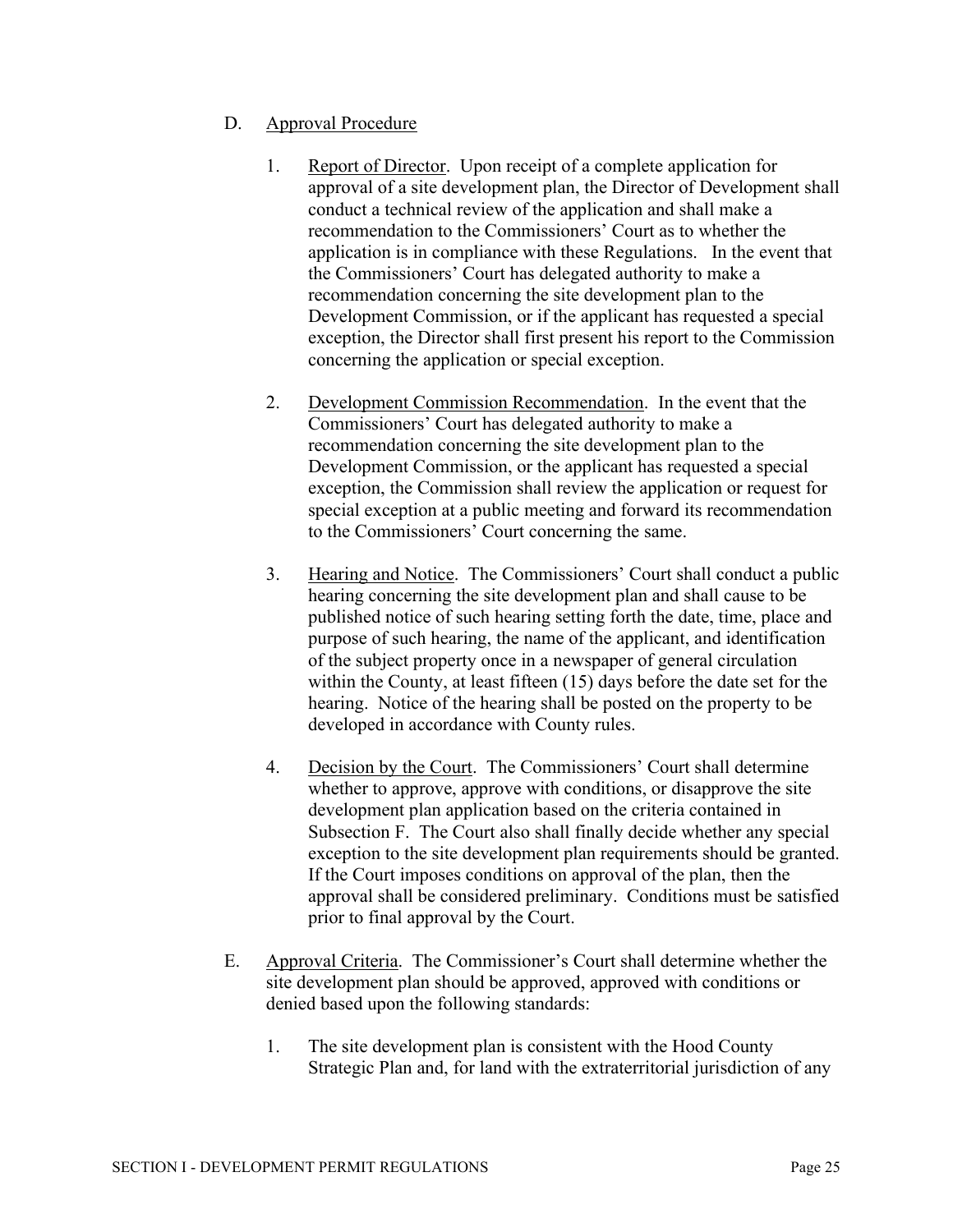municipality in the County, with any applicable comprehensive plan of such municipality.

- 2. The site development plan conforms with the land use district regulations and standards set forth in Article V.
- 3. Development subject to the site development plan, is supported by adequate levels of public facilities and services that are to be provided to each phase of the development in a timely manner under standards set forth in Article VI of these development permit regulations.
- 4. Development subject to the site development plan will not adversely affect the physical environment and, in particular, the water quality of the County's water resources.
- 5. Development subject to the site development plan will not adversely affect adjacent land uses.
- 6. Development subject to the site development plan will not create a public safety hazard.
- F. Effect and Satisfaction of Conditions. Approval or conditional approval of a site development plan shall authorize the applicant to prepare an application for a site permit, where required, or an application for on-site sewage facility permits, as may be necessary. Conditions attached to the site development plan relating to standards applicable to site permits or on-site sewage facility permits must be satisfied simultaneous with or prior to approval of such applications.
- G. Expiration of Site Development Plan and Extension. The site development plan shall expire within two (2) years from the date of approval, unless substantial development of the site has commenced by such date. For the purpose of these regulations, substantial is considered a minimum of 50% of the site is developed. The Director of Development or the Development Commission may extend the expiration date for a period not to exceed two (2) years for good cause shown.

#### Section 4.5 On-Site Permit

- A. Purpose. The purpose of a site permit is to ensure that development on individual lots or tracts is consistent with Hood County Development Regulations and has received final approval by the Hood County Commissioners' Court.
- B. General Requirement. No building construction or earth disturbing activity shall take place until required fees have been paid, the On-Site Permit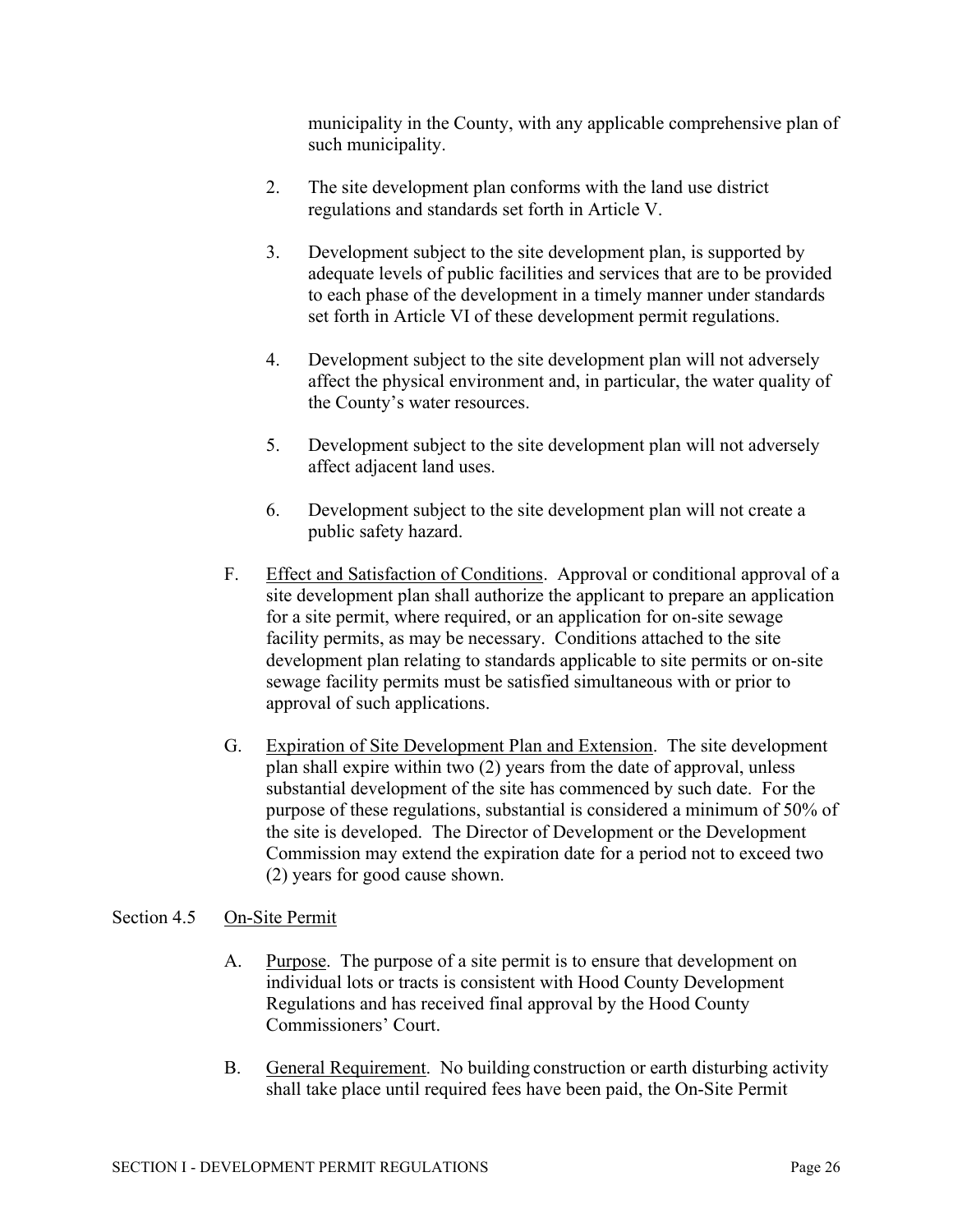placard has been issued, and the On-Site Permit placard has been posted at the job site. The On-Site Permit placard must be posted at the development site, in a conspicuous location (protected from the elements if possible), visible from the nearest street from the site of the work being conducted and must remain in place during the entire period of construction. A new On-Site Permit is required for a change in land use if a previous On-Site Permit has been approved for the existing use. If the proposed change in use is inconsistent with the approved concept plan or site development plan for the property, then the concept plan or site development plan, as the case may be, must be revised before a new On-Site Permit is issued.

#### C. Approval Procedure

- 1. On-Site Permits shall be approved by the Director of Development, subject to appeal to the Commissioners' Court.
- 2. The applicant or any person aggrieved by a denial or conditional approval of an On-Site Permit by the Director of Development may appeal in writing to the Commissioners' Court.
- 3. The appeal must be filed with the County Judge, within ten (10) working days after notification of the final decision by the Director. The appeal shall contain a written statement of the reasons why the final decision is erroneous. The Commissioners' Court shall conduct a public hearing on the appeal, at which time the appellant and other interested persons may present evidence for or against the appeal. The Commissioners' Court may affirm, modify or reverse the decision of the Director and may attach such conditions to the plan as are reasonably necessary to insure compliance with Hood County Development Regulations.
- D. Effect. Issuance of an On-Site Permit authorizes the applicant to commence construction for which the permit is sought.

#### Section 4.6 Complete Application Required

- A. An application for a concept plan or a site permit shall be deemed complete when all of the materials required under this article for such application have been received and accepted as satisfying the submittal requirements of the article by the Director of Development.
- B. Acceptance by the Director of Development of a complete application shall not be construed as approval of the application, nor the authorization for construction of improvements within the proposed development.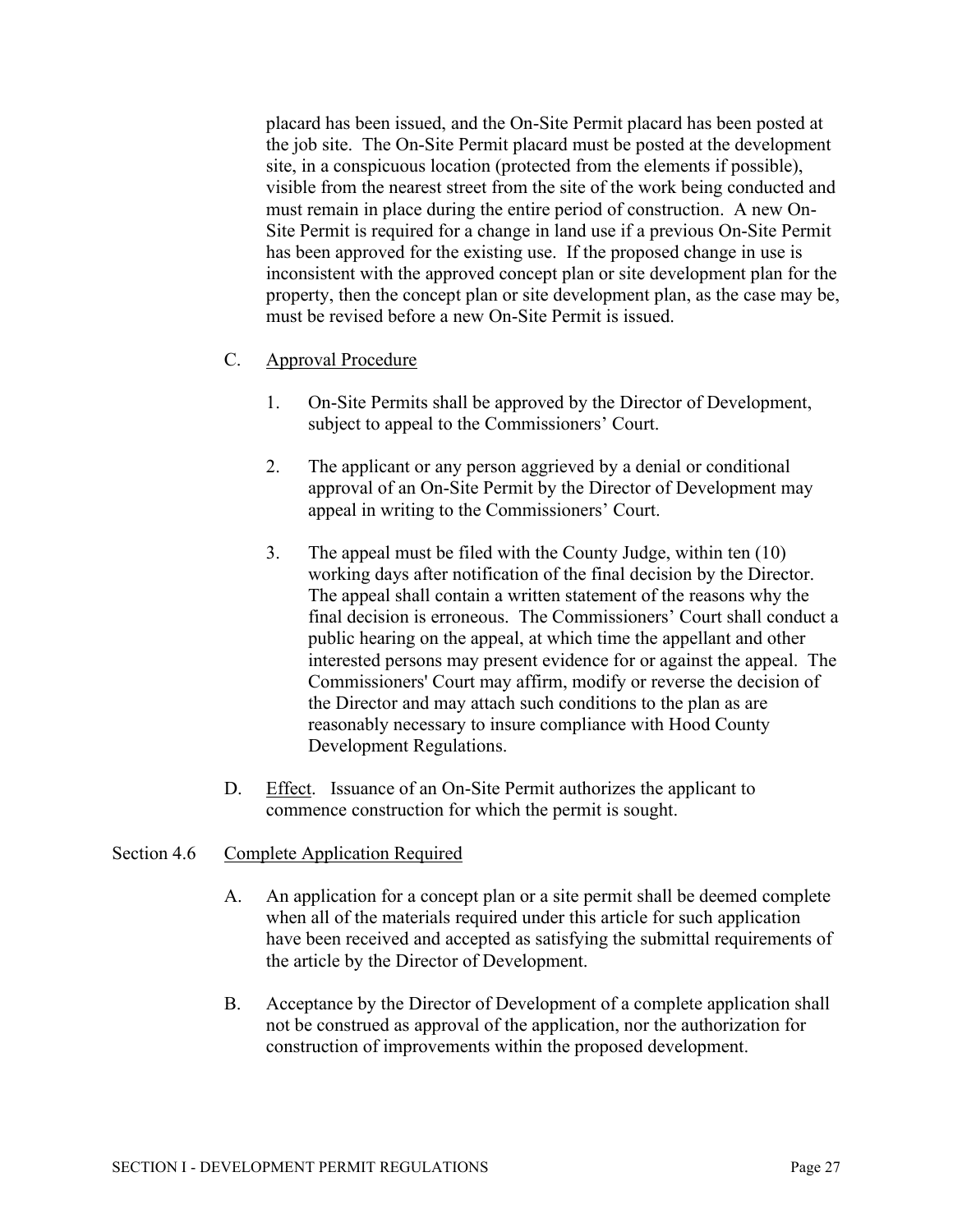- C. If the Director of Development determines that the application is incomplete, then he shall return the application to the applicant within ten (10) business days of the date the application was received with a written explanation of missing information or documents.
- D. The applicant shall address the Director's comments, and shall then resubmit the application along with any additional information and/or revisions to the application requested by the Director.
- E. The applicant may request in writing within five (5) business days of receiving the Director's comments that the application is incomplete, that the application be forwarded to the Commissioners' Court without addressing the Director of Development's comments, in which event the Director of Development will make his recommendation and itemize the deficient items in his report to the Commissioners' Court.
- F. An application to revise an approved concept plan or site permit, or an application for approval of such plan following expiration of a plan previously approved, shall be considered a new application for purposes of this Section.

#### Section 4.7 Proportionality Determination

- A. The Director of Development shall cause to be prepared a proportionality determination to be included with his report to the Commissioners' Court concerning an application for approval of a concept plan or site development plan in circumstances where proposed conditions require:
	- 1. Dedication of rights-of-way for and/or improvement of a public collector or arterial road;
	- 2. Dedication of an easement for and/or construction of drainage improvements within such easement, where the easement(s) constitutes more than ten percent (10%) of the land area subject to the proposed concept plan or site development plan;
	- 3. Dedication and/or improvements to off-site facilities.
- B. The Director, using any studies prepared by the applicant, shall compare the impacts of the development proposed in the concept plan or site development plan on the County's public facilities and services, with the dedications and/or improvements to be required, and shall determine whether the dedication and/or improvement is roughly proportional to the nature and extent of the impacts created by the development on the facility exacted.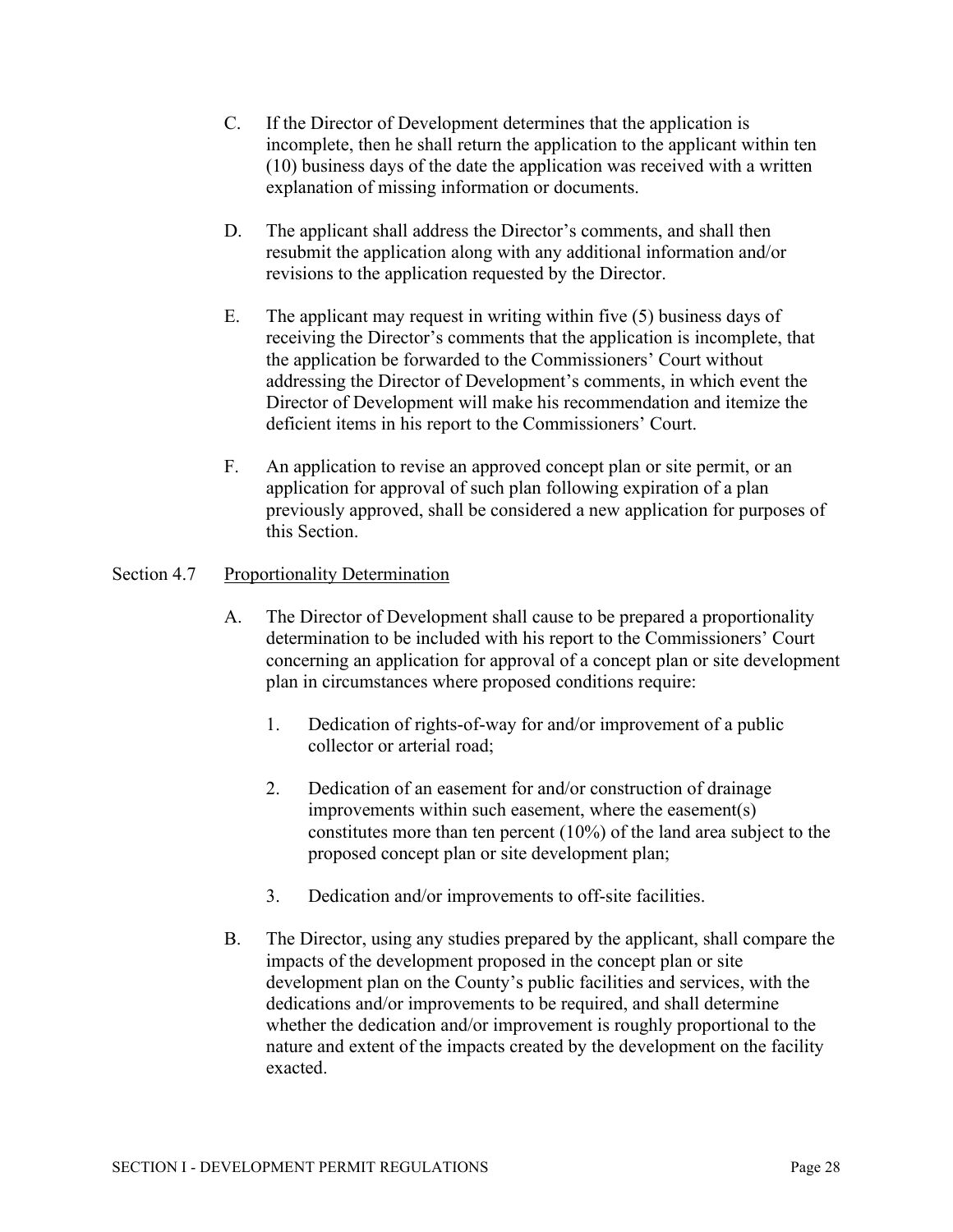- C. In the event that the Director concludes that the proposed condition requiring dedication and/or improvement is not roughly proportional to the nature and extent of the development's impacts, he may recommend to the Commissioners' Court that the requirement(s) be modified, or that the County participate in the costs of the improvement.
- D. Unless a proposed dedication or improvement is required prior to plat or infrastructure development plan approval, the Director may recommend and the Commissioners' Court may authorize the deferral of the proportionality determination until consideration of the application for such plat or development plan.

#### Section 4.8 Change in District Boundaries

- A. Petition to change boundaries. A property owner whose project is located in more than one district, or whose land lies immediately adjacent to the boundaries of a district established in Article V of these Development Permit Regulations, may petition the Commissioners' Court to amend the boundaries of the district to include all or a portion of his land. The request to amend district boundaries may be submitted with an application for approval of a concept plan or a site development plan.
- B. Public hearing. Following the report of the Director, the recommendation of the Development Commission and public notice as prescribed in Section 4.2E, the Commissioners' Court shall convene a public hearing to determine whether district boundaries should be changed.
- C. Criteria for change in boundaries. In deciding whether to change district boundaries, the Commissioners' Court shall consider the following criteria:
	- 1. Whether the proposed change in district boundaries is consistent with the Hood County Strategic Plan, and for land within the extraterritorial jurisdiction of any municipality in the County, with any applicable comprehensive plan of such municipality.
	- 2. Whether the proposed change in district boundaries, considering the nature and size of the proposed development, adversely affects the physical environment or water quality of the County's water resources.
	- 3. Whether the proposed change in district boundaries, considering the nature and size of the proposed development, will adversely affect the County's ability to supply adequate levels of public facilities and services that are to be provided to each phase of the development in a timely manner.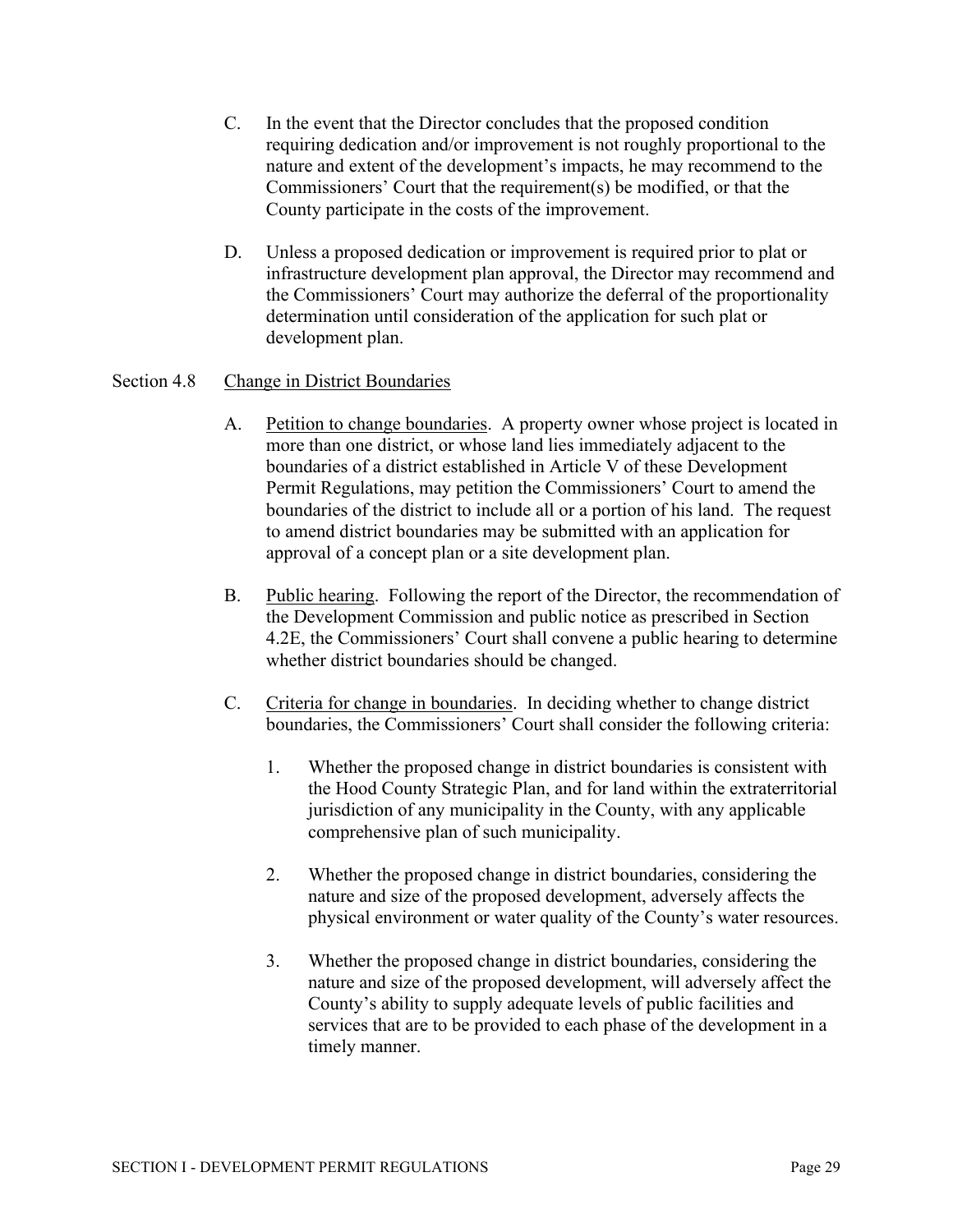- 4. Whether the proposed change in district boundaries, considering the nature and size of the proposed development, will adversely affect adjacent land uses.
- 5. Whether the proposed change in district boundaries, considering the nature and size of the proposed development, will create a public safety hazard.
- D. Decision by Commissioners' Court. The Commissioners' Court shall determine whether to approve, disapprove or approve with conditions the request to change district boundaries. The Court may limit the change in the boundaries to only a part of the land or proposed development, and may impose such conditions as are reasonably necessary to assure that the change in boundaries is consistent with the goals and policies in the Hood County Strategic Plan and the intent of these Development Permit Regulations.

#### Section 4.9 Application Fees

The applicant shall pay a non-refundable fee, in the amount set forth in Appendix "B," which is incorporated herein by reference, for each application required by these development permit regulations. The application fee schedule, Appendix "B," may be amended from time to time by the Commissioners' Court without amending or affecting these regulations.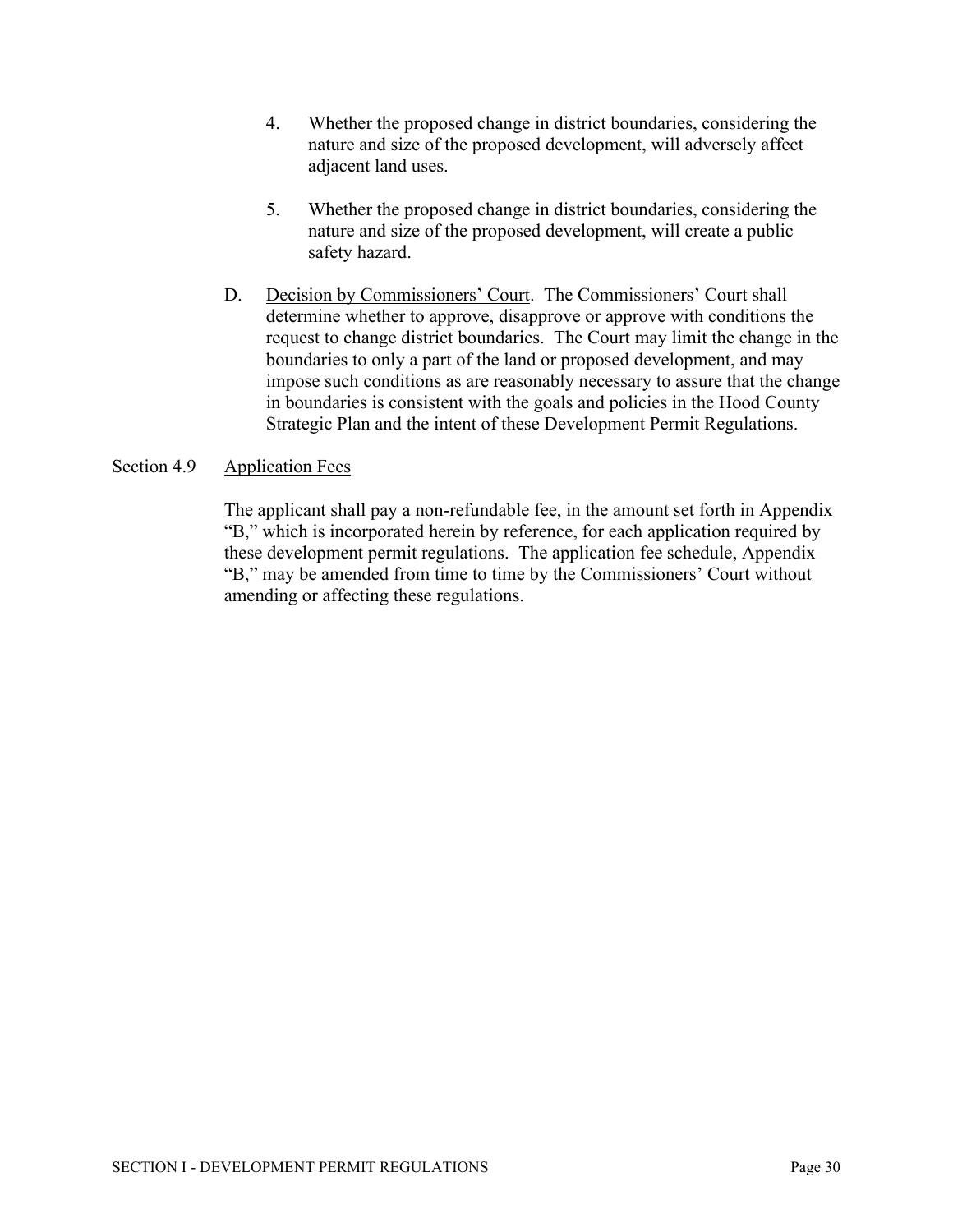#### **Article V. Land Use District Standards**

#### Section 5.1 District Established

- A. Uniform Regulations. Hood County hereby is divided into three types of land use districts for purposes of these Development Permit Regulations. The Hood county Commissioners' Court may further divide districts into sub-districts. Regulations applicable within each district or sub-district shall be uniform. The boundaries of each district shall be located on an official Land Use District Map to be maintained in the offices of the Director of Development.
- B. Water Quality District. There is hereby established a Water Quality District ("WQD") adjacent to each water body in Hood County hereinafter listed, in the following particulars:
	- 1. Lake Granbury Water Quality District shall extend along the entire length of Lake Granbury to be measured from the elevation of six hundred ninety-three feet (693') mean sea level and for a distance of **one-half (.5)** mile on each side of the lake.
	- 2. Brazos River Quality District shall extend along the entire length of the river and for a distance of **one-half (.5)** mile on each side of the centerline of the river.
	- 3. Brazos River Tributaries Water Quality District shall extend along the length of all tributaries of the Brazos River for a distance of five (5) linear miles from the confluence of the tributary with the river and for a distance of one-half (.5) mile on each side of the centerline for the tributary. The following tributaries are included within such district: Stroud Creek, Long Creek, Fall Creek and Walnut Creek.
	- 4. Paluxy River Water Quality District shall extend along the entire length of the river and for a distance of one-half (.5) mile on each side of the centerline of the river.
	- 5. Squaw Creek Reservoir Water Quality District shall extend for the entire length of the reservoir and for a distance of one-half (.5) mile, on each side of the reservoir, to be measured from the normal pool elevation of seven hundred seventy-five feet (775') mean sea level.
- C. Road Corridor District. There is hereby established a Road Corridor District ("RCD") for each thoroughfare identified in Hood County's thoroughfare plan as an AA, an A or B roadway, except those roads or segments thereof hereinafter listed, such district to extend along the entire length of such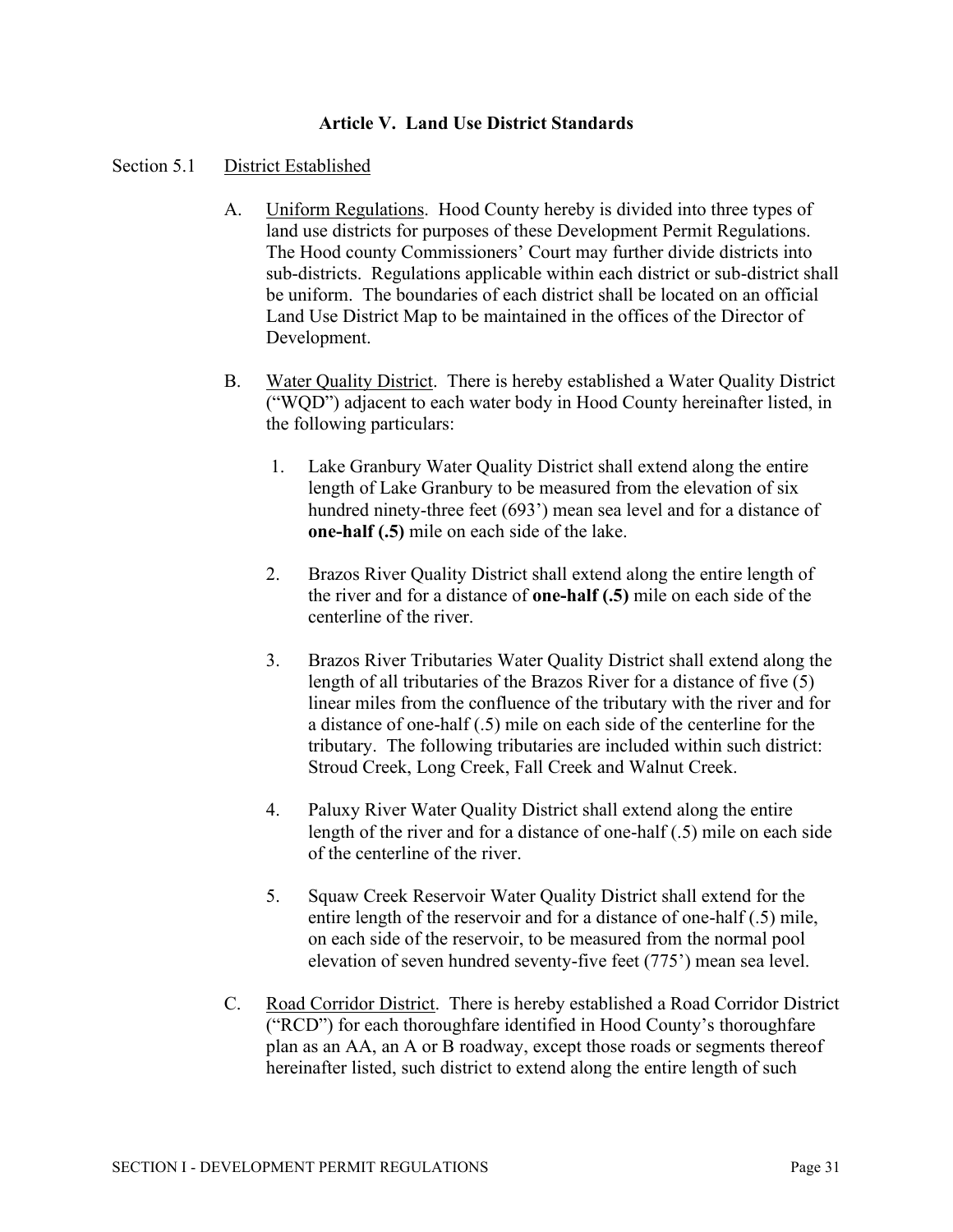thoroughfare, and to extend for a distance of one-half (.5) mile on each side of and measured from the centerline of such roadway.

- 1. Any segment of an AA, A or B roadway shown on the thoroughfare plan which is not under contract for construction on the effective date of these Development Permit Regulations; provided, however, that a road corridor district shall be created in accordance with the above listed dimensions along such segment at either the time the Commissioners' Court determines that the thoroughfare is needed to serve new developments or a contract is awarded for construction of such segment, whichever first occurs.
- 2. A road corridor district shall be established for each excluded segment when traffic volume exceeds five thousand (5000) average daily trips, following action by the Commissioners' Court.
- D. Rural District. All areas of Hood County not located within a Water Quality District or a Road Corridor District hereby shall be deemed to be included within a Rural District ("RD"), all such areas being hereby established.
- E. Overlapping Districts. In the event that the boundaries of a water quality district and a road corridor district overlap, the regulations applicable to each district shall apply to the land within the zone of overlap, except that, in the event of conflict in the regulations, the more restrictive standards shall apply.

#### Section 5.2 Purposes of Districts

A. Water Quality Districts. The purpose of each water quality district shall be to preserve the quality and quantity of the County's water resources; to prevent further pollution of specific water bodies; to provide areas for coordinated growth and development; to assure that development within such areas are served by adequate levels of public facilities and services; and to enhance recreational opportunities associated with specific lakes, rivers and streams within the county for residents of the County and for citizens of the State of Texas who utilize them. Within each water quality district, new developments shall either be connected to a centralized water and wastewater system; or be of low intensity. On-site sewage facilities shall be located to avoid impairment to them or contamination from them during flooding within the 1% Annual Chance Special Flood Hazard Area and shall be designed to meet the minimum setbacks as described in the Texas Administrative Code Chapter 285 from a water body located within a water quality district*.* Where centralized water and wastewater systems are available, higher residential densities may be developed. Multi-family and commercial development located within a Water Quality District must meet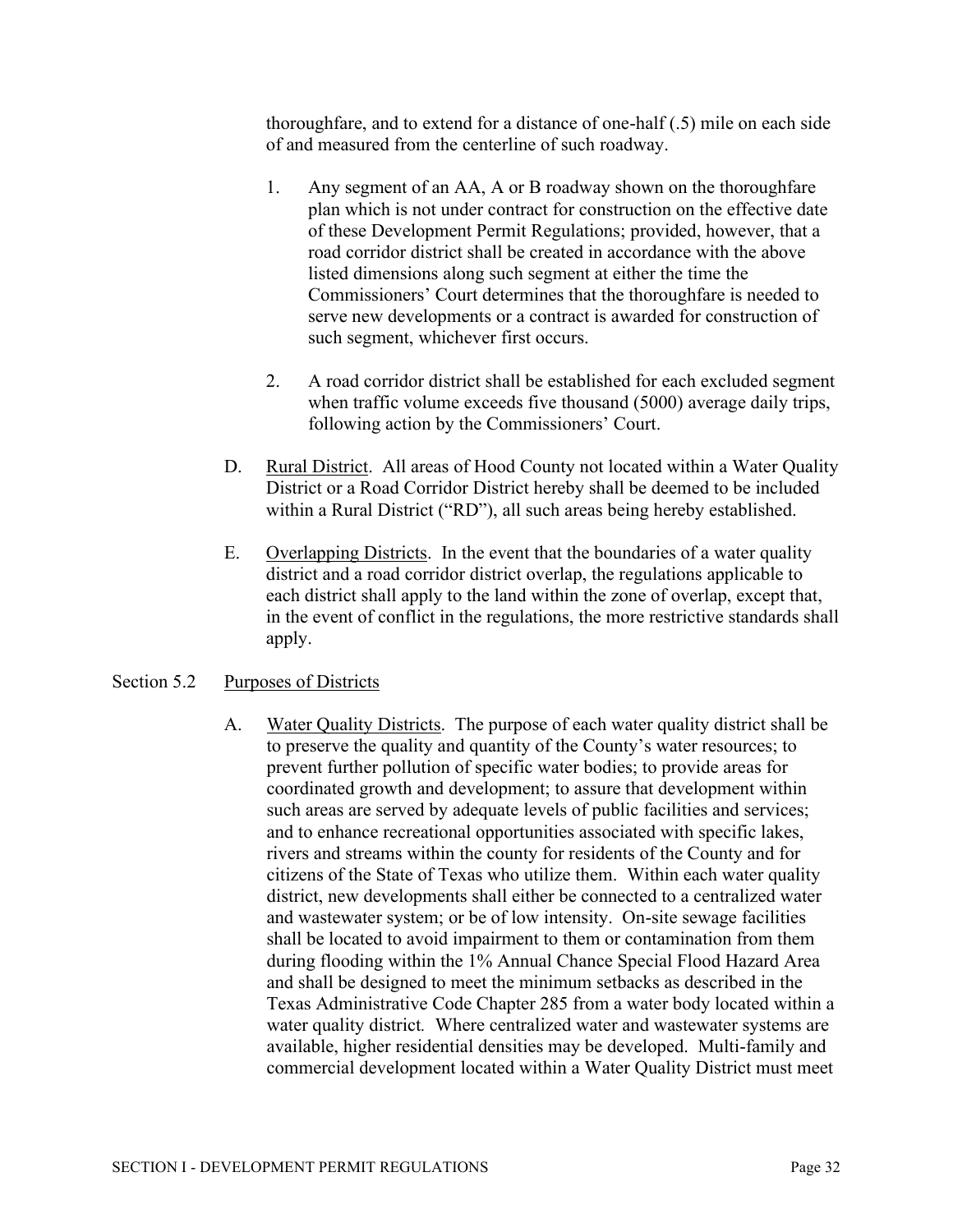certain additional standards. All development must observe erosion control standards.

- B. Road Corridor Districts. The purpose of each road corridor district shall be to provide areas for urbanization that are in close proximity to planned and existing thoroughfares; to provide for efficient development within such areas; to enhance traffic safety along thoroughfares; and to assure that developments within such areas are served by adequate levels of public facilities and services. Most multi-family and commercial developments should be located in this district. Where centralized water and wastewater systems are available, higher residential densities may be developed. Residential developments utilizing on-site sewage facilities and/or wells may be developed at higher densities than similar developments located in the water quality districts or the rural districts.
- C. Rural Districts. The purpose of each rural district shall be to conserve the rural character of development in Hood County and to enhance the quality of life for residents in such areas. Because urban and suburban development can be entirely accommodated within municipal limits, or within the water quality or road corridor districts, residential density shall be limited within rural districts, and public services and facilities are correspondingly limited.

#### Section 5.3 General District Standards

- A. Regulation by district. New developments within Hood County shall be subject to development standards established by this order in accordance with regulations established for each land use district.
- B. Multiple districts. Where a proposed development is located in more than one land use district, except for water quality districts, the provisions of each district shall apply separately to the land located within the district, unless the property owner requests and is granted a change in land use district boundaries in accordance with Section 4.8 of these development permit regulations.
- C. Lots of record. Notwithstanding any other provision of this article, a single lot or parcel that was in existence on March 31, 2000 and that is smaller in size than is necessary to meet the maximum density established for the district may be used for a single-family detached dwelling, provided that such lot or parcel meets adequate facilities standards set forth in this article or in Article VI of these development regulations.
- D. Residential density computation. Residential density standards for land use districts shall be expressed as dwelling units per gross acre. A density standard limits the number of dwelling units that can be developed on a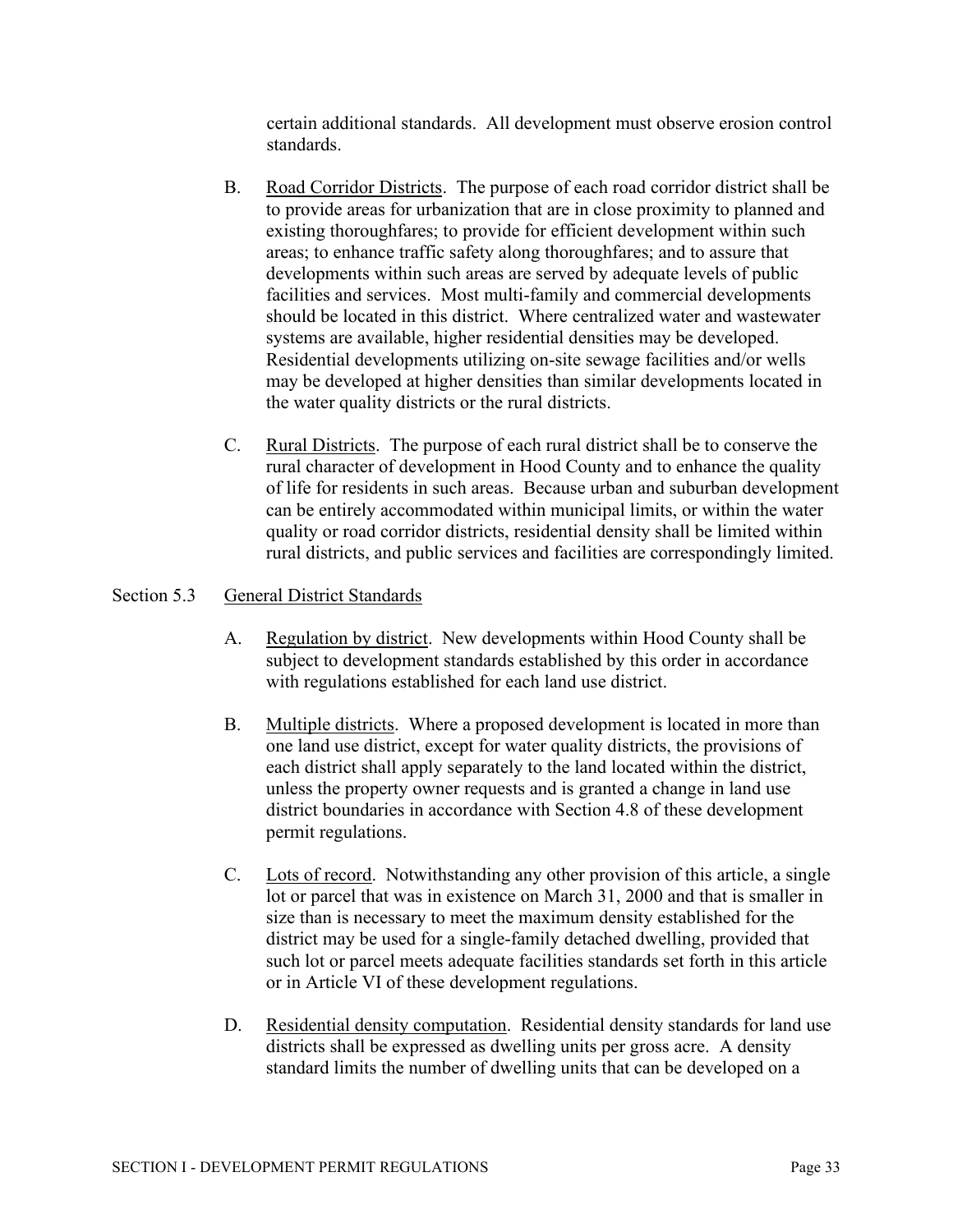particular tract of land. Density standards shall not be interpreted as minimum lot size requirements.

- E. Mixed use development. For mixed-use developments, the district standards for residential and non-residential uses shall apply separately to each such use, and requirements concerning adequate facilities shall be cumulative. Where both types of use are contained in a single structure, or where uniformity of regulations necessitates choice between standards, the more restrictive requirement shall be applied.
- F. Maximum building coverage requirement. For all nonresidential uses and multi-family uses: a maximum of fifty percent (50%) of the parcel, tract, or lot shall be covered by buildings or structures, exclusive of parking and other paved areas. Where such uses are to be served by on-site sewage facilities: the applicant must demonstrate to the Director of Health that the proposed use does not generate wastewater greater than can be accommodated. The Director of Health will determine the final location, design, construction, extension, size, and installation of the proposed sewage disposal system. In all cases, the total area available for sewage disposal must be no less than two (2) times the design area of the initial system.

## Section 5.4 Water Quality Land Use District Standards

- A. Water quality setback. On-site sewage facility must meet the minimum setbacks as described in the Texas Administrative Code Chapter 285.
- B. Residential density limitations, water districts. Within each water quality district, the maximum residential density shall be as follows:
	- 1. Where centralized water and wastewater systems are provided, no residential development shall exceed a density of:
		- a. two (2) dwelling units per gross acre for single-family detached dwelling units; four (4) dwelling units are allowed when Urban Standard Roads are constructed.
		- b. eight (8) dwelling units per gross acre for single-family attached dwelling units, patio homes, recreational vehicles, and twofamily dwellings; and
		- c. eighteen (18) dwelling units per gross acre for multi-family dwellings.
	- 2. Where centralized water systems only are provided, residential density shall be one dwelling unit per gross **one** (**1**) acre.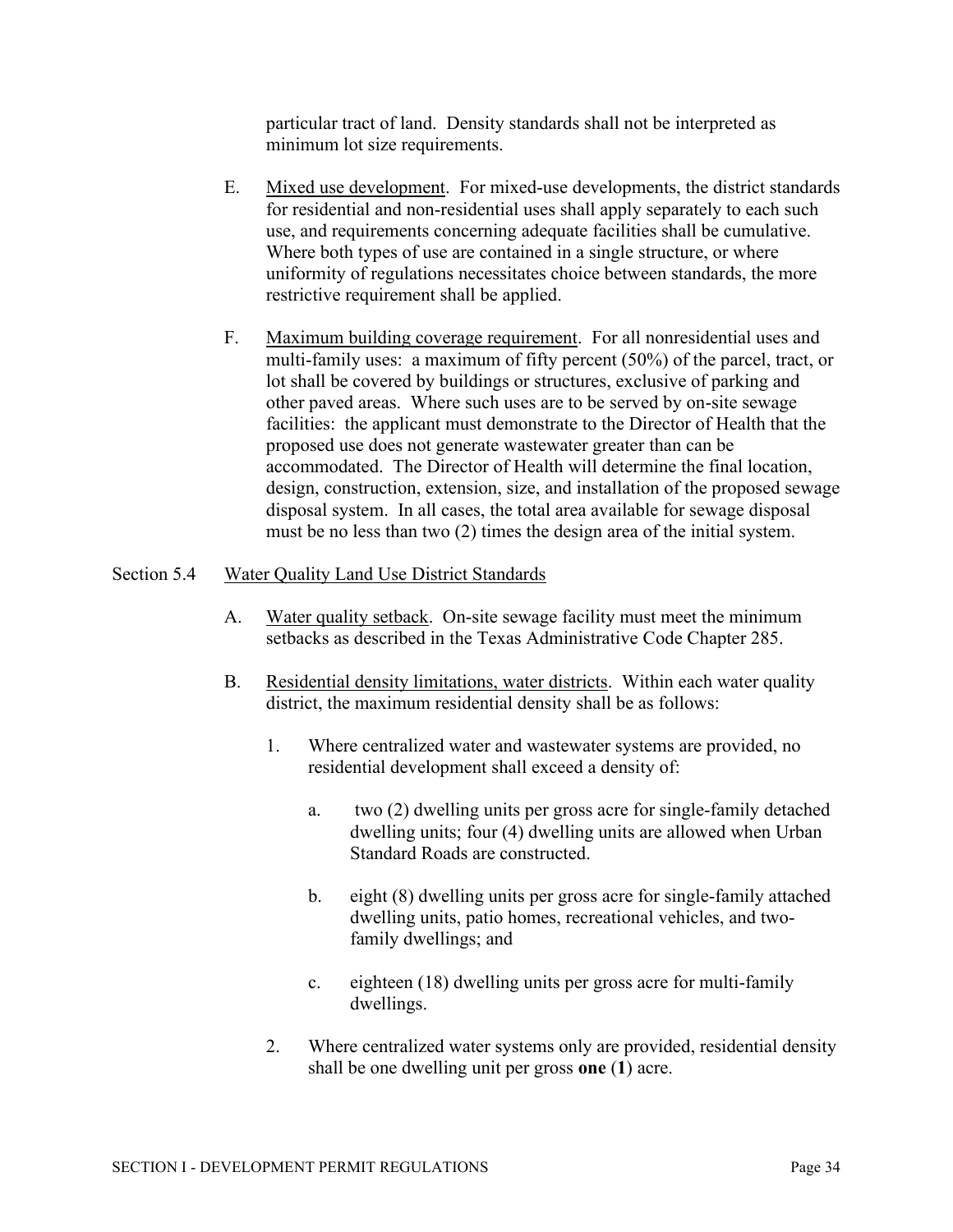- 3. Where neither centralized water nor centralized wastewater systems are provided, residential density shall be limited as follows:
	- a. for single-family detached dwelling units, one unit per gross **two** (**2**) acres.
	- b. single-family attached dwelling units, patio homes, two-family dwellings, recreational vehicles, and multi-family dwellings, without centralized water and wastewater systems are prohibited.
- 4. For non-residential uses, the minimum tract size shall be **one** (**1**) acre, where centralized water only is provided, and **two** (**2**) acres where wells and on-site sewage facilities are provided. The actual tract size may be increased above the minimum to accommodate anticipated sewage flows from the proposed use.
- C. Non-residential standards

No office use exceeding one thousand (1000) square feet or industrial use of any size shall be located within a water quality district unless the use is served by both centralized water and wastewater systems, or unless the applicant demonstrates to the Director of Health that the proposed use does not generate wastewater greater than can be accommodated on the minimum tract size for the district.

D. Adequate facilities standards

All adequate facilities standards set forth in Article VI are applicable to development in water quality districts, except to the extent otherwise provided therein.

E. Preservation of natural features. Land lying within the one-hundred year floodplain and other significant natural features, that when maintained in a natural state, preserve water quality shall be preserved, subject to density transfer provisions set forth in Section 5.7.

# Section 5.5 Road Corridor Land Use District Standards

- A. Residential density limitations. Maximum residential density within each road corridor district shall be as follows:
	- 1. Where centralized water and wastewater systems are provided, no residential development shall exceed a density of: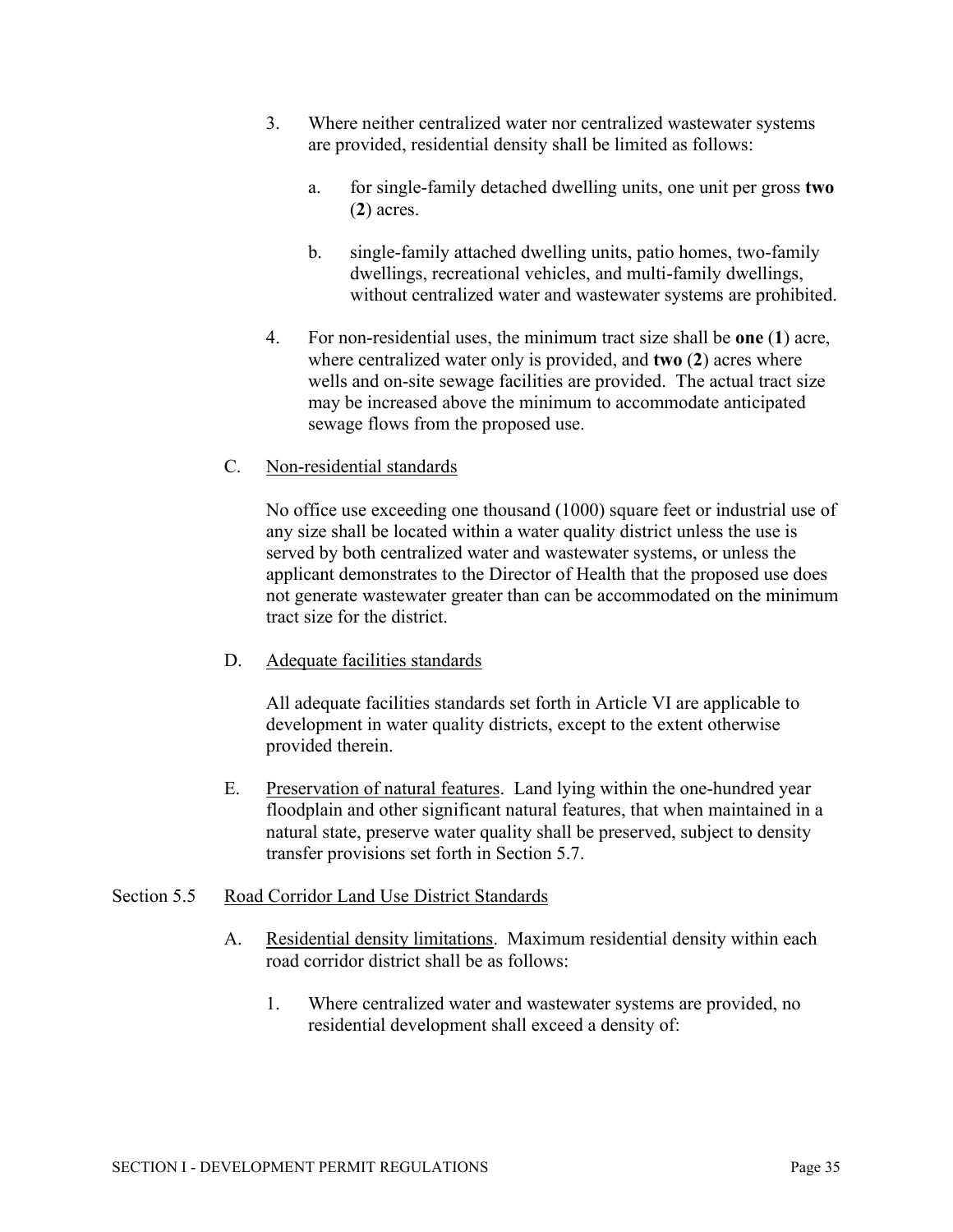- a. Two (2) dwelling units per gross acre for single-family detached dwelling units; four (4) dwelling units are allowed when Urban Standard Roads are constructed.
- b. Six (6) dwelling units per gross acre for recreational vehicles.
- c. Eighteen (18) dwelling units per gross acre for multi-family dwellings.
- 2. Where centralized water systems only are provided, residential density shall be limited as follows:
	- a. One (1) dwelling unit per gross acre for all residential dwelling units.
	- b. Six (6) dwelling units per gross acre for recreational vehicles.
- 3. For developments providing neither centralized water nor wastewater systems, the maximum residential density shall be one (1) unit per two (2) gross acres.

## B. Non-residential standards

For non-residential uses, the minimum tract size shall be one (1) acre, where centralized water only is provided, and two (2) acres where wells and on-site sewage facilities are provided. The actual tract size may be increased above the minimum to accommodate anticipated sewage flows from the proposed use.

- C. Adequate facilities standards
	- 1. All adequate facilities standards set forth in Article VI are applicable to development in road corridor districts, except to the extent otherwise provided therein.
	- 2. The following special facilities standards apply to development in road corridor districts:
		- a. Access limitations. The following access limitations apply to collector and arterial roadways within road corridor districts:
			- (1) Residential developments shall be designed to minimize direct access to arterial and collector roadways.
			- (2) Access connections shall be spaced as follows: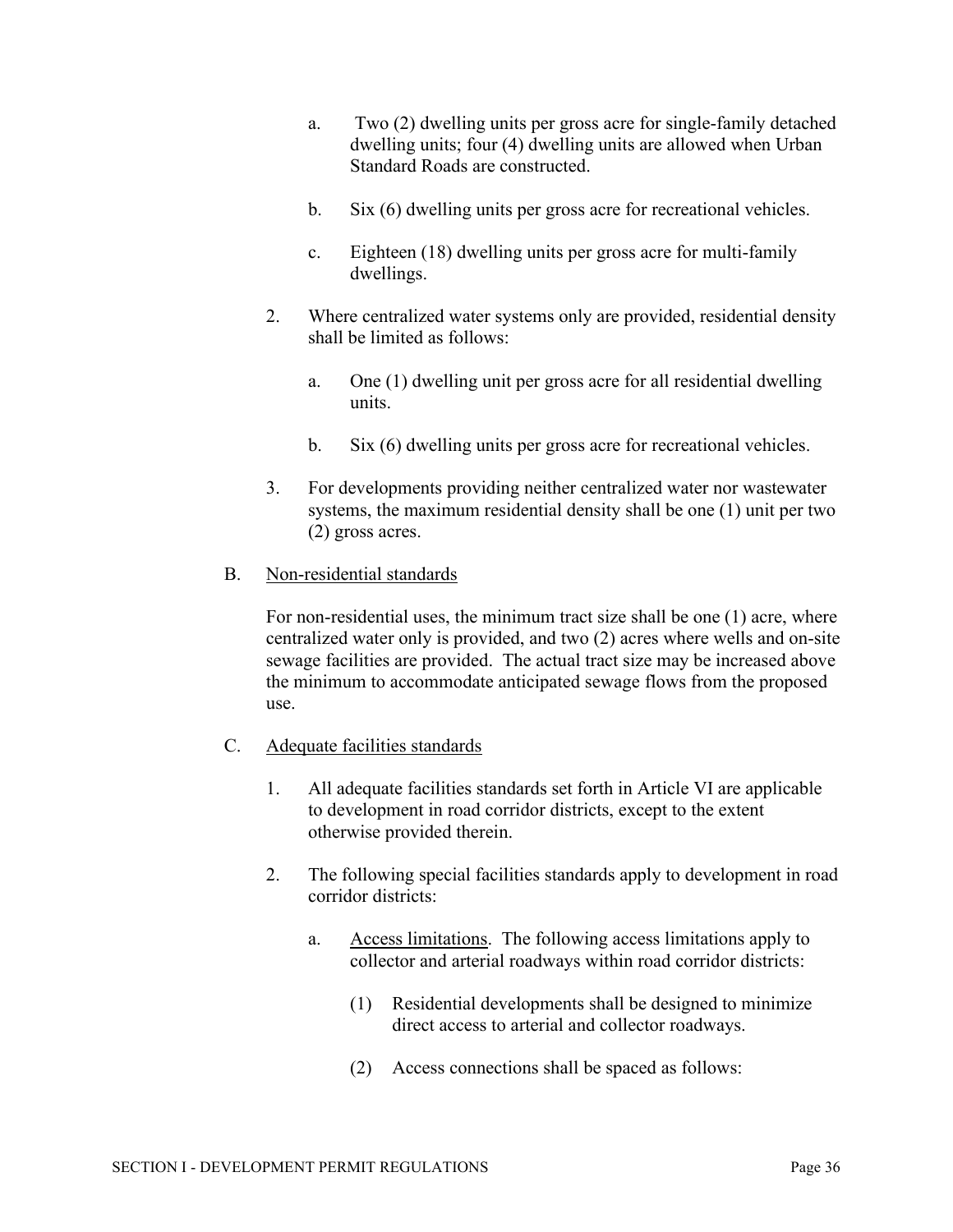- (a) For AA, A or B roadways, connections shall be spaced a minimum of three hundred feet (300');
- (b) For other arterial or collector roadways, connections shall be spaced a minimum of two hundred feet  $(200^{\circ})$ .
- (3) Median openings shall be spaced as follows:
	- (a) For AA, A or B roadways, median openings shall be spaced a minimum of six hundred feet (600') for directional openings and one thousand two hundred feet (1200') for full openings;
	- (b) For minor arterial roadways, median openings shall be spaced a minimum of four hundred feet (400') for directional openings and eight hundred feet (800') for full openings.

#### Section 5.6 Rural Land Use District Standards

- A. Residential density limitations. Maximum residential density within each rural district shall not exceed the following:
	- 1. Where centralized water and wastewater systems are to be provided, a petition to amend district boundaries to a water quality district or a road corridor district shall first be submitted and approved pursuant to Section 4.8 of these development permit regulations. Standards applicable to the project thereafter shall be those for the district in which the land to be developed is included by such approval.
	- 2. Where centralized water systems only are provided, residential density shall be one-single family dwelling unit or six (6) recreational vehicles per gross one (1) acre.
	- 3. Where neither centralized water nor centralized wastewater systems are provided, single family residential density shall be one dwelling unit per gross two (2) acres.
	- 4. Where neither centralized water nor centralized wastewater systems are provided, six (6) dwelling units per gross two (2) acres for recreational vehicles.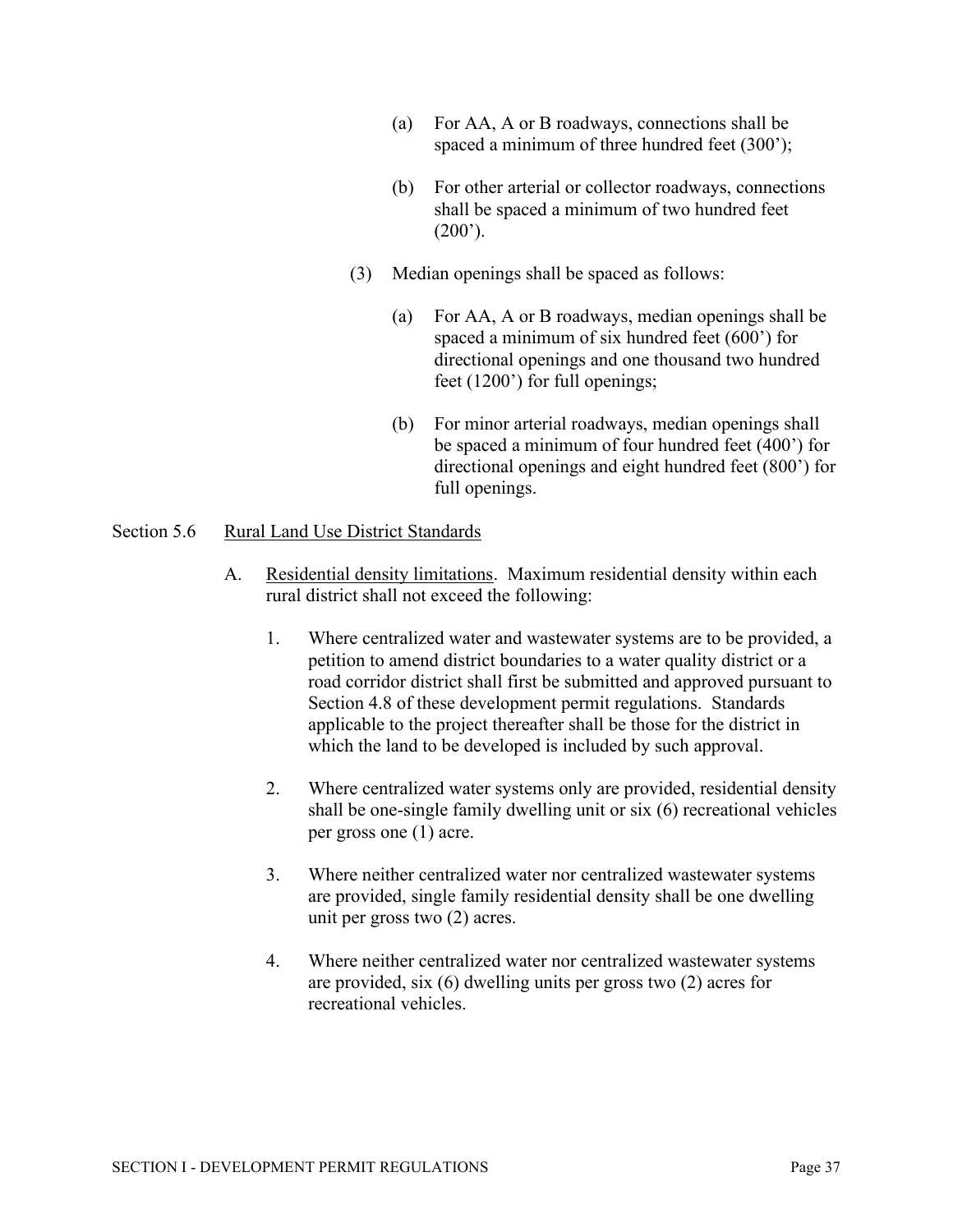# B. Non-residential standards

For non-residential uses, the minimum tract size shall be one (1) acre, where centralized water only is provided, and two (2) acres where wells and on-site sewage facilities are provided. The actual tract size shall depend on the land area necessary to accommodate anticipated sewage flows from the proposed use.

## Section 5.7 Density Transfers

- A. Purpose. The purpose of residential density transfer is to preserve natural features and to encourage provision of open space by allowing increases in residential density in certain areas in exchange for restricting development in floodplains and other areas containing significant natural features the maintenance of which in a natural state preserve water quality and enhance recreational opportunities within the County.
- B. Transfers allowed. Transfer of residential density shall be allowed in accordance with the following standards:
	- 1. in water quality districts, whenever both centralized water and wastewater services are provided, or natural areas are required to be preserved;
	- 2. in road corridor districts, whenever centralized water systems are available.
- C. Dedication of natural areas required for transfer. Whenever an applicant for a concept plan seeks to transfer density from floodplain areas or other areas containing significant natural features, he shall provide for dedication of such areas to the County or to a property owners association, at the sole discretion of the Commissioners' Court, and shall prohibit development of structures and improvements, except certain recreational amenities, within such areas to be preserved. Proper drainage facilities and provisions for maintenance of the preserved areas, where land is to be dedicated to a property owners association, shall also be required.
- D. Maximum transfer of density. If the Commissioners' Court authorizes the requested transfer of residential density, the gross residential area of all areas preserved may be transferred to areas within the remaining area subject to the concept plan; provided, however, that the density transfer shall not result in residential density exceeding the following:
	- 1. In water quality districts where both centralized water and wastewater systems are provided, six (6) units per gross acre for single-family detached dwellings; twelve (12) units per gross acre for single-family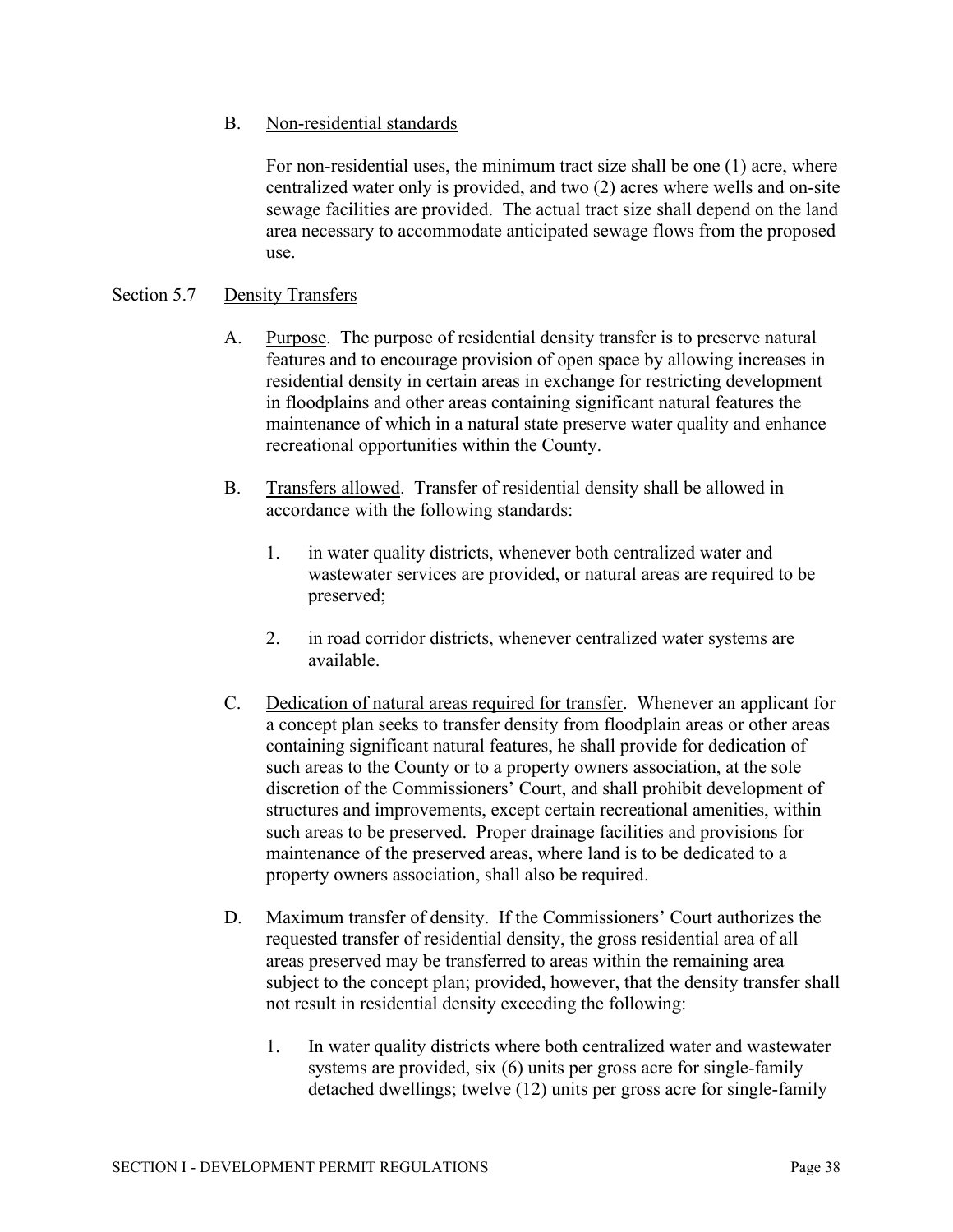attached dwelling units and two-family dwellings; and twenty-four (24) units per gross acre for multi-family dwellings.

- 2. In water quality districts, where both centralized water and wastewater systems are not provided but natural areas are required to be preserved, densities equivalent to the minimum lot size requirements for the type of residential dwelling under the County's on-site sewage facility orders.
- 3. In road corridor districts where both centralized water and wastewater systems are provided, seven (7) units per gross acre for single-family detached dwellings; fourteen (14) units per gross acre for single-family attached dwelling units and two-family attached dwelling units; and thirty (30) units per gross acre for multi-family dwellings.
- 4. In road corridor districts where centralized water systems are only provided, densities equivalent to the minimum lot size requirements for the type of residential dwelling under the County's on-site sewage facility orders.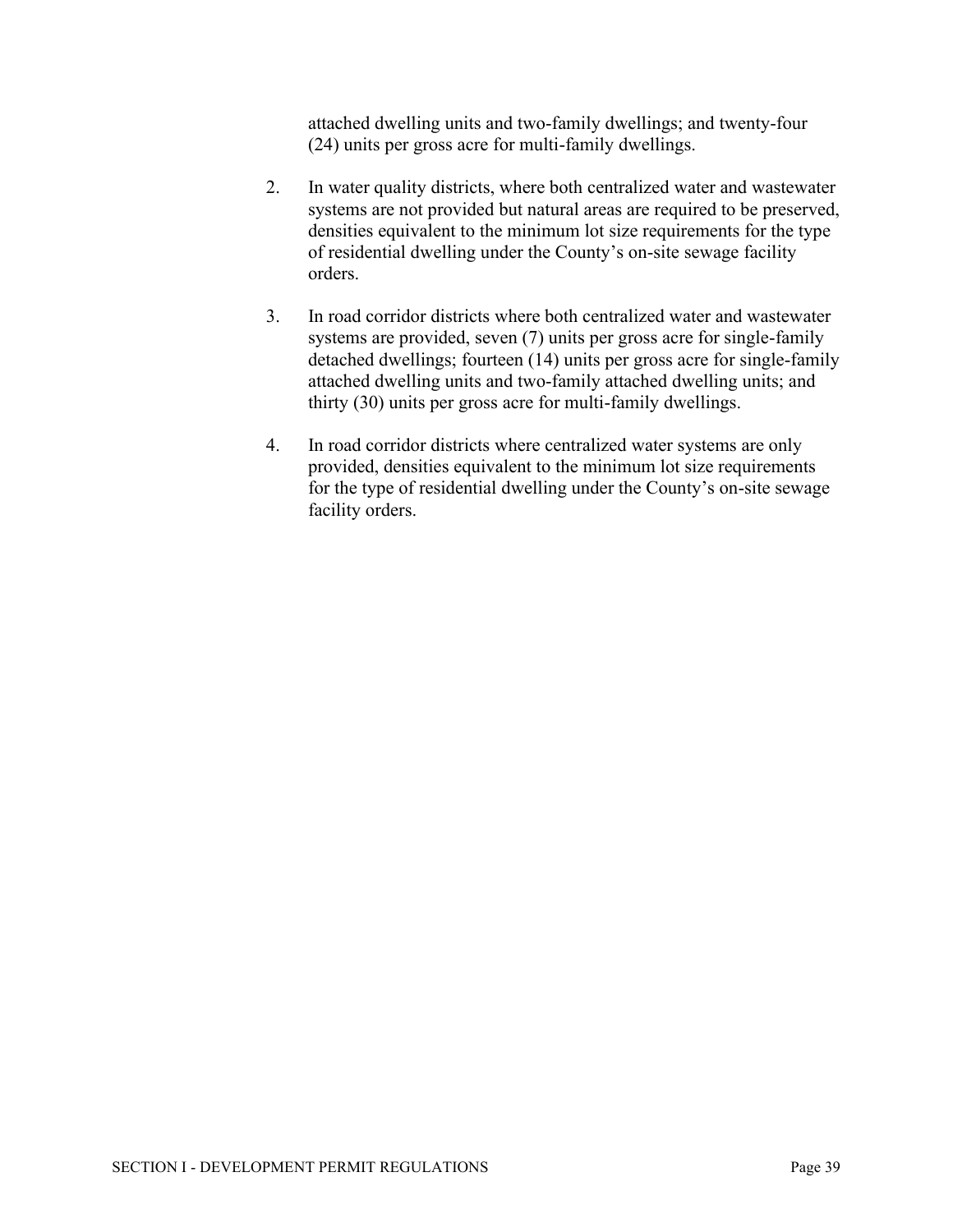#### **Article VI. Adequate Public Facilities**

- Section 6.1 General Policy. Land proposed for development within Hood County must be served adequately by essential public facilities and services. Land shall not be approved for development unless and until adequate public facilities exist or provision has been made for water facilities, wastewater facilities, roadway facilities, drainage facilities, and other public facilities and services which are necessary to serve the development proposed, whether or not such facilities are to be located within the property being developed or offsite. It is the intent of these development permit regulations that the adequate facilities standards in this article shall be applied at the time of approval of a concept plan or a site development plan, as the case may be unless otherwise expressly stated, or except as such requirements may be expressly deferred by the Commissioners' Court to a later stage in the development process.
- Section 6.2 General Standards. The following general standards apply to all developments within the county. Special provisions may apply within a particular land use district.
	- A. Conformance to plans. Proposed public improvements shall conform to and be properly related to the County's master plans, where applicable for water facilities, wastewater facilities, transportation facilities and drainage facilities, and to applicable capital improvements plans.
	- B. Water facilities. All developments must be connected either to an authorized public water system which is capable of providing water for health and emergency purposes, including adequate fire protection, or to an approved well, and certification must be provided that water supply is adequate to serve the development in accordance with TCEQ rules.
	- C. Wastewater facilities. All developments must be served by an approved means of wastewater collection and treatment.
	- D. Roadway facilities. A road network having adequate capacity shall support all developments. Proposed thoroughfares and streets shall provide a safe, convenient and functional system for vehicular and pedestrian circulation and shall be properly related to the County's thoroughfare and strategic plans and any amendments thereto, and shall be appropriate for the particular traffic characteristics of each proposed development.
	- E. Drainage facilities. Drainage improvements to serve each development shall accommodate potential runoff from the entire upstream drainage area and shall be designed to prevent overloading the capacity of the downstream drainage system. The County may require the use of control methods such as retention or detention, and/or the construction of off-site drainage improvements in order to mitigate the impacts of the proposed development.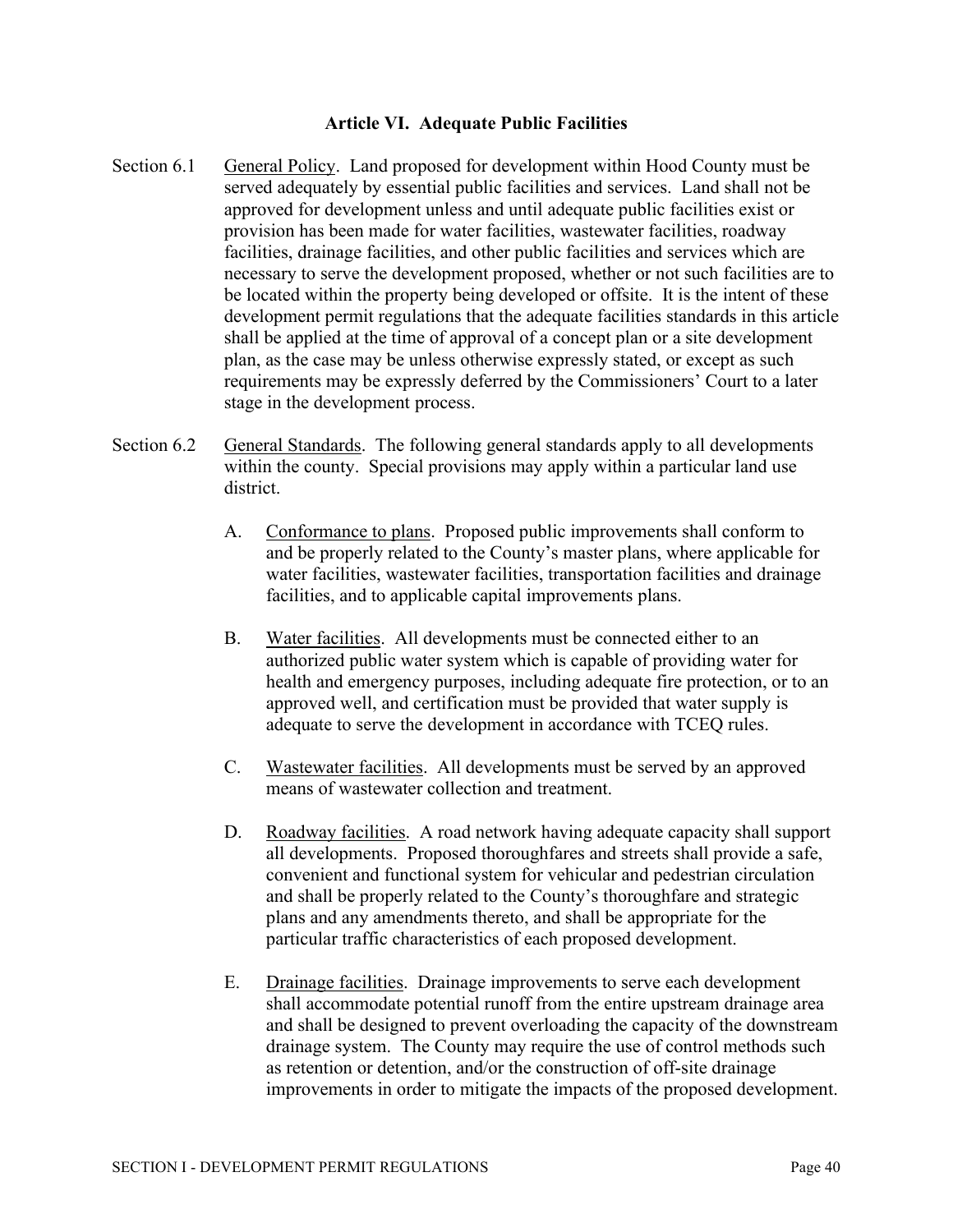- F. Park facilities. Adequate sites and convenient access for parks, playgrounds, and other recreational facilities shall be provided as set forth in the County's master plan for open space and related to the character and uses of the surrounding properties in accordance with the intent, policies, and provisions of this ordinance.
- G. Phasing. The County may require the phasing of development or improvements in order to assure the timely provision of adequate facilities and services to the development and maintain current levels of service for existing developments or for other reasons related to maintaining the health, safety and general welfare of the County residents.
- H. Utility mains. Utility mains shall not be installed in the floodplain unless other routes are not feasible.

# Section 6.3 Determination of Adequate Facilities

- A. Time of application. The Commissioners' Court shall apply adequate facilities standards contained in this article or in Article V at the time of concept plan or site development plan approval, as the case may be, and shall determine whether the proposed development is adequately served by water, wastewater, roadway, drainage and park facilities.
- B. Conditions, concept plan. In the event that a proposed development subject to a concept plan is not adequately served by one or more facilities, the Commissioners' Court may deny the concept plan pending provision of adequate facilities, or may condition approval of the concept plan on provision of such facilities. The Court may delay satisfaction of such conditions until the time of approval of the plat or development plan for the project, as the case may be, or to the time of approval of a site permit, where required.
- C. Conditions, site development plan. In the event that a proposed development subject to a site development plan is not adequately served by one or more facilities, the Commissioners' Court may deny the site development plan pending provision of adequate facilities, or condition final approval of the site development plan on provision of such facilities.

## Section 6.4 Special Facilities Standards Applicable to Site Development Plans

A. Purpose. The purpose of this section is to provide adequate facilities standards for developments that do not require plat or infrastructure development plan approval under Hood County's orders governing such regulations.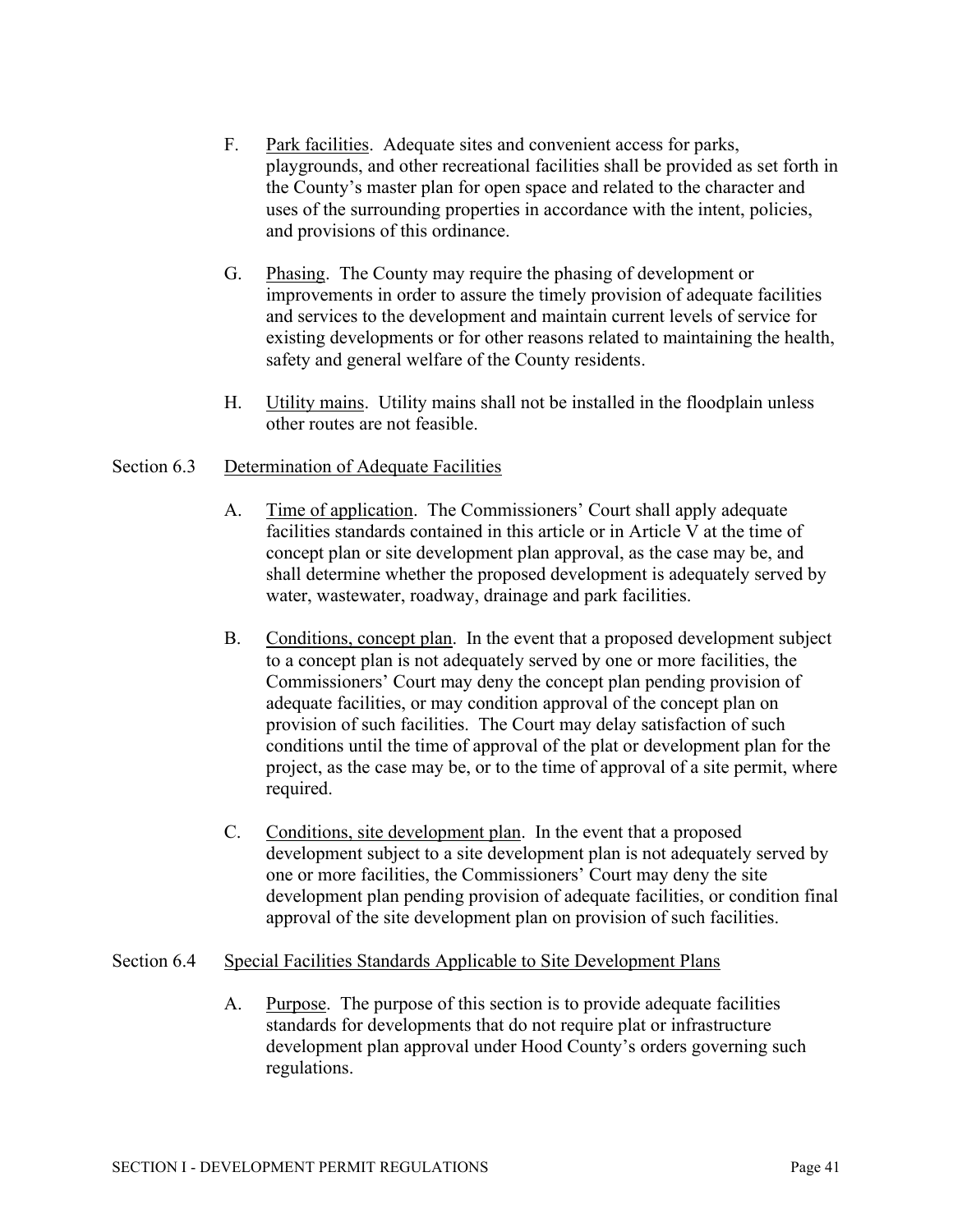- B. Applicability. Any development that requires a site development plan pursuant to Article IV of these development permit regulations must comply with the standards in this section, in addition to other facilities standards contained in Article V or this Article VI.
- C. Standards water facilities. The fire fighting water sources and access roads shall be indicated on the site development plan, and after approval by the Commissioners' Court, the owner shall furnish one (1) copy of the recorded plat to the County Fire Marshal for reproduction distribution to the applicable fire department(s).
- D. Standards wastewater facilities
	- 1. Compliance with On-Site Sewage Rules. All developments subject to a site development plan must be designed in compliance with the rules and regulations of the "On-Site Sewage Facilities Order for Hood County" where applicable.
	- 2. Individual Septic Tanks. If wastewater service is to be provided through on-site sewage facilities, a soil evaluation for each lot must be made by a qualified registered sanitarian or professional engineer, and so noted on the site development plan, as well as a soil conservation map with the noted area identified. A letter shall be provided, by the owner stating recommendations as to the type of on-site sewage facility to be installed. All facilities must be inspected and approved by the Hood County Health Department. All sewage disposal systems must be built in accordance with the Texas Commission on Environmental Quality (TCEQ's) "Construction Standards for Private Sewage Facilities" and "Rules for Private Sewage Facilities Lake Granbury," as may be amended from time to time.
- E. Standards roadway facilities
	- 1. Required Streets and Roadway
		- a. No development subject to a site development plan shall be approved which does not have adequate vehicular access for police and other emergency vehicles. The owner shall be required to construct and maintain all street, roadways or drives internal to the development required for safe passage of fire and emergency vehicles.
		- b. All streets within a development subject to a site development plan shall be classified as private streets to be maintained by an approved maintenance entity, unless the Commissioners' Court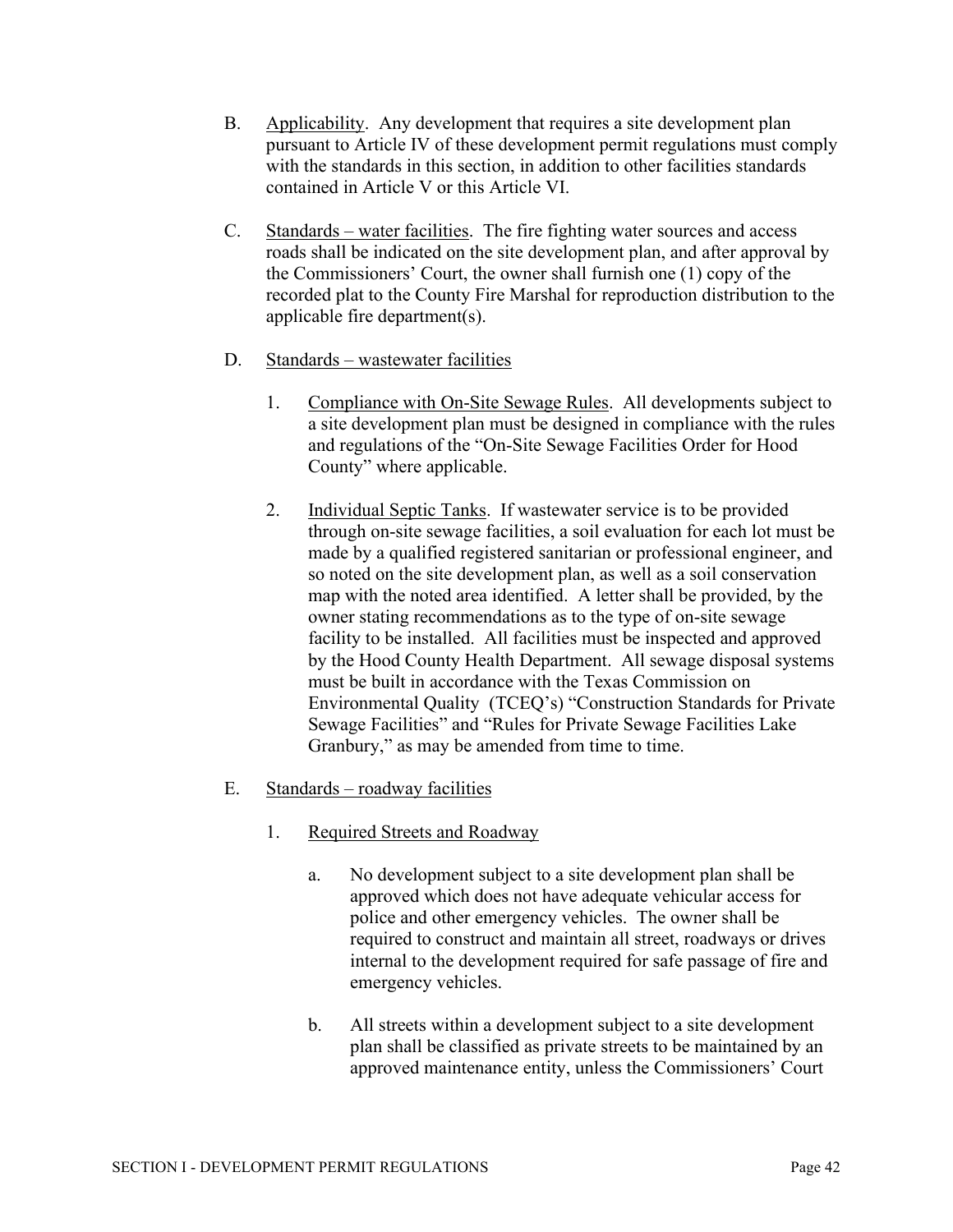determines that the public health, safety or general welfare requires dedication of the street to the public.

- 2. Roadway Layout. A proposed site development plan shall satisfy the requirements of these Regulations relating to the provision of rightsof-way for, design of, and construction of roadways, and shall contain a written certification from a registered professional civil engineer or surveyor that the locations and dimensions of roadways, as set forth and laid out in the development plan, are in accordance with these Regulations. All new or proposed collector or arterial roads shall conform to the Hood County Master Thoroughfare Plan, as may be amended.
	- a. Internal streets shall be so laid out that their use by through traffic will be discouraged, but access may be provided to adjacent development.
	- b. The development shall provide at least one point of access to an arterial or collector street and shall provide no less than one (1) entrance for each seventy-five (75) lots, including stubs for future development or connection to an existing major collector or arterial.
	- c. The Commissioners' Court may require gates and/or warning devices at all road crossings where a storm event is anticipated to flow over the road surface.
- 3. Design Criteria and Construction Standards for Streets
	- a. Proposed streets must conform to existing topography, as nearly as possible, in order that drainage problems may be reduced and/or avoided. Rural streets should, whenever possible, follow valleys or depressions such that roadside ditches may form a collection system for surface water.
	- b. The classification and construction standards for all public or private streets shall be determined according to the average daily traffic anticipated for the streets. The standards for paved streets are summarized on Table 6.1 and on the County's Master Thoroughfare Plan. All streets shall be constructed in accordance with the Design Standards of Hood County and the "Standard Specifications for Public Works Construction," published by the NCTCOG, as may be amended.
	- c. The maximum length of any block or street segment shall be one thousand eight hundred feet (1,800'), as measured along the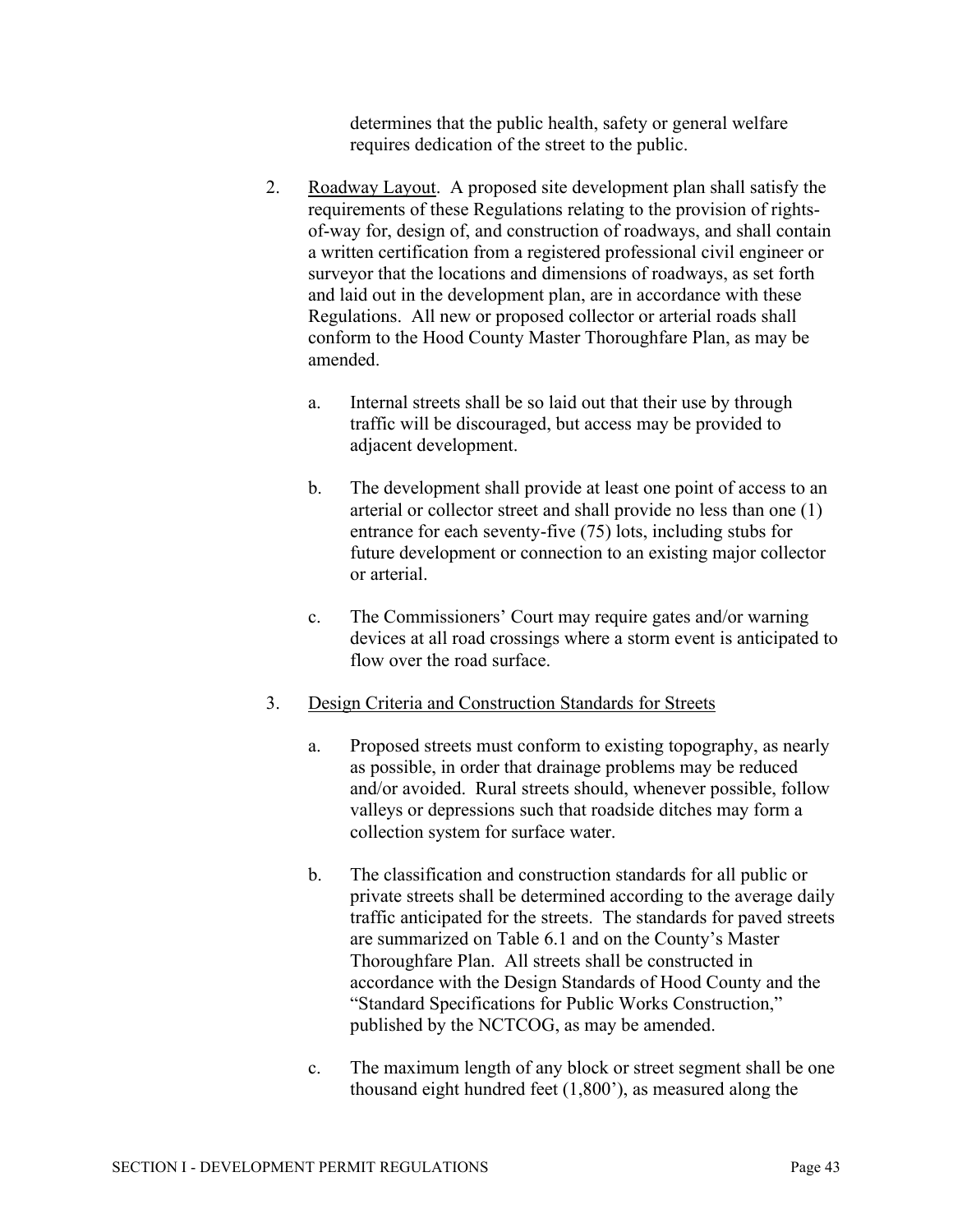street centerline from the point(s) of intersection with other through (i.e., not dead-end or cul-de-sac) streets.

- d. A street ending in a cul-de-sac shall not be longer than six hundred feet (600'), as measured from the centerline of the intersecting street to the center point of the bulb, and shall have a properly designed turnaround at the closed end. If a central water system exists, with properly placed fire hydrants, then the turnaround shall have a minimum outside roadway (i.e., pavement) diameter of at least eighty feet (80'), and a minimum bulb right-of-way diameter of at least one hundred feet (100'). If no central water system exists, then the turnaround shall have a minimum outside roadway (i.e., pavement) diameter of at least one hundred feet (100'), and a minimum bulb right-of-way diameter of at least one hundred and twenty feet (120'). Dead end streets are prohibited.
- e. Utility/slope easements of not less than fifteen feet (15') shall be provided along the front of each lot or street frontage. A utility/slope easement of five feet (5') on each side of the side lot lines shall also be provided.

# 4. Vehicular Access

- a. Perimeter Road Improvements. No use of land within a development subject to a site development plan shall have direct vehicular access to a public perimeter street. A proposed development that is designed to take access from an existing or proposed perimeter street shall provide sufficient right-of-way to meet the minimum right-of-way standards required by these Regulations. If the perimeter street does not conform to the minimum right-of-way requirements of these Regulations, additional right-of-way shall be provided for the dedication of additional right-of-way along said street in order to achieve the minimum right-of-way standards required by these Regulations. Any on-site perimeter street used to access the development shall be designed and constructed, in accordance with County standards and according to the vehicular impact of the community.
- b. Interior Road Improvements. Each use in the development shall have direct vehicular access to an interior private or public street. Internal streets shall be designed and constructed in accordance with County standards. Where private streets are authorized, an emergency access or fire lane easement shall be dedicated to the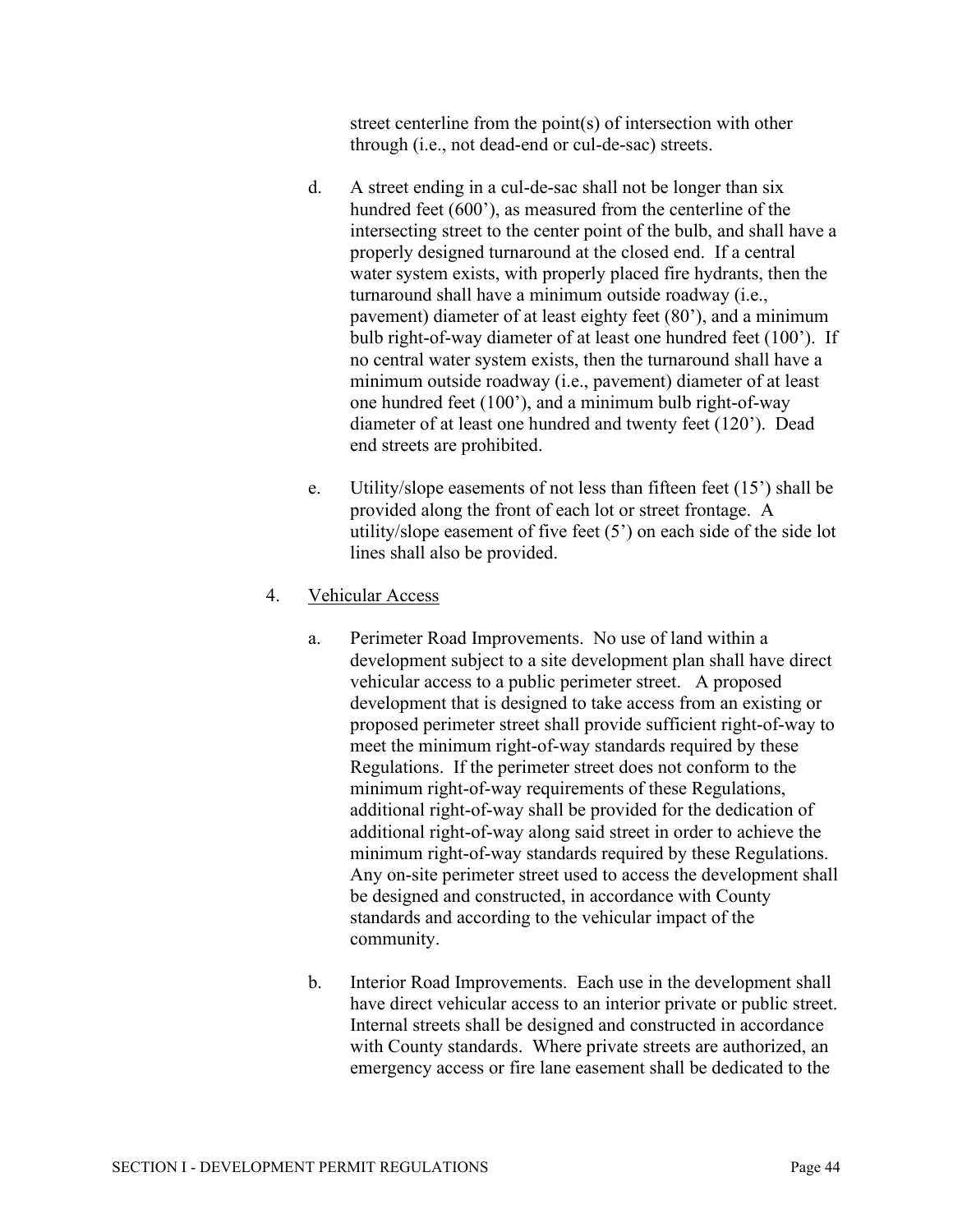public to allow for the rapid and safe movement of vehicles used in providing emergency health or public safety services.

c. Emergency Access. Each emergency access easement shall have a clear unobstructed width of twenty-four feet (24'), shall connect to a dedicated public street, and shall have a turning area and radii of a minimum of twenty-five feet (25') at the inside curb line and fifty feet (50') at the outside curb line to permit free movement of emergency vehicles. Fire lane easements shall be maintained by the property owner.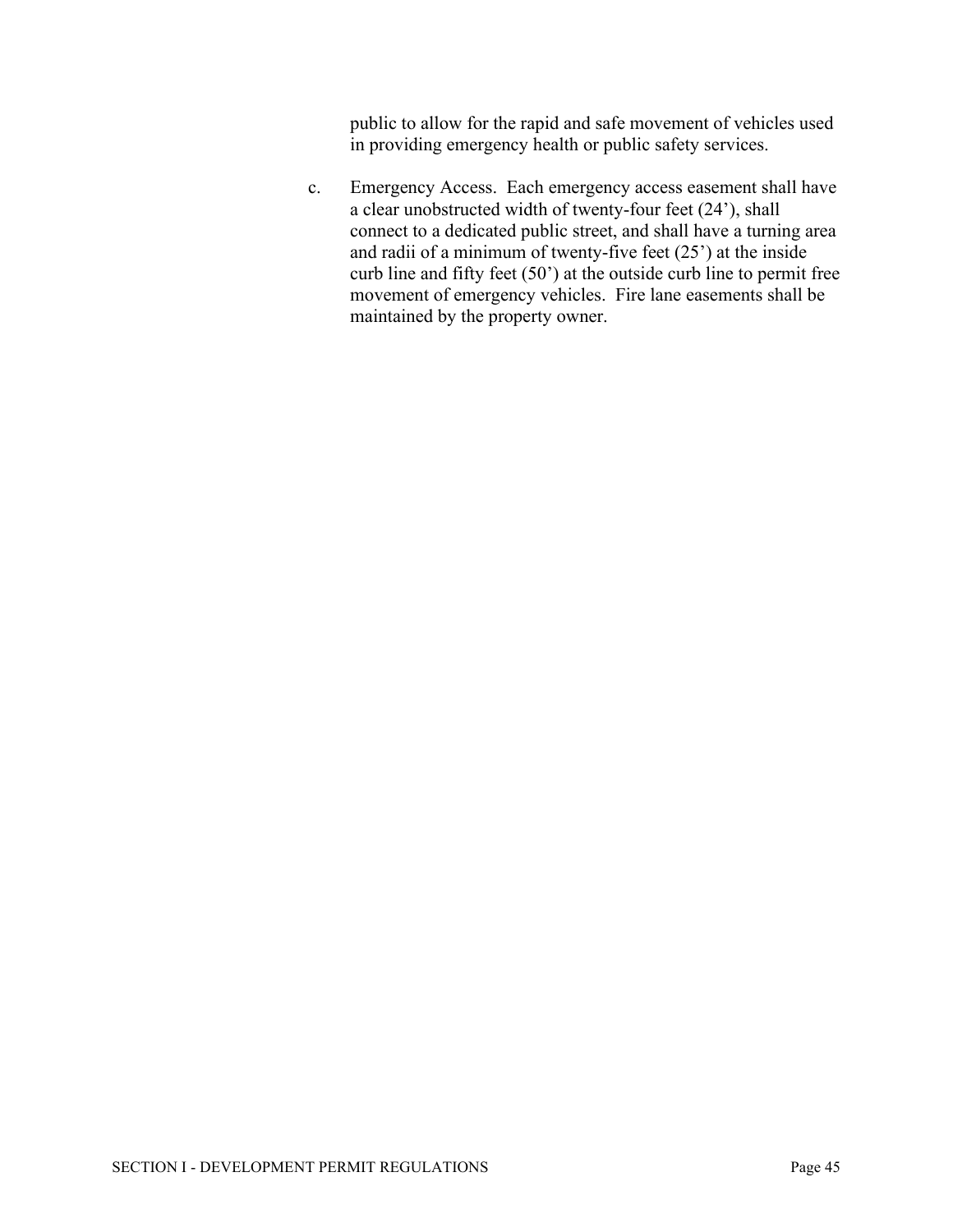| <b>TABLE 6.1</b><br>SUMMARY OF HOOD COUNTY ROAD STANDARDS*          |                            |                        |                        |                       |                                                  |  |  |
|---------------------------------------------------------------------|----------------------------|------------------------|------------------------|-----------------------|--------------------------------------------------|--|--|
| Average Daily Traffic (one-way trips)**                             | $0-1,000$                  | 1,001-2,500            | 2,501-5,000            | 5,001-15,000          | More than 15,000                                 |  |  |
| <b>Functional Classification</b>                                    | <b>Local Street</b>        | Minor Collector - D    | Major Collector - C    | Minor Arterial - B    | Major Arterial - A                               |  |  |
| Design Speed                                                        | 30 mph                     | $35$ mph               | 45 mph                 | $55$ mph              |                                                  |  |  |
| Number of Lanes                                                     | $\overline{2}$             | 2                      | 2                      | 4                     |                                                  |  |  |
| Minimum Right-Of-Way (ROW) Width                                    | 60'                        | 64'                    | 70'                    | 100'                  |                                                  |  |  |
| Width of Traveled Way                                               | 22'                        | 24'                    | 24'                    | 48'                   | All elements, including                          |  |  |
| Width of Shoulders                                                  | $2^{\prime}$               | 4'                     | $6^{\circ}$            | 8'                    | geometric layout and<br>cross-section, shall be  |  |  |
| Minimum Centerline Radius                                           | 175'                       | 375'                   | 675'                   | 975'                  | approved by the County<br>Engineer on a case-by- |  |  |
| Minimum Tangent Length Between Reverse Curves or Compound<br>Curves | 75'                        | 150                    | 300'                   | 500'                  | case basis.                                      |  |  |
| Minimum Radius for Edge of Pavement at Intersections                | 25'                        | 25'                    | 25'                    | 25'                   |                                                  |  |  |
| Intersecting Street Angle                                           | $80^{\circ} - 100^{\circ}$ | $80^\circ - 100^\circ$ | $80^\circ - 100^\circ$ | $85^\circ - 95^\circ$ |                                                  |  |  |
| Maximum Grade***                                                    | 9%                         | 8%                     | 7%                     | 6%                    |                                                  |  |  |
| Minimum Street Centerline Offset at Adjacent Intersections          | 125'                       | 125'                   | 125'                   | 125'                  |                                                  |  |  |
| Minimum Stopping Sight Distance                                     | 175'                       | 250                    | 350'                   | 550'                  |                                                  |  |  |
| Minimum Intersection Sight Distance                                 | 250'                       | 350'                   | 450'                   | 550'                  |                                                  |  |  |
| Steepest Ditch Foreslope Grade ****                                 | 3:1                        | 4:1                    | 4:1                    | 5:1                   |                                                  |  |  |

\* Any deviation from these must be the subject of an approved variance.

\*\* Lots within a development subject to a site development plan shall be presumed to generate 10 one-way trips per day. Average daily traffic for all other lots shall be determined on a case-by-case basis by the County Roa Administrator.

\*\*\* Occasional short runs between intersections may exceed the amounts shown, but maximum grade through intersections may not exceed the amounts shown.

\*\*\*\* The entire side ditch shall be totally contained within the road right-of-way or dedicated drainage easement. Guardrails will be required wherever ditch depth exceeds 8'-0" from edge of shoulder to bottom of ditch on Streets, 6'-0" from edge of shoulder to bottom of ditch on Minor Collectors, and 4'-0" from edge of shoulder to bottom of ditch on Major Collectors and Minor Arterials.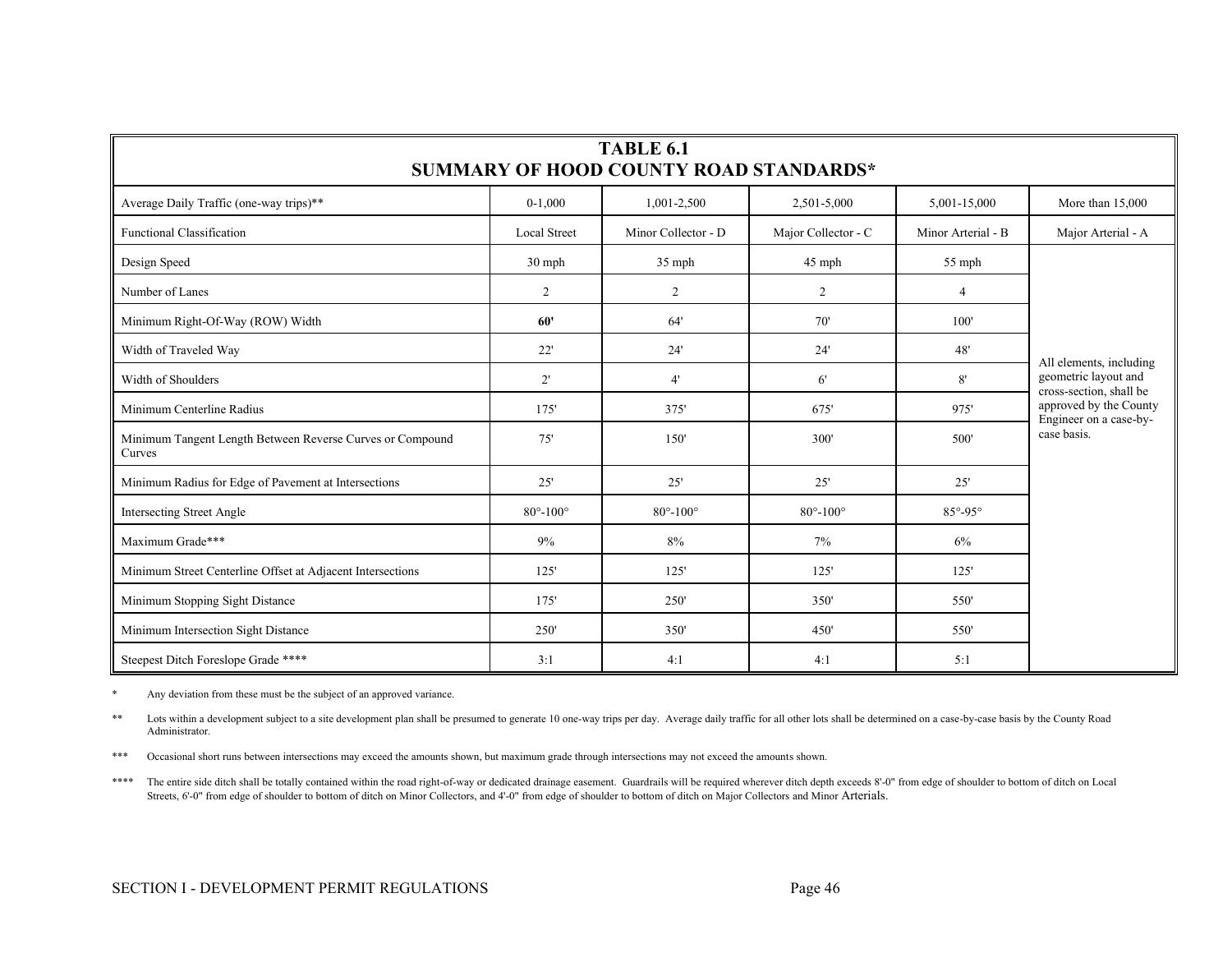- 5. Street Names and Signs. All streets within the development shall be named. Street signs shall be installed by the owner/developer in accordance with the current Texas Manual on Uniform Traffic Control Devices (TMUTCD).
- 6. Private Streets. All private streets shall be designed and constructed in accordance with the standards specified in the Standard Specifications for Public Works Construction, published by the NCTCOG, as may be amended from time to time, for paved, publicly dedicated streets. The term "Private Street" shall be inclusive of alleys, if such are to be provided within the subdivision.
	- a. Eligibility Criteria. Private streets shall be permitted within the development in accordance with the following criteria:
		- (1) The streets to be restricted to private use are not intended for regional or local through traffic circulation (see Subsection 6.4.E.6.b below);
		- (2) A mandatory property owners association, which includes all property served by the private streets, will be formed.
	- b. Streets Excluded. Streets that are shown on the Hood County Master Thoroughfare Plan as collectors (Type "D" or "C") or arterials (Type "B" or "A") shall not be used, maintained or constructed as private streets. Also, the Commissioners' Court may deny the creation of any other private street if, in the Court's judgment, the private street would negatively affect traffic circulation on public streets, or if it would impair access to the subject of adjacent property; impair access to or from public facilities including schools or parks; or if it would delay the response time of emergency vehicles.
	- c. Maintenance Entity Required. Private streets and appurtenances within the development must be owned and maintained by a maintenance entity approved by the County Attorney.
	- d. Private Street Easement. Private streets must be constructed within a separate easement owned by the property owners association. This easement must conform to the County's standards for public street rights-of-way. An easement covering the private street shall be granted to the County providing unrestricted access to and use of the property for any purpose deemed necessary by the County for achieving the purposes of these regulations. This right shall also extend to all utility providers operating within the County. The easement shall also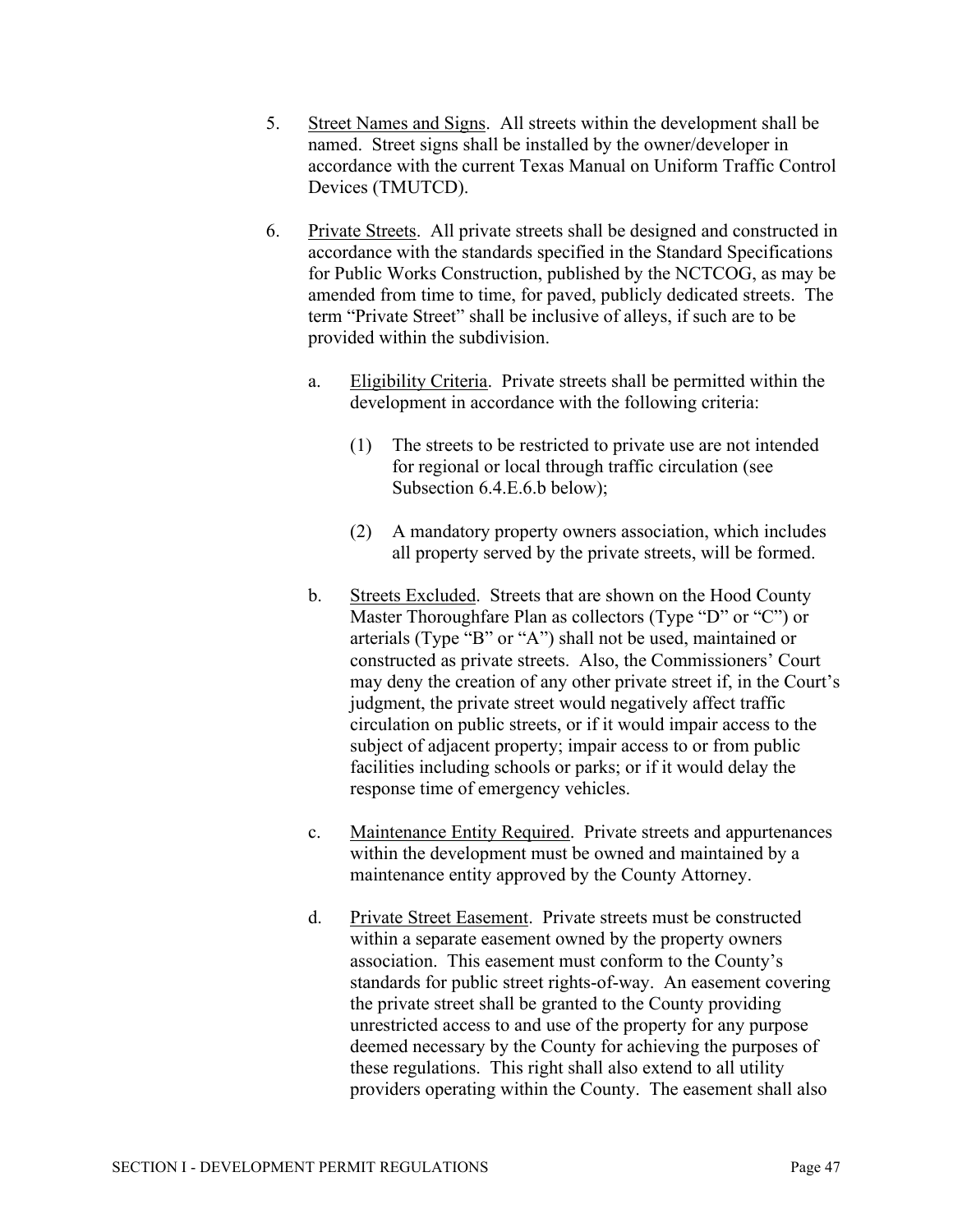permit the County to remove any vehicle or obstacle within the street lot that may impair emergency access.

- e. Construction and Maintenance Cost. The County shall not pay for any portion of the cost of constructing or maintaining a private street, or for any utilities or related facilities that are adjacent to private streets.
- f. Infrastructure. All required water, wastewater and drainage facilities and streetlights and signs placed within the private street easement or adjacent utility easement shall be installed to County standards.
- g. Plans and Inspections. Site development plans with private streets must include the same plans and engineering information required for public streets and utilities. County requirements pertaining to inspection and approval of improvements shall apply, and fees charged for these services shall also apply. The County may periodically inspect private streets, and may require repairs necessary to ensure emergency access.
- h. Restricted Access. The entrances to all private streets must be marked with a sign stating that it is a private street, and that and related appurtenances are not maintained by the County. Guard houses, access control gates, and cross arms may be constructed per Subsection (i) below. All restricted access entrances must be manned twenty-four (24) hours every day, or they must provide an alternative means of ensuring access to the subdivision by the County and other utility service providers with appropriate identification. If the association fails to maintain reliable access as required herein, the County may enter the development and remove any gate or device, which is a barrier to access at the sole expense of the association. The association documents shall contain provisions in conformity with this section, which may not be amended without the written consent of the Commissioners' Court.
- i. Access Restricted Entrance Design Standards. Any private street which has an access control gate or cross arm must have a minimum uninterrupted pavement width of twenty-two feet (22') at the location of the access control device. If an overhead barrier is used, it must have a minimum clearance of fourteen feet (14') in height above the road surface when it is raised. All gates and cross arms must be of a breakaway design. A turnaround space with a minimum diameter of 60-feet must be located in front of any restricted access entrance to allow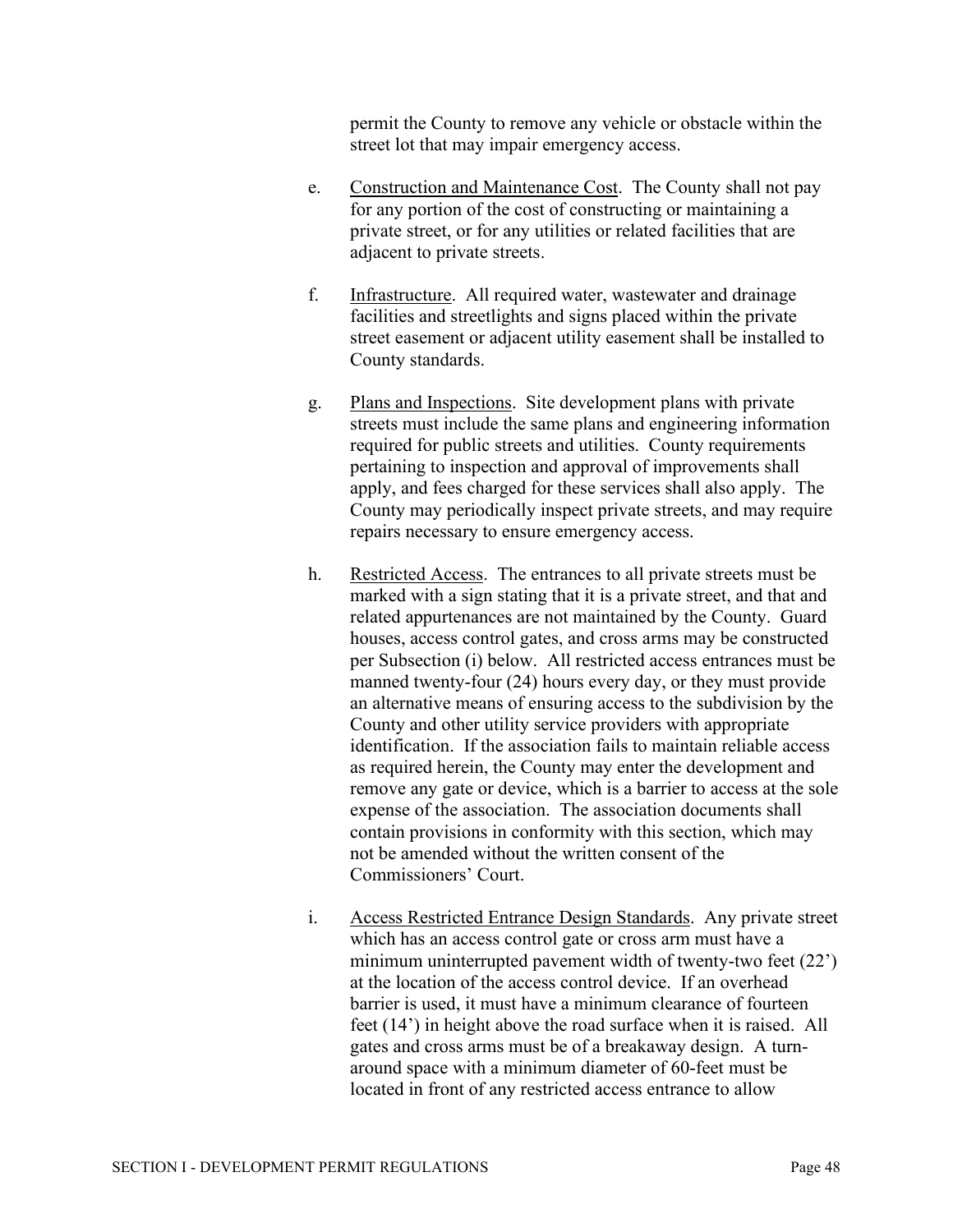vehicles denied access to safely exit onto public streets without having to back up into the street.

- j. Waiver of Services. The site development plan and recorded covenants and restrictions shall state that certain County services shall not be provided for private street subdivisions. Among the services which will not be provided are: routine law enforcement patrols, enforcement of traffic and parking regulations, and preparation of accident reports. All private traffic regulatory signs shall conform to the Texas Manual of Uniform Traffic Control Devices. Depending upon the characteristics of the development, other services may not be provided.
- k. Hold Harmless. Recorded covenants and restrictions shall contain language whereby the owner of the private streets and appurtenances, agrees to release, indemnify, defend and hold harmless the County, any other governmental entity, and any public utility entity for damages to the private streets that may be occasioned by the reasonable use of the private streets by same, and for damages and injury (including death) arising from the condition of the private streets, out of any use of access gates or cross arms, or out of any use of the subdivision by the County or governmental/utility entity.
- 7. Permit Required for Construction in Right-of-Way. No driveway or utility construction shall be allowed without first obtaining a permit from the County Road Administrator.
	- a. Encroachments
		- (1) Advertising signs and other private signs shall not be permitted to be placed within the right-of-way of any County roadway, except street name signs as permitted in these regulations.
		- (2) Concrete work, brick work, and masonry work not a part of the roadway drainage system or pavement system shall not be allowed within the County right-of-way, except as permitted by an approved County permit. Entrance gates and private retaining walls shall not be allowed within the County right-of-way.
		- (3) Planting or constructing landscape within the County rightof-way shall not be permitted. Landscaping shall include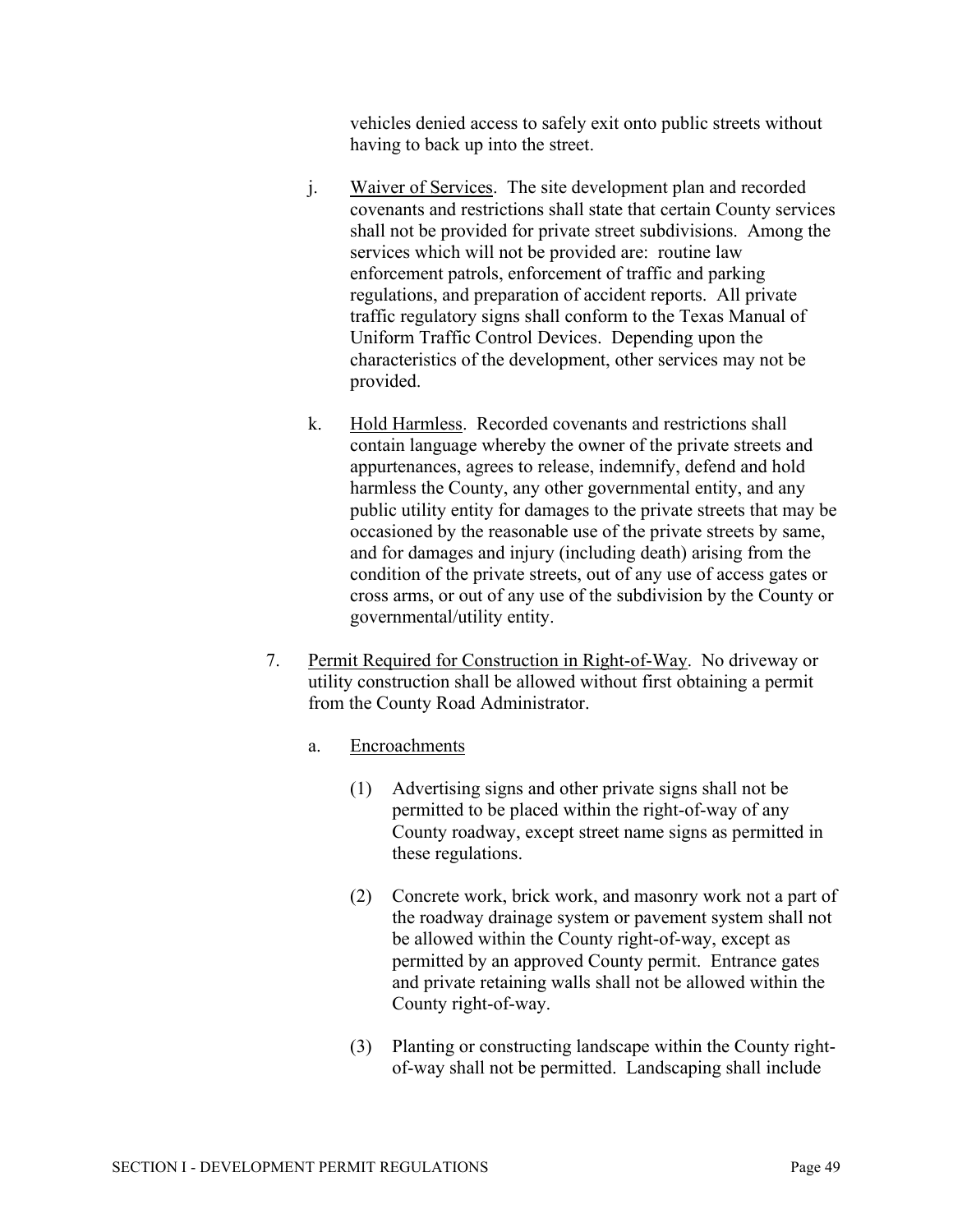trees, shrubs, vines, flowers and other decorative plantings, as well as the construction of landscaping appurtenances.

- (4) Fences shall not be permitted in the right-of-way of County roadways. Fences may be placed on the right-of-way line of County roadways.
- 8. Installation of Utility Lines. All utility lines planned to be constructed under a paved street shall be installed before the street is paved. All utility lines installed under an existing paved street shall be bored to a point at least four feet (4') beyond the edge of pavement, and must be approved in advance by the County Road Administrator unless otherwise approved by the Commissioners' Court.
- 9. Temporary Construction Erosion Controls. All construction of roads or streets, whether public or private, shall comply with the NCTCOG Temporary Construction Erosion Controls Manual incorporated into these Regulations by reference.
- F. Standards drainage facilities and flood controls
	- 1. General Requirement
		- a. No site development plan shall be approved unless storm drainage improvements and flood control measures have been provided for in accordance with the standards contained in this article, taking into consideration the ultimate development of all property in unified ownership of which the land subject to the site development plan is a part.
		- b. It is the intent of these Regulations that provision be made for storm drainage and flood control at such time as any property affected is proposed for development, use, or modification.
		- c. Where a property owner proposes development of only a portion of the property, storm drainage and flood control improvements shall be provided only for that portion of the property immediately to be developed, provided that such improvements shall be consistent with the drainage study for the entire property under unified ownership.
		- d. Private storm drainage and flood control improvements shall be located and designed to eliminate Adverse Impact to upstream, downstream and adjacent property owners.
		- e. All applicable erosion control methods shall be followed.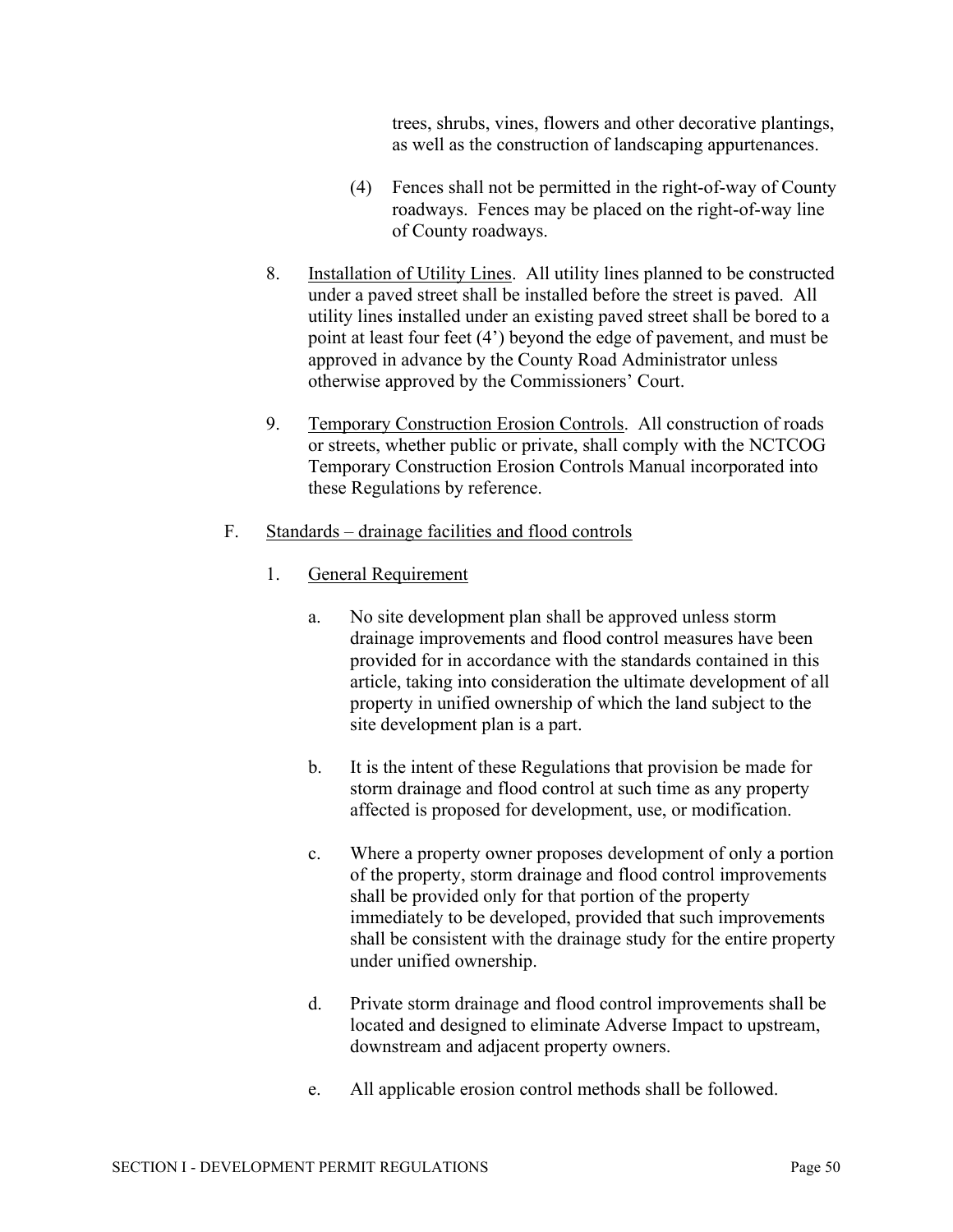- f. The property owner shall dedicate all drainage easements in accordance with these regulations. Where the improvement or construction of a storm drainage facility is required along a property line common to two (2) or more owners, the property owner first developing shall be responsible for the required improvements at the time of development, including the dedication of all necessary rights-of-way or easements, to accommodate the improvements.
- g. Maintenance of drainage facilities shall be the responsibility of the property owner or property owners association.
- h. No development shall be permitted in the floodway. Development may be allowed within the floodplain outside the floodway or within a drainage easement only on a case-by-case basis. Any structures constructed within the floodplain must be above the base flood elevation.
- 2. Storm Water Runoff into County Drainage Facilities. The Director of Development may require detention of storm water run-off from any development being released into any County drainage ditch, swale, easement, culvert or other facility or into any such drainage facility associated with an existing road, whether public or private, if existing downstream facilities are undersized or if downstream jurisdictions have detention requirements. If detention of storm water is required, the owner or property owners association shall assume full responsibility for maintenance of the lake or pond. This obligation shall run with the land and shall be a continuing obligation.
- 3. Sizing of Drainage Facilities. All drainage facilities including ditches, swales, drainage pipes, street curbs, gutter inlets, driveway/road culverts, and storm sewers shall be designed to intercept and transport runoff from the following frequency storm, based upon the classification of the permitted street affected by the drainage structure, as set forth below.

| <b>Street Classification</b> | Storm Frequency |
|------------------------------|-----------------|
| Residential Street           | 25 Year         |
| Minor Collector              | 50 Year         |
| Major Collector              | 100 Year        |
| Minor Arterial               | 100 Year        |
| Major Arterial               | 100 Year        |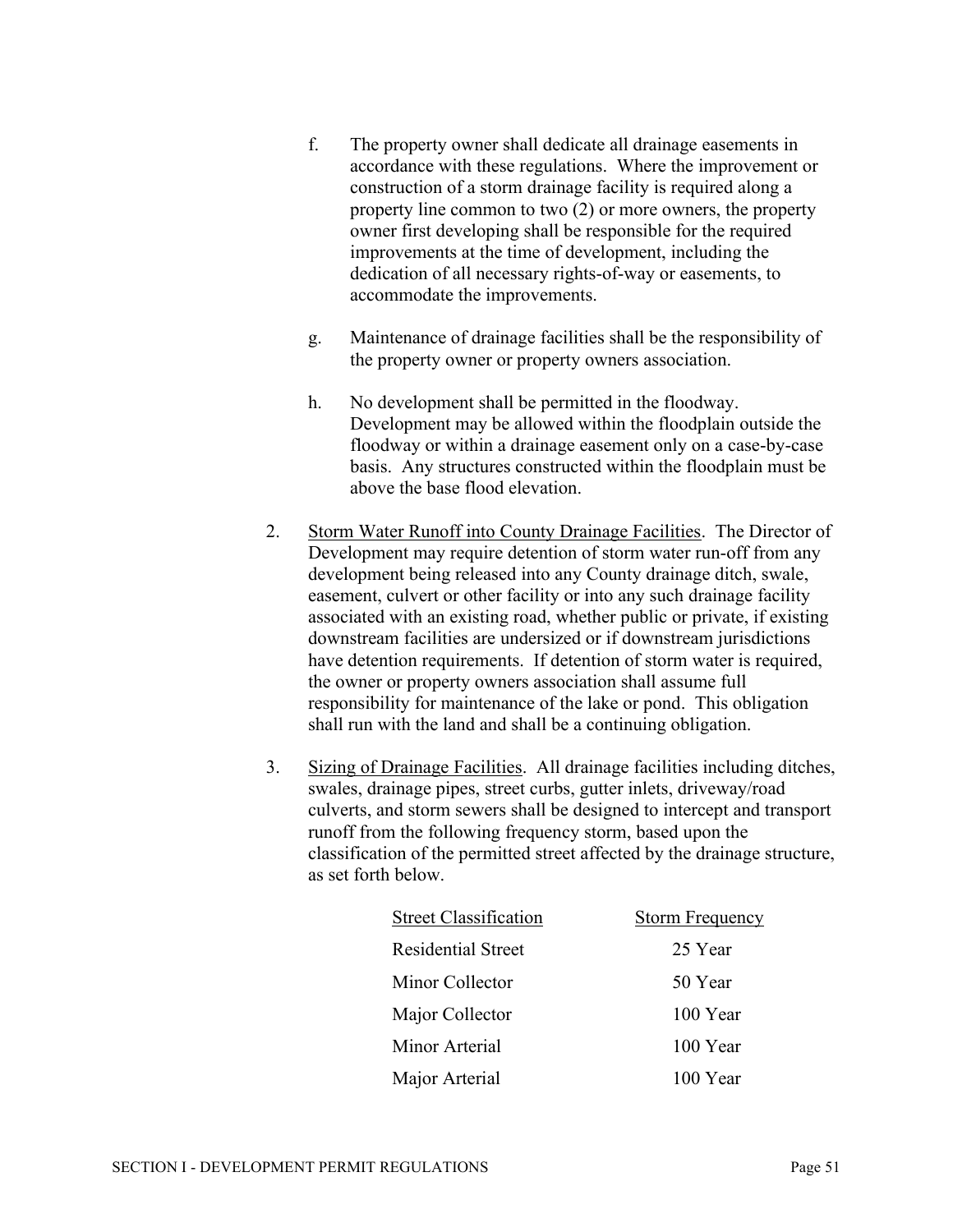- 4. Other Drainage Facilities. For all drainage facilities serving lots not intended for residential use, drainage, and all drainage facilities shall be designed by a registered professional civil engineer according to a 25-year storm event calculations.
- 5. Conveyance of 100-Year Storm Frequency Flows. In addition to design requirements in Subsection 3, the drainage system shall be designed to convey all channelized or concentrated flows from a 100 year frequency storm within defined rights-of-way or drainage easements, which shall not be narrower than twenty feet (20') in width. Land uses located within or adjacent to the 100-year floodplain shall have a finished floor elevation, which shall not be less than two feet (2') above the 100-year floodplain elevation. The site development plan shall show the location of a minimum of one (1) permanent benchmark within the development which was used to establish the 100-year floodplain and recommended finished floor elevation for each land use.
- 6. Completion of Drainage System Prior to Acceptance of Road Maintenance. No streets will be accepted or approved by the County until all drainage structures, including drain pipes for all driveways constructed as of the final inspection date, have been: (a) installed by the owner and (b) inspected and approved by the County Road Administrator.
- 7. Maximum Headwater Elevation for Drainage Crossings. All roads, culverts underneath roads, and bridges shall be designed so that storm water runoff from the frequency storm event designed below crossing such road or bridge shall not produce a headwater elevation at the roadway greater than six inches (6") above the roadway crown elevation, based upon the classifications of streets affected by the drainage structure:

| <b>Street Classification</b> | <b>Storm Frequency</b> |
|------------------------------|------------------------|
| Residential Street           | 100 Year               |
| Minor Collector              | 100 Year               |
| Major Collector              | 100 Year               |
| Minor Arterial               | None                   |
| Major Arterial               | None                   |

a. All roads and streets shall be designed and constructed to withstand the impact of water being impounded adjacent to and flowing over the road or street.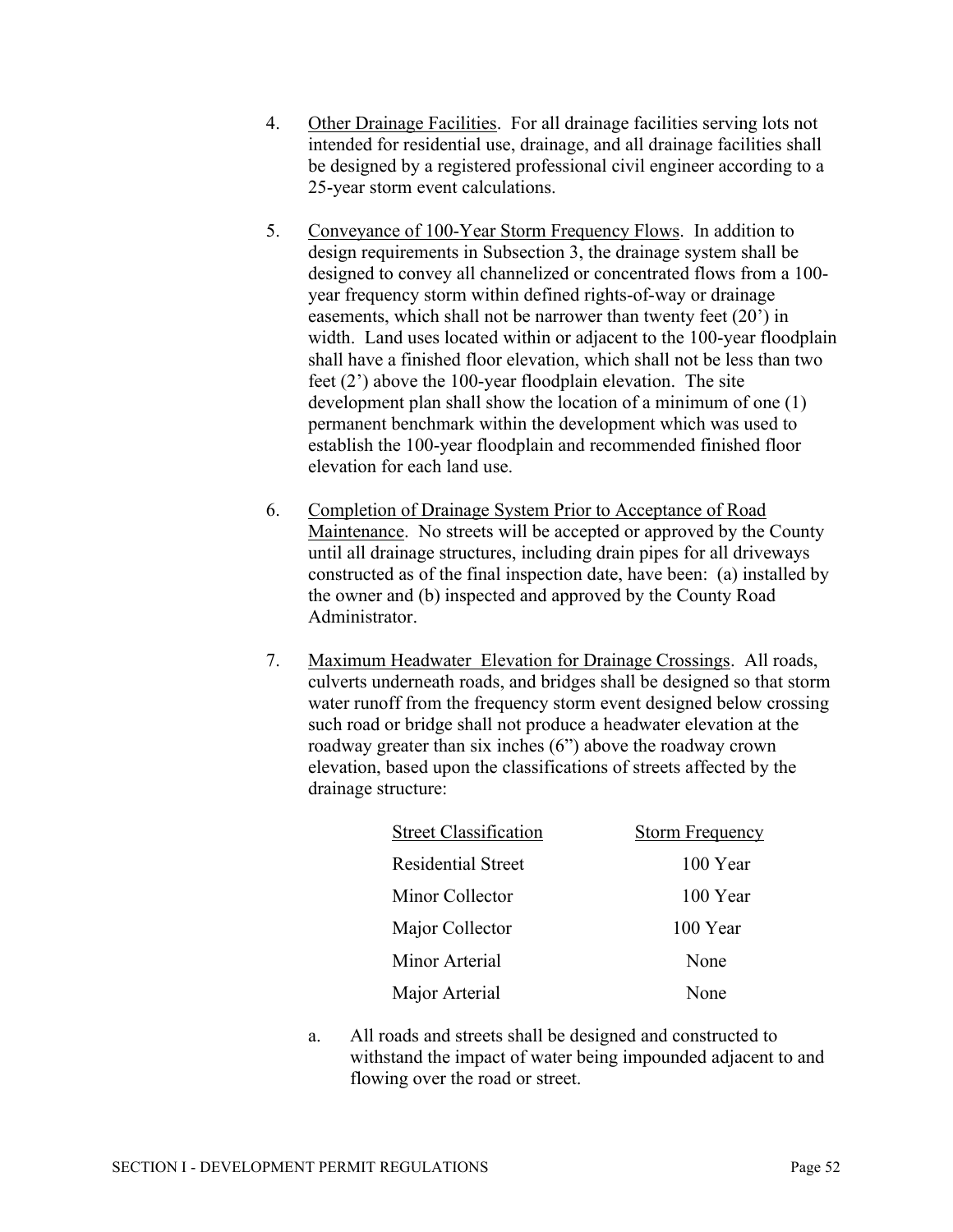- b. This section does not apply to driveway culverts.
- 8. Drainage Design Methodology. Computations by a registered professional civil engineer, licensed to practice in the State of Texas, to support all drainage designs shall be submitted to the Director of Development for review. The methodologies shall be based upon commonly accepted engineering practices used within the area.
	- a. All computations of floodplains, culverts, channels, etc., shall be based upon fully developed upstream conditions.
	- b. A drainage area of six hundred forty (640) acres or greater is required within a contributing watershed to create a "floodplain." For areas of flow with less than six hundred forty (640) acres of contributing area, no floodplain shall be defined; however, any concentrated flow will necessitate the dedication of a drainage easement.
	- c. The selection of which method to use for calculating runoff depends upon the size of drainage area contributing runoff at the most downstream point of a project. The "Rational Method" is acceptable for situations in which the drainage area is less than two hundred (200) acres. A unit hydrograph method is required for situations with larger drainage areas and detention basins. Runoff computations shall be based upon fully developed watershed conditions in accordance with the uses proposed on the subdivision.
- 9. Floodplain Management
	- a. Development within the floodway is prohibited.
	- b. Development within the floodplain outside of the floodway may be authorized only by obtaining a floodplain development permit issued by the Hood County Development Department. Any structures constructed within the floodplain must be elevated so that the Finished Floor elevation is a minimum of 2 feet above the base flood elevation.
- 10. Easements
	- a. All floodplains and concentrated flows for the 100-year storm frequency shall be contained within a dedicated drainage and floodway easement(s) or right(s)-of-way.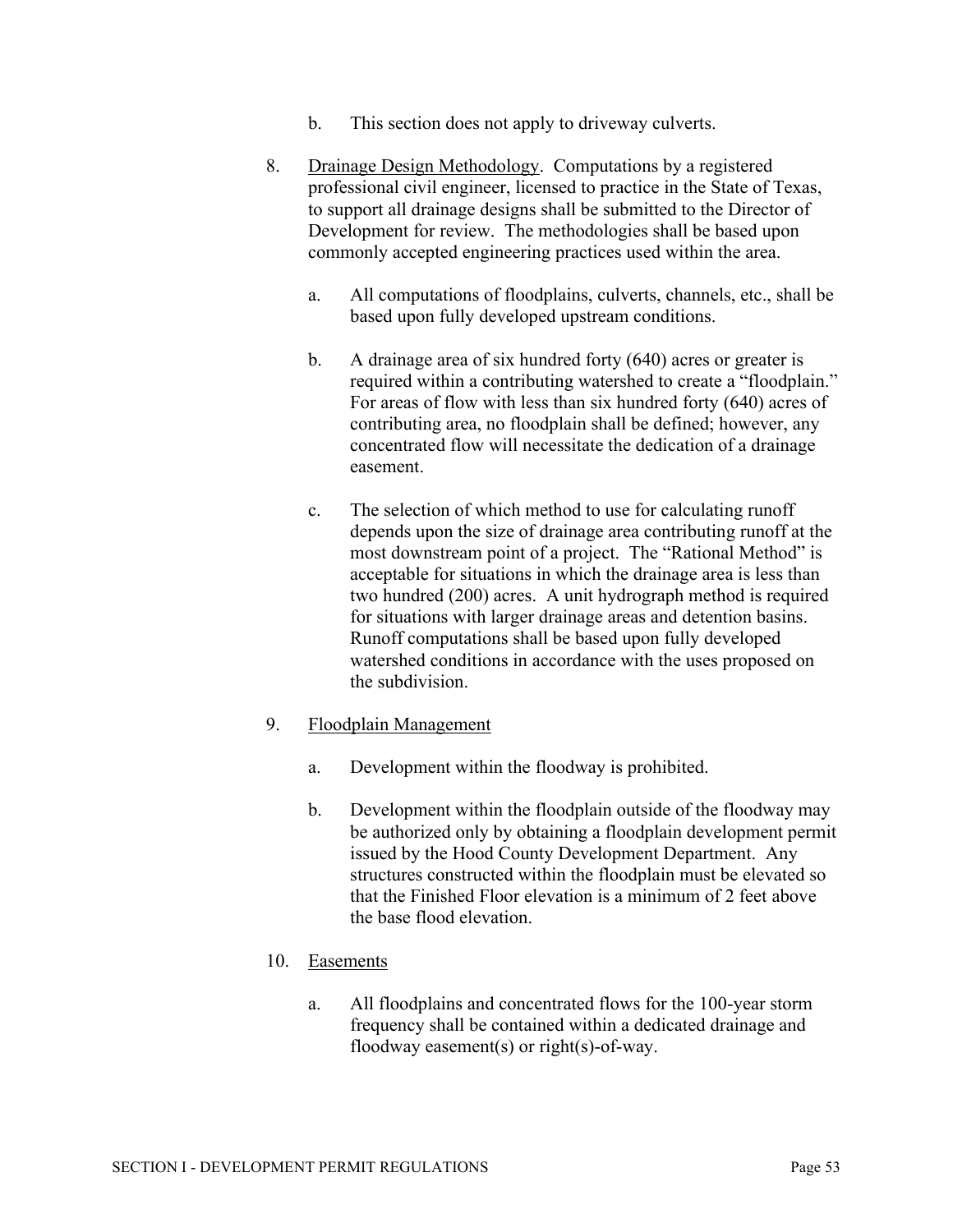- b. Where public drainage within the development traverses private property, provisions shall be made for drainage and floodway easements to allow for proper upkeep and future maintenance within the easement area. Determination of the proper size for drainage facilities is the responsibility of the developer's engineer.
- c. Provisions shall be made for drainage and floodway easements and drainage structures, in accordance with these Regulations, to allow for proper control of drainage and for future maintenance within the easement area(s). Drainage and floodway easements shall be subject to the following requirements, as shall be reflected in the instrument dedicating the easement:
	- (1) The drainage and floodway easement shall be dedicated to the public's use for drainage and floodway purposes in perpetuity.
	- (2) The owners shall not obstruct the natural flow of storm water run-off by the construction of any type of building, fence, berm, retaining wall or any other structure within the drainage and floodway easement.
	- (3) The County shall at all times have the right to enter upon the easement, at any point, or points, with all rights of ingress and egress, to investigate, survey, erect, construct and maintain any facility deemed necessary by the County for drainage purposes.
	- (4) The drainage channels and creeks may be subject to storm water overflow and natural bank erosion to an extent to which cannot be definitely defined.
	- (5) The County shall not be held liable for any damages or injuries of any nature resulting from the occurrence of these natural phenomena, nor resulting from the failure of any structure or structures, within the drainage and floodway easement, and the owners shall indemnify and hold harmless the County from any such damages and injuries.

## Section 6.5 Water Facilities Standards

A. Centralized water systems. The following water storage and design requirements apply for purposes of fire protection for centralized water systems: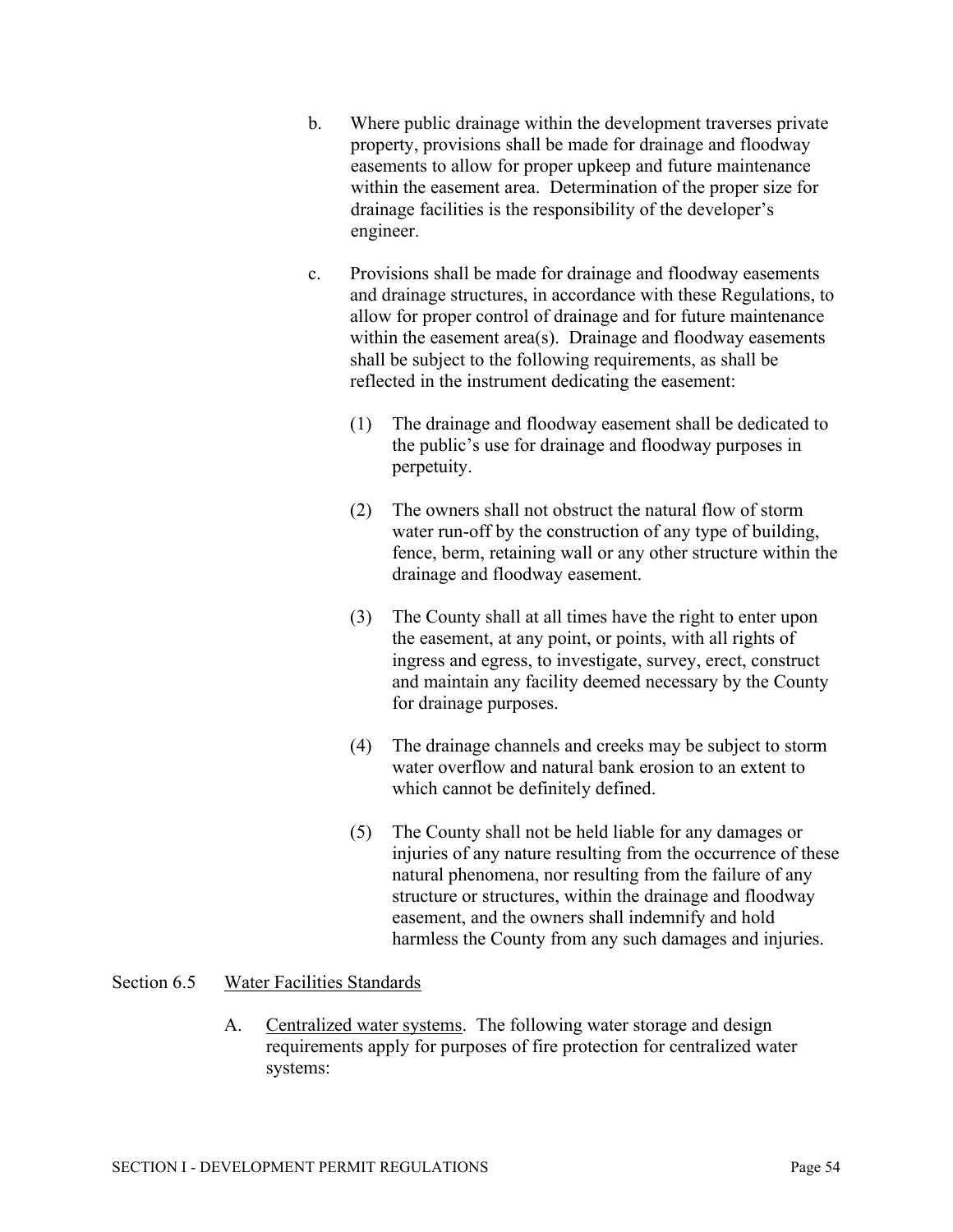- 1. A fire hydrant system or other adequate source of water for fire suppression shall be installed in all subdivisions that have a centralized water system.
- 2. If the development contains twenty (20) or more lots, the water system shall include a storage tank with a capacity of at least 60,000 gallons greater than the maximum daily consumption of the system. Minimum flowage shall be at least one thousand (1,000) gallons per minute for one hour. Alternatively, the County may allow a cistern for fire department uses only, with a capacity of 50,000 gallons, to be constructed. Where authorized, maintenance of the storage tank or cistern shall be the responsibility of the owner of the system.
- 3. No residential structure built therein shall be farther than five hundred feet (500') in a direct horizontal line along the road from such water source. No portion of any nonresidential structure shall be farther than three hundred feet (300') in a direct horizontal line along the road from a fire hydrant.
- 4. All centralized water systems shall meet the minimum requirements of AMUD or Title 30 of the Texas Administrative Code (TAC) Chapter 290, as may be amended.
- 5. Each discharge required hereby shall be fed by pipe of at least eight inches (8") inside diameter. The size of the discharge appliance, valves, fittings, and appurtenances shall be at least six inches (6") inside diameter, and the discharge opening shall be equipped with a male fitting with National Standard threads which shall be capped to prevent damage to the threads.
- B. Developments without a central water system. For developments consisting of five (5) or more dwelling units with suitable lake and/or pond access, fire department approved "all weather" surfaced access to the lake and/or pond shall be provided. Details for the design of the all weather access and the hose access shall be approved by the Fire Department on a case by case basis. For a lake or pond to be considered suitable, a minimum of 50,000 gallons shall be available at all times. A supply line shall be installed to replenish water lost to evapotranspiration or fire fighting. The supply line shall be automated to provide "make-up" water as needed from an adequate water well as described below.
- C. Ground water certification. Where the intended source of water to serve a new development is ground water under the land to be developed, whether the development is to be supplied by individual wells or from a centralized water system, no concept plan or site development plan shall be approved unless the application is accompanied by a certification prepared by a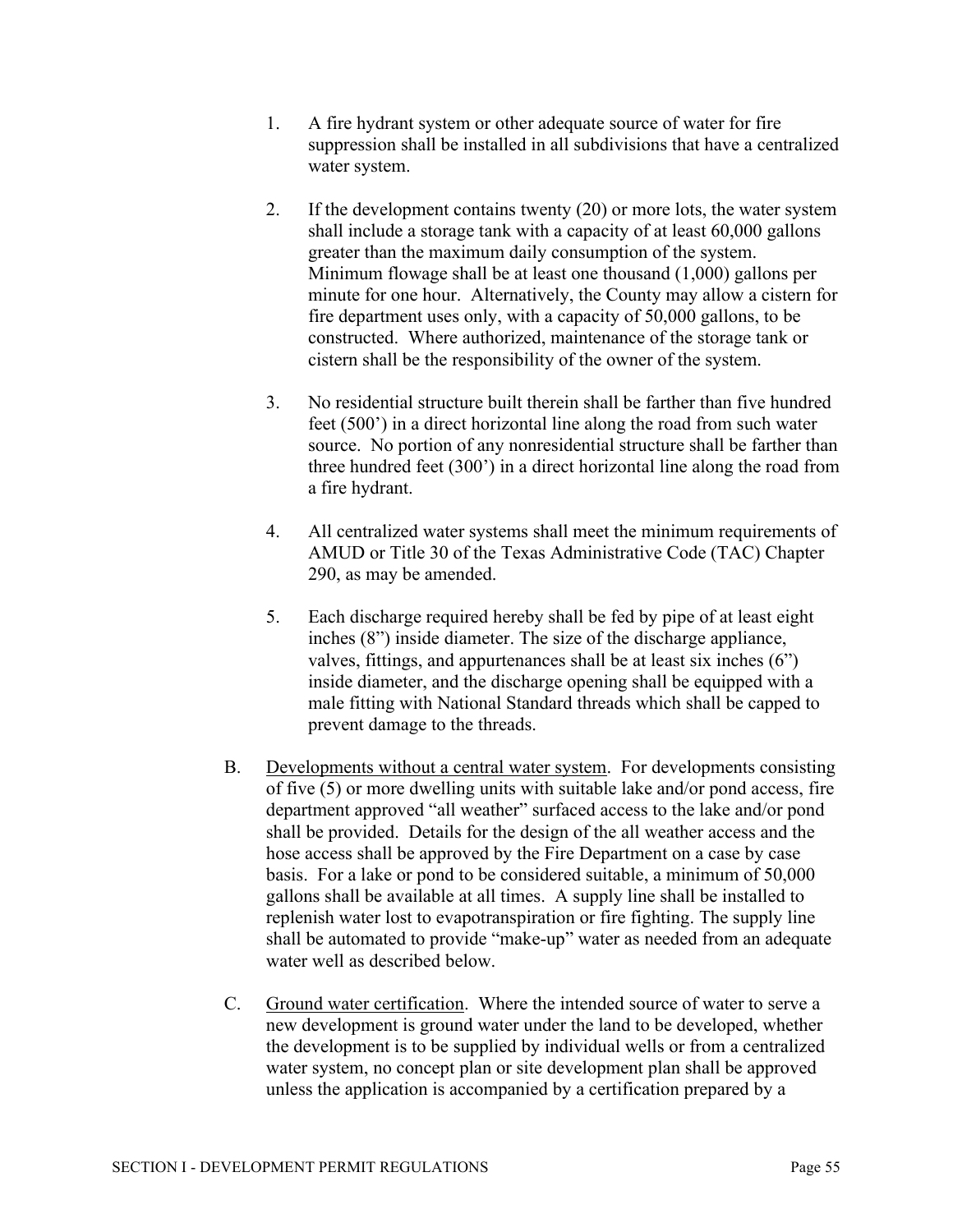licensed professional engineer that there is adequate groundwater from the intended source to serve the subdivision. For developments subject to a concept plan, site specific studies to verify the supply of groundwater may be deferred to a later stage in the development process, provided that hydrological data concerning the source of supply must be certified at the time of approval of the concept plan. A site specific study of the groundwater supply must be certified by a professional engineer licensed in the state of Texas and accepted by the County prior to recording the plat or beginning construction.

## Section 6.6 Wastewater Facilities Standards

- A. Centralized wastewater facilities. Where centralized wastewater systems are required by the concept plan, the minimum standards for the system shall be those applicable to facilities required by Acton Municipal Utility District (AMUD), as may be amended from time to time.
- B. Cluster systems. Use of cluster systems for wastewater disposal shall not reduce the density requirements contained in land use district regulations.
- C. Lot requirements. Where wells and on-site sewage facilities are employed, sanitary control easements and septic dispersal areas shall be located entirely within the lot or tract containing the development to be served, outside of drainage easements, and such areas shall be set back a minimum of five feet (5') from any property line.
- D. Proposed developments (either residential subdivisions or commercial property requiring the equivalent water usage of 5,000 gallons or more) according to the chart below within the prescribed footage indicated of an available connection for a centralized sewage system, shall provide for connection to such service when the owner of the centralized sewage system has demonstrated its ability to accept the connection.

| $17 - 35$ Lots/Units  | within 500 feet   |
|-----------------------|-------------------|
| $36 - 52$ Lots/Units  | within 1,000 feet |
| $53 - 70$ Lots/Units  | within 1,500 feet |
| 71 or more Lots/Units | within 2,000 feet |

## Section 6.7 Roadway Facilities Standards

- A. Traffic analysis required
	- 1. Applicability. The following types of proposed developments shall demonstrate the adequacy of the road network serving the project by preparing a traffic impact analysis in accordance with the requirements of this section, which takes into consideration the need to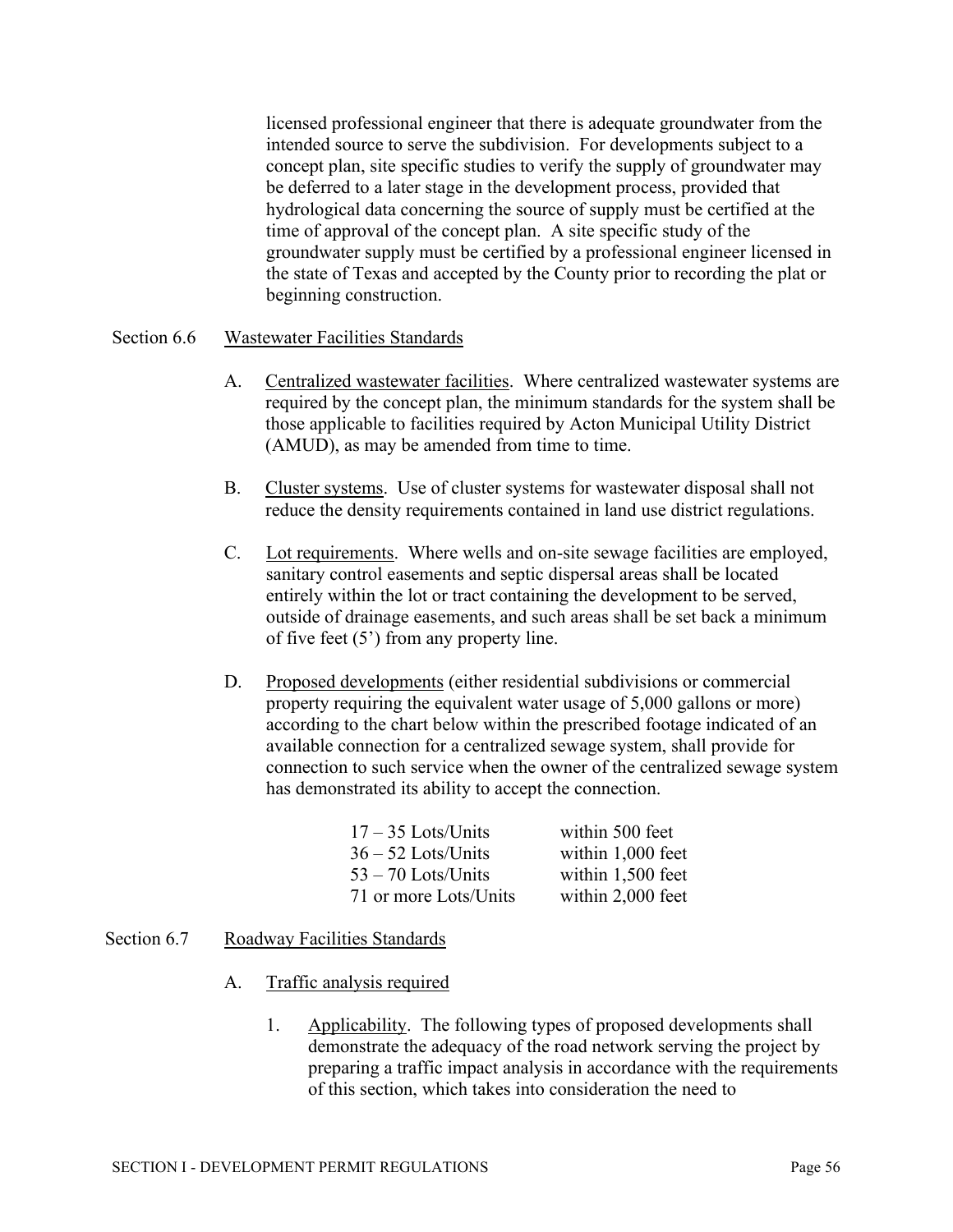accommodate traffic generated by the development, including all land in unified ownership.

- a. residential developments of seventy-five (75) or more dwelling units.
- b. developments generating five hundred (500) or more one-way trips per day; or for
- c. developments involving construction of collector and/or arterial streets not appearing on the County's adopted Thoroughfare Plan.
- 2. Phased development. In its sole discretion, the Commissioners' Court may defer demonstration of adequacy pursuant to this section for subsequent phases of a multi-phased project until a subdivision plat or other specific plans for such additional phases of development is submitted. Where the traffic impact analysis is prepared for the entire property initially, the Court also may require an update of the study for later phases of the development.
- 3. General site description. The traffic impact analysis shall include a detailed description of the roadway network within one (1) mile of the site. This description which may be in the form of a map, shall include the following items: (1) all major intersections, (2) all proposed and existing ingress and egress locations, (3) all existing roadway widths and rights-of-way, and (4) all existing traffic signals and traffic-control devices, and (5) all existing and proposed public transportation services and facilities within a one (1) mile radius of the site. The traffic impact analysis shall identify any changes to the roadway network within one-half (0.5) mile of the site proposed by any government agency. This description shall include the above items as well as any proposed construction project that would alter the width and/or alignment of roadways affected by the proposed development. A description of the proposed land uses for the project, the anticipated stages of construction, and the anticipated completion date of the proposed land development also shall be provided.
- 4. Transportation impacts
	- a. Trip generation. The average weekday trip generation rates (trip ends), the average weekend trip generation rates (uses other than residential or institutional), the highest average a.m. and p.m. hourly weekday trip generation rates, and the highest hourly weekend generation rates (uses other than residential or institutional) for the proposed use shall be determined based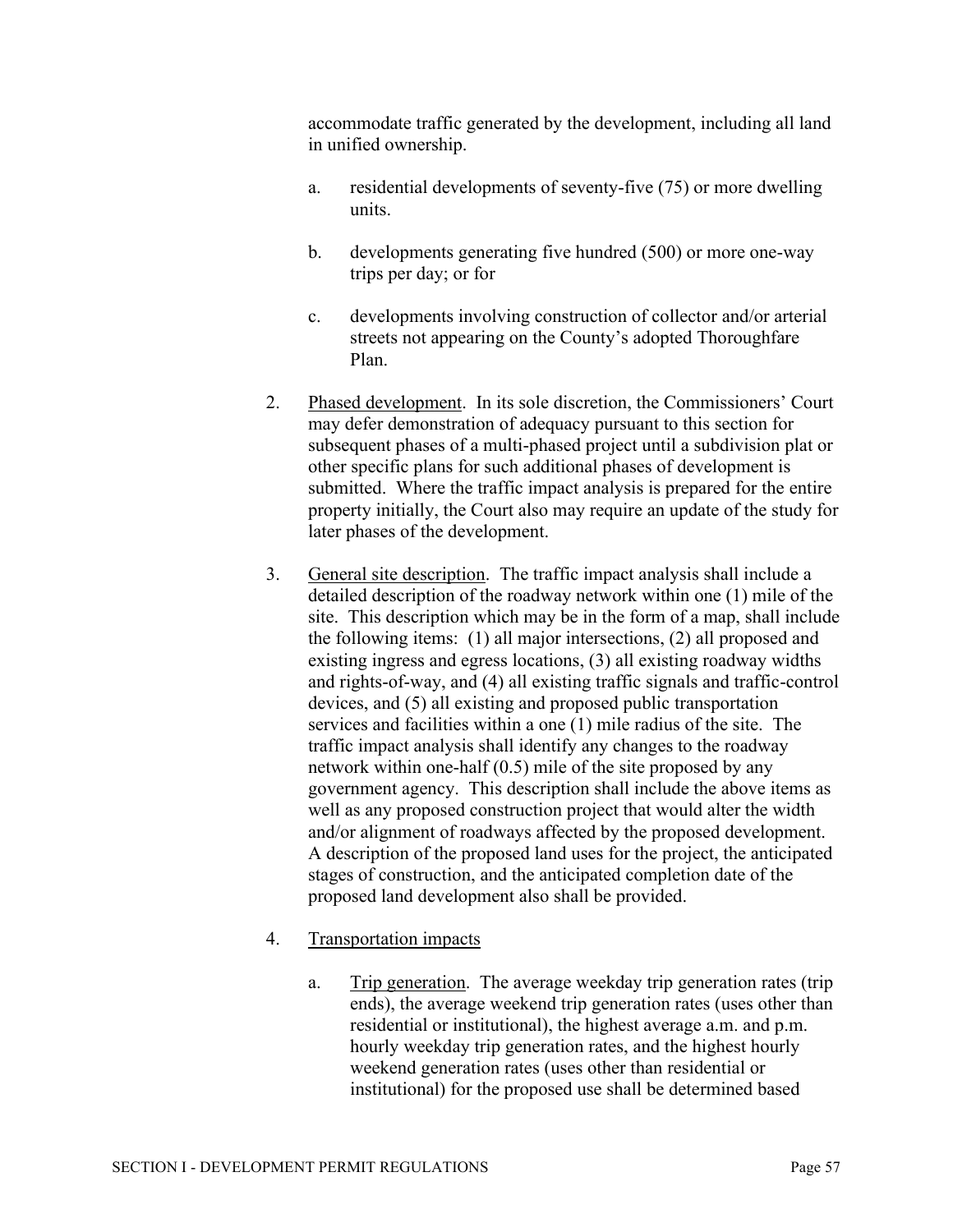upon the trip generation rates contained in the most recent edition of the Institute of Transportation Engineers, Trip Generation Manual; or based upon data generated by actual field surveys of area uses similar to the proposed use and approved by the County Road Administrator.

- b. Trip distribution. The distribution of trips to arterial and collector roadways within the study area identified in general site description shall be in conformity with accepted traffic engineering principles, taking into consideration the land use categories of the proposed development; the area from which the proposed development will attract traffic; competing developments (if applicable); the size of the proposed development; development phasing; surrounding land uses, population and employment; existing and projected daily traffic volumes; and existing traffic conditions.
- 5. Adequacy determination. The roadway network included within the traffic impact analysis shall be considered adequate to serve the proposed development if existing roadways identified as arterials and collectors can accommodate the existing traffic volume, and the traffic volume of the proposed development, and the traffic volume of approved but un-built developments at or below the design volumes indicated in the adopted County Thoroughfare Plan.
- 6. Effect of adequacy determination. If the adequacy determination for roadways and intersections indicates that the proposed development would cause a reduction in the level of service required pursuant hereto, the proposed development shall be denied unless the developer agrees to one of the following conditions:
	- a. the deferral of site permits until the improvements necessary to upgrade the substandard facilities are constructed;
	- b. a reduction in the density or intensity of development;
	- c. the dedication or construction of facilities needed to achieve the level of service required herein; or
	- d. any combination of techniques identified herein that would ensure that development will not occur unless the level of service for all roadways and intersections within the traffic impact analysis study are adequate to accommodate the impacts of such development.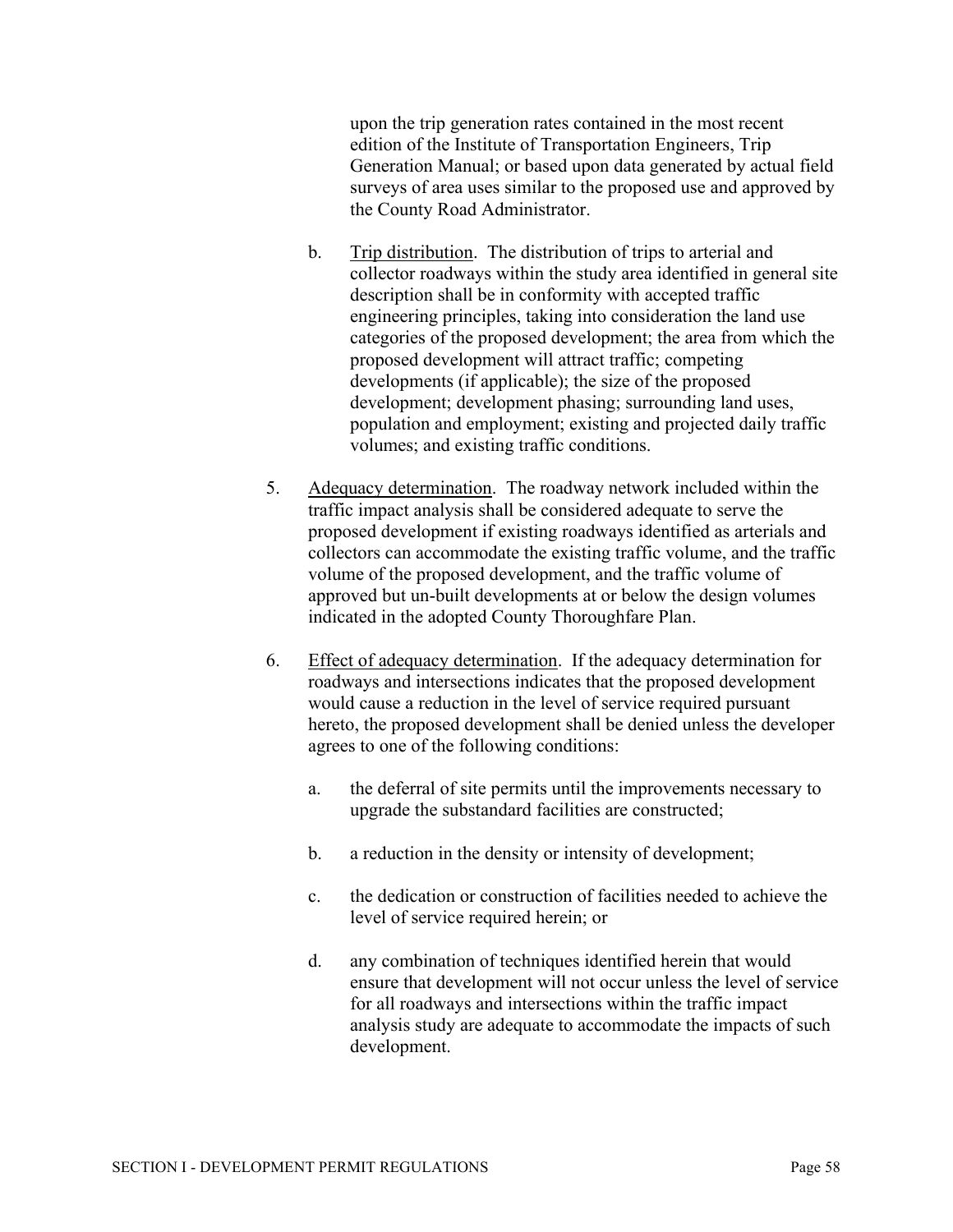## B. Off-site roadway facilities dedication and improvements

- 1. Perimeter streets. No use of land within a development subject to these development permit regulations shall have direct vehicular access to a public perimeter street. A proposed development that is designed to take access from an existing or proposed perimeter street shall provide sufficient right-of-way to meet the minimum right-ofway standards required by these Regulations. If the perimeter street does not conform to the minimum right-of-way requirements of these Regulations, additional right-of-way shall be provided for the dedication of additional right-of-way along said street in order to achieve the minimum right-of-way standards required by these Regulations. Any on-site perimeter street used to access the development shall be designed and constructed, in accordance with County standards in relation to the vehicular impact of the development.
- 2. Offsite improvements. Where traffic impact analysis demonstrates the need for such facilities, the property owner shall make such improvements to the offsite collector and arterial streets and intersections as are necessary to mitigate traffic impacts generated by the proposed development. The county may participate in the costs of oversized improvements.
- 3. Request for escrow
	- a. Whenever these regulations require a property owner to construct a perimeter or off-site street or thoroughfare, the property owner may petition the County to construct the street or thoroughfare in exchange for deposit of escrow as established in this section. The Commissioners' Court shall determine whether escrow is to be accepted in lieu of the obligation to construct the street or thoroughfare.
	- b. Whenever the County agrees to accept escrow deposits in lieu of construction by the owner of the property under these regulations, the property owner or developer shall deposit an amount equal to his share of the costs of design and construction in escrow with the County. Such amount shall be paid prior to release of construction plans. The obligations and responsibilities of the property owner shall become those of property owner's transferees, successors and assigns; and the liability therefore shall be joint and several.
	- c. The amount of the escrow shall be determined by using the average of the comparable bids awarded by the County in the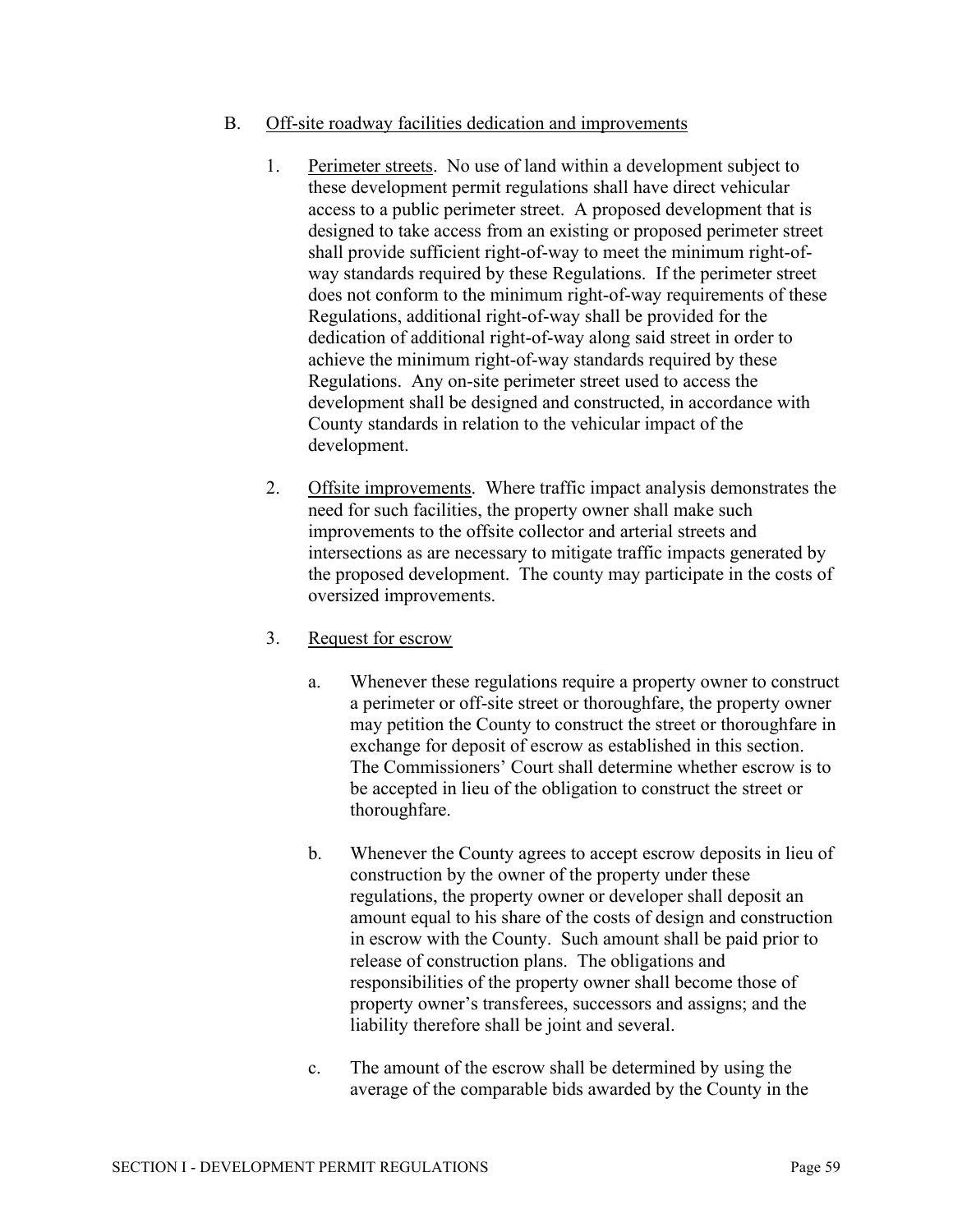preceding six (6) months or, if none exist, then in the preceding year or, if none exist, current market value of construction as determined by an estimate by the County. Such determination shall be made as of the time the escrow is due hereunder.

d. Escrows which have been placed with the County under this section which have been held for a period of ten (10) years from the date of such payment or agreement, in the event that the County has not authorized the preparation of plans and specifications for construction of such roadway facilities for which the escrow was made, shall upon written request be returned to the property owner, with accrued interest. Such return does not remove any obligations of the owner for construction of the required facilities if a site permit has not been issued on the subject lot or if a site permit is applied for. If money is refunded within six months of deposit, only the principal will be refunded. Monies returned after this date will be refunded with interest accrued, calculated at one percent less than the rate of actual earnings.

#### C. Roadway frontage requirements

1. Access to permitted streets. Except with respect to residential lots served by shared access driveways, each lot shall have the minimum direct frontage onto a permitted street as set forth below, and driveways shall be spaced no closer than the intervals as set forth below, depending upon the classification of road onto which the lot has frontage and/or the driveway has access:

| Road Classification | Lot Frontage | Driveway Spacing |
|---------------------|--------------|------------------|
| Local Street        | 60'          | None             |
| Minor Collector     | $60^{\circ}$ | 15'              |
| Major Collector     | $60^{\circ}$ | 15'              |
| Minor Arterial      | 60'          | $30^{\circ}$     |
| Major Arterial      | 60'          | $30^{\circ}$     |

2. Exemptions. Qualifying lots will be exempt from the minimum lot frontage and driveway spacing requirements specified above if approved by the County Road Administrator and Commissioners' Court with due regard to safety concerns. A qualifying lot is any lot that: (i) is an existing lot that has direct access onto a permitted street; and (ii) satisfies the minimum lot size requirements set forth in the rules of Hood County for on-site sewage facilities.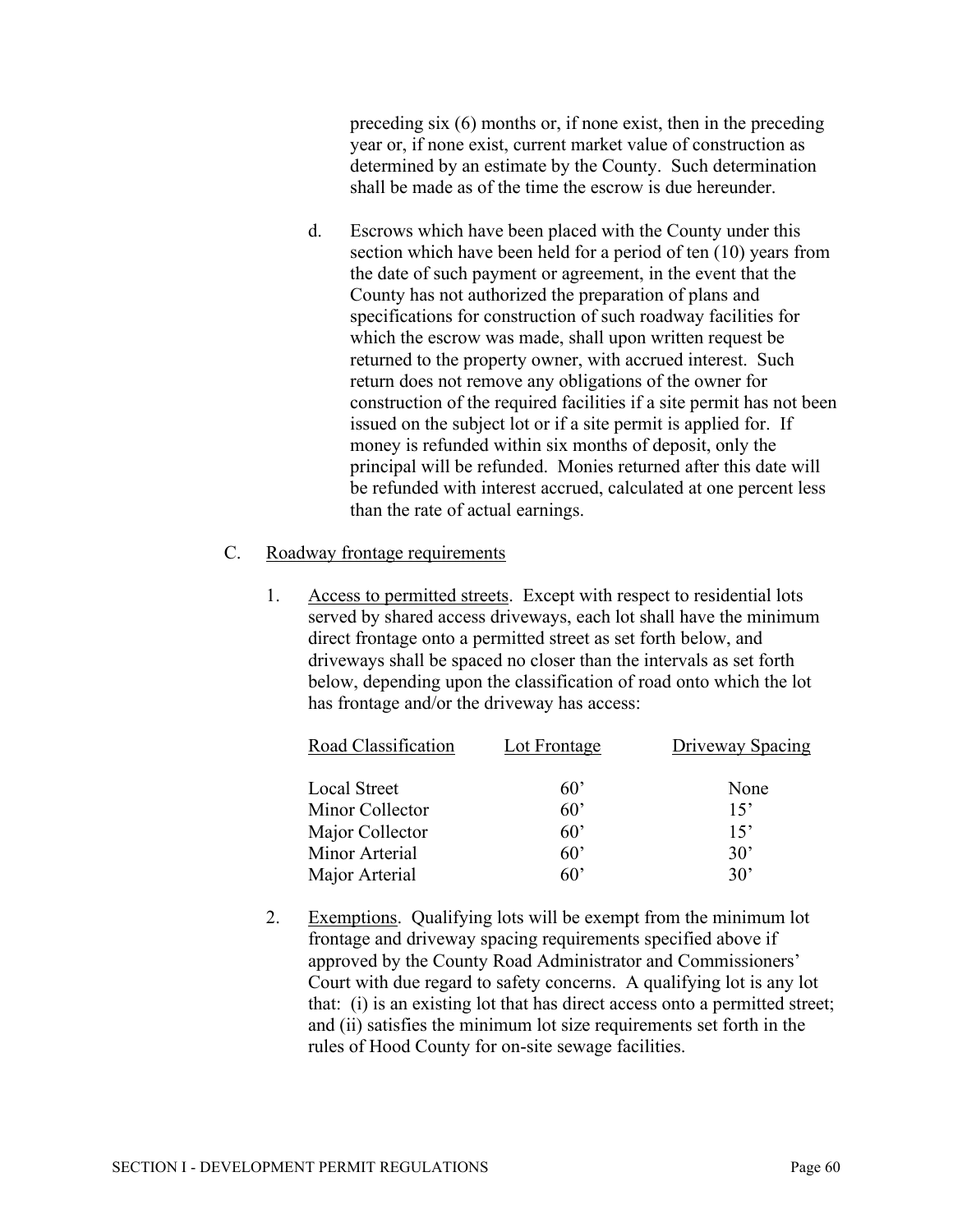- 3. Flag lots. Flag lots shall generally not be permitted, except if approved by the Commissioners' Court as consistent with the intent and spirit of these Regulations. The County Road Adminstrator shall advise the Commissioners' Court if a proposed lot constitutes a "flag lot" and the Commissioners' Court shall, in reviewing all of the circumstances, make the final determination whether such flag lot will be approved.
- D. Special standards applicable to nonresidential and multi-family uses. The following site design standards are applicable to all nonresidential and multi-family projects;
	- 1. Fire Lane(s). Each nonresidential or multi-family development shall provide fire lanes around all buildings in order to allow for the rapid and safe movement of vehicles used in providing emergency health or public safety services.
		- a. All portions of each building shall be within one hundred and fifty feet (150') of an approved fire lane; if the building is within 150 feet of a public roadway, then the road may serve as the fire lane for that portion of the structure.
		- b. Each fire lane shall be dedicated as an easement and shall have a clear unobstructed paved width of twenty-four feet (24').
		- c. All fire lanes shall connect to a dedicated public street, and shall have a turning area and radius of a minimum of twenty-five feet  $(25')$  at the inside curb line and fifty feet  $(50')$  at the outside curb line to permit free movement of emergency vehicles.
		- d. Dead end and "hammerhead" fire lanes are not allowed. Cul-desac fire lanes shall not exceed four hundred feet (400') in length.
		- e. Fire lane easements shall be maintained by the nonresidential/ multi-family property owner.
	- 2. Driveway access. All nonresidential and multi-family developments shall be limited to direct driveway access on collector or arterial streets, as follows:
		- a. Less than 300 feet of frontage one driveway;
		- b. 301 to 1,000 feet of frontage two driveways;
		- c. Over 1,000 feet of frontage three driveways.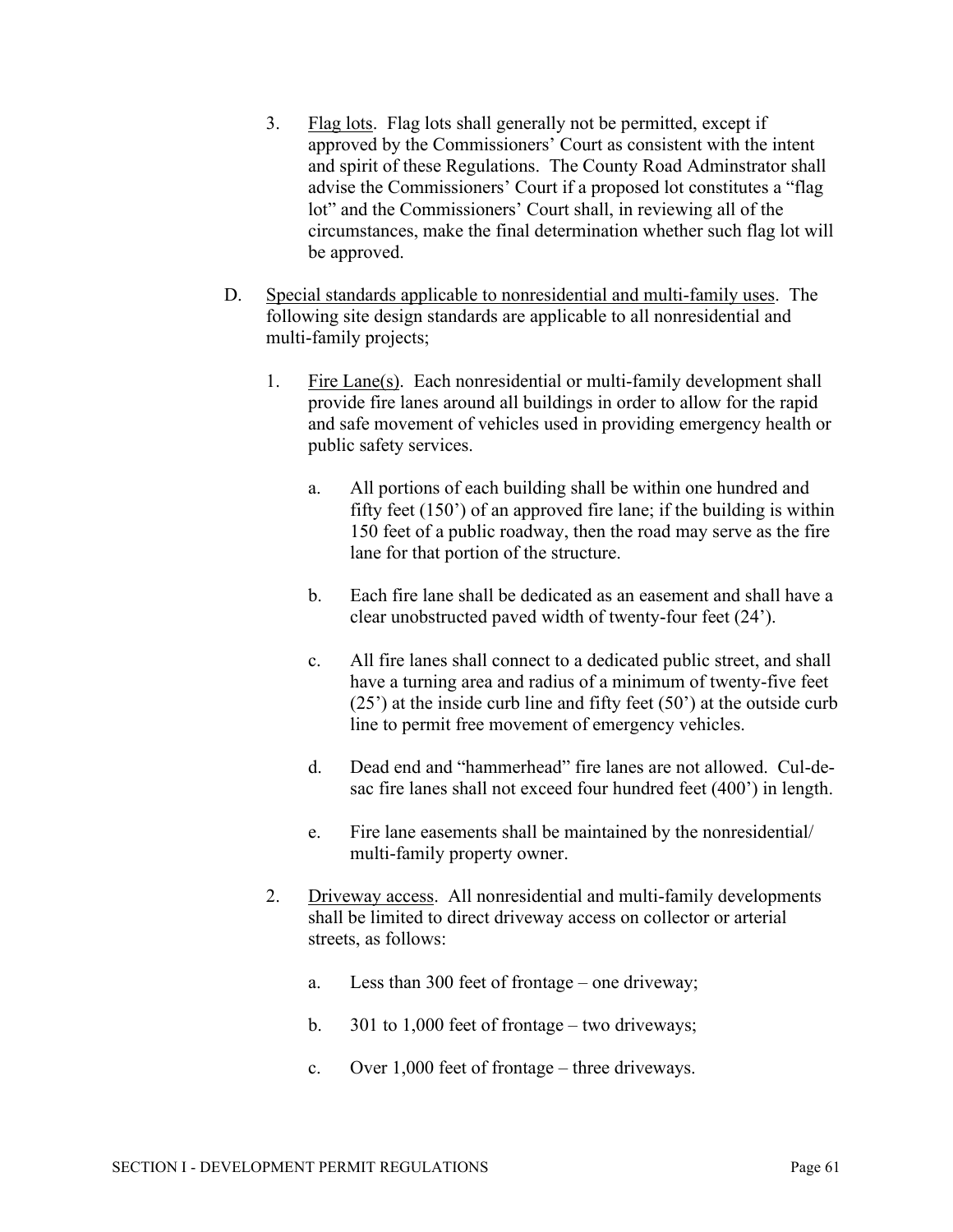- 3. Joint and common access easements. The location of driveways shall be adjacent to side property lines, wherever possible, in order to facilitate shared, or joint, driveway access with adjacent property. Reciprocal access easements shall be required for each property (and established on the plat, if possible) to ensure permanent and irrevocable joint use of driveway access points.
- 4. Off-street parking and loading standards for nonresidential uses
	- a. No head-in parking from a roadway (i.e., such that a vehicle would have to back up out into the road) shall be allowed, and all required parking for each type of use shall be provided on the same site as the use.
	- b. The following ratios shall be used to determine the parking requirement for particular uses:
		- (1) Educational, institutional and special uses; accessory uses one space per employee
		- (2) Transportation, utility and communications uses one space per employee, plus one space per stored vehicle
		- (3) Office and professional uses one space per 300 square feet of gross floor area
		- (4) Automobile and related uses one space per employee, plus one space per stored vehicle
		- (5) Retail and service uses one space per 200 square feet of gross floor area
		- (6) Commercial, manufacturing and industrial uses; wholesale – one space for each two employees, or one space for each 1,000 square feet of gross floor area, whichever is greater
		- (7) Contract construction uses one space per employee, plus one space per stored/parked vehicle
- 5. Refuse container location. All refuse container locations shall be required to setback from the roadway right-of-way a minimum of 30 feet. Refuse containers shall be placed on a surface which will support access for heavy load vehicles.
- 6. Paved Access Requirements. All access to nonresidential and multifamily developments shall be paved with a permanent all-weather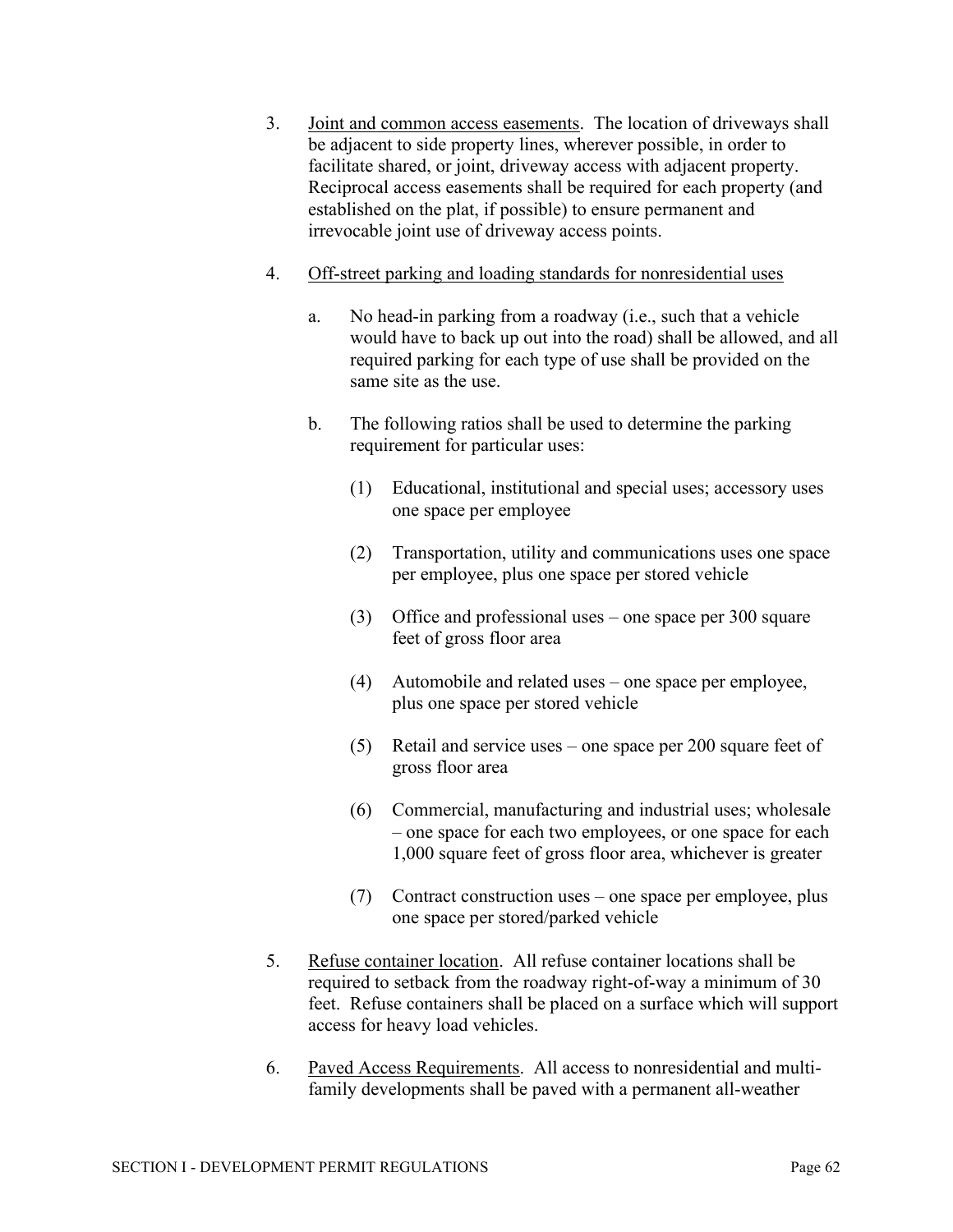surface in accordance with county paving standards for roadways. Uses adjacent to paved county collector or arterial roadways as shown on the County Thoroughfare Plan shall be deemed to have paved access. Parcels, which do not have direct access to a collector or arterial roadway, shall be required to pave access to a collector or arterial roadway to a minimum width of twenty-four feet.

#### Section 6.8 Drainage Facilities Standards

- A. Comprehensive drainage study required. No concept plan or site development plan shall be approved unless a comprehensive drainage plan for the ultimate development of all property in unified ownership subject to the plan has been prepared in accordance with this section.
	- 1. A preliminary drainage conference with the Director of Development and a drainage report are required prior to approval of the concept plan or site development plan. The purpose of the drainage report is to identify and define conceptual solutions to the problems that may occur on the site and off-site as a result of the proposed development. Following the conference, a preliminary drainage plan shall be submitted.
	- 2. The comprehensive drainage plan shall contain calculations depicting the anticipated flow of all existing and proposed drainage onto and from the proposed development, and showing all major topographic features on or adjacent to the property to be developed including, but not limited to, all water courses, 100-year floodplain boundaries, ravines, bridges and culverts. The drainage plan shall show how and where water will be received from adjacent higher areas; how and where it will be collected and handled within the property; and how and where it will be discharged to a recognized drainage way in a lower area. The plan shall deal with individual watershed areas, as necessary; show the proposed phasing of development and attendant phasing of drainage improvements; describe any unusual water features anticipated; provide topographic, physical and geographical information; and form the basis for subsequent review of design plans submitted for property to be developed. The drainage plan shall depict all proposed drainage easements.
	- 3. Drainage plans shall also evaluate such off-site drainage improvements as are necessary to assure that the proper transition between on- and off-site drainage can be maintained. Criteria for on-site drainage facilities shall also apply to off-site drainage improvements.
	- 4. Drainage plans shall be prepared and sealed by a registered professional civil engineer who is licensed to practice in the State of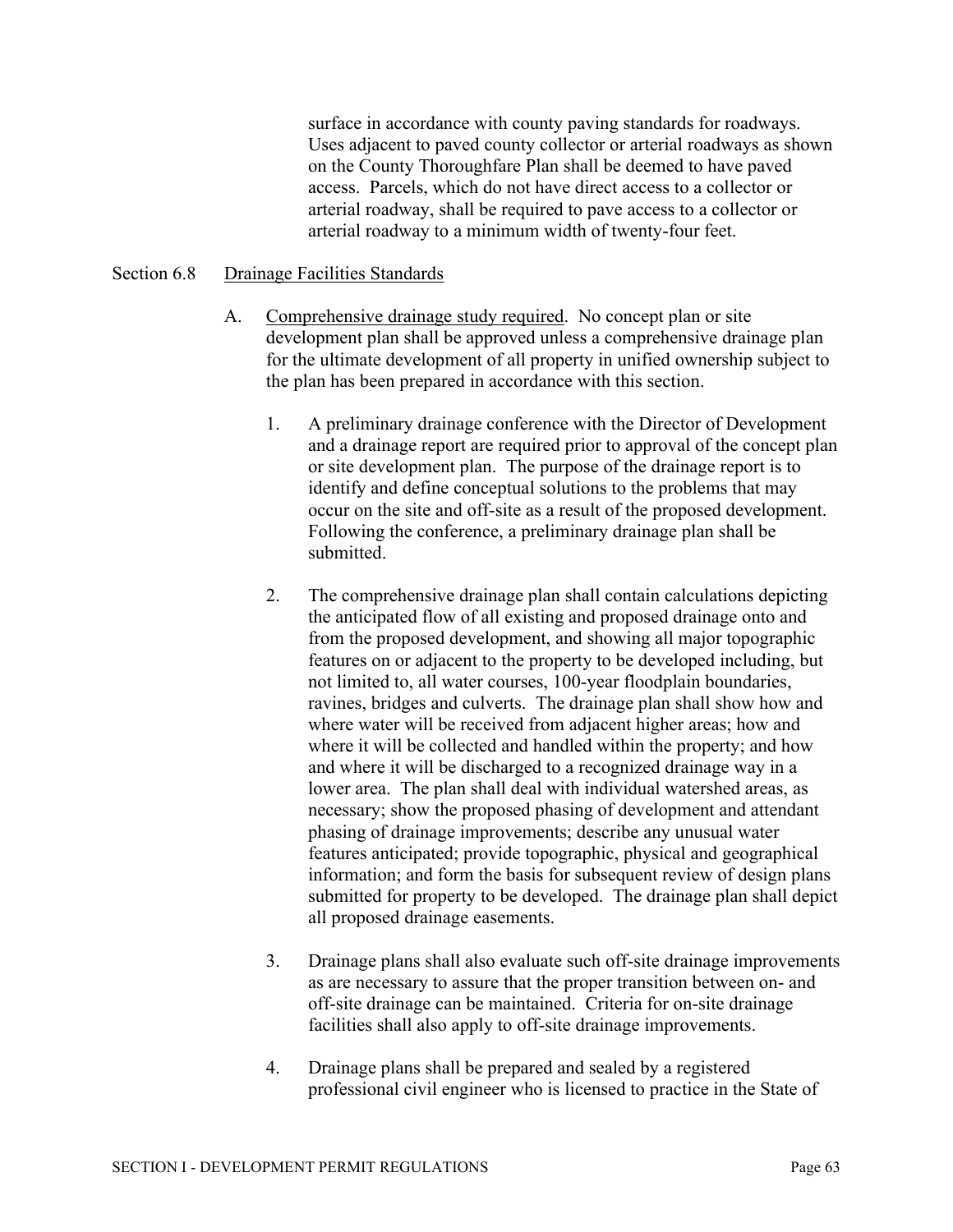Texas, and who is experienced in civil engineering work. The total cost for such engineering plans and specifications shall be borne by the owner or the developer, and shall be furnished to the Director of Development for review and approval.

- 5. Drainage plans shall incorporate the standards for drainage and storm water control contained in 6.4.F of these Development Permit Regulations.
- 6. For proposed developments including more than fifty (50) dwelling units or occupying more than five (5) acres, whichever is less, the comprehensive drainage plan shall include a hydrological and hydraulic study that establishes base flood elevation data for the project, whenever the property to be developed is located within areas of special flood hazards, but no water surface elevation data are available from FEMA.
- B. Deferral of obligation. In its sole discretion, the Commissioners' Court may defer the comprehensive drainage analysis to the time of preliminary plat or infrastructure development plan approval. The Preliminary analysis will still be required with the Concept Plan.
- C. Off-site drainage facilities dedication and improvements. Where the comprehensive drainage plan demonstrates the necessity of off-site drainage and flood control improvements in order to accommodate the drainage impacts of the proposed development, approval of the concept plan or site development plan shall be conditioned on provision of such improvements.

## Section 6.9 Park and Recreational Facilities Standards

- A. Open space plan required. Whenever a proposed development is required to preserve floodplain or open space, or proposes to transfer density pursuant to Section 5.7 of these development permit regulations, an open space plan shall be prepared that contains the following information:
	- 1. All proposed natural floodplains and natural features to be preserved;
	- 2. The proposed on-site open space network serving the project consistent with the County's adopted Open Space Plan, if any;
	- 3. The character and location of all natural features of the site and the manner in which such features have been integrated into the proposed open space network serving the project;
	- 4. Trails and other connective features proposed, including dimensions and proposed construction design;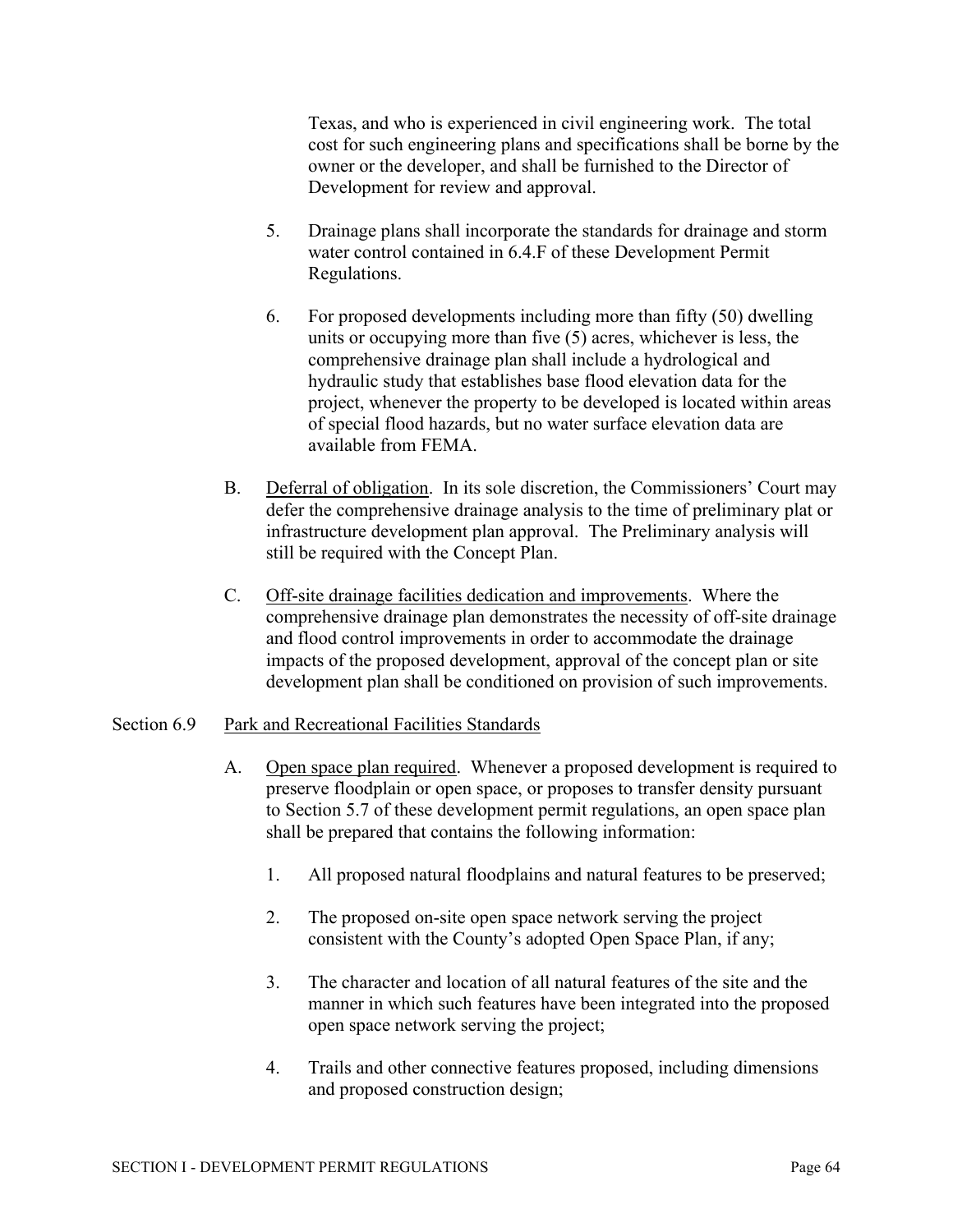- 5. All proposed recreational improvements within the open space; and,
- 6. Public access points, where land is to be dedicated to the public.
- B. Park facilities dedication and improvements. Dedication of open space facilities shall be in accordance with standard County procedures.

#### Section 6.10 Erosion and Sedimentation Control Standards

- A. Applicability. Temporary and permanent erosion control methods and treatments shall be required for all developments subject to these development permit regulations, in accordance with the storm water quality best management practices for construction activities, prepared by the North Central Texas Council of Governments.
- B. No increase in run-off. Permanent erosion control treatment shall not increase runoff characteristics and/or coefficients onto adjacent properties.

#### Section 6.11 Recreational Vehicle Parks

General Definition: A recreational vehicle park means any tract of land that is divided into spaces, either free of charge or for rental purposes (with or without utility hookups), upon which two or more recreational vehicle sites are located, under common ownership or management, for the purpose of locating recreational vehicles of the general public as limited term, temporary living quarters. Note: Lots or areas where recreational vehicles are stored or displayed for sale purposes and which are not occupied as living quarters shall not be construed as recreational vehicle parks.

Compliance: Before any permit is issued for construction and/or operation of any recreational vehicle park, a site plan, required documentation, and permit fees shall be submitted to the Director of Development and reviewed by the Hood County Development Commission and staff, before a final determination is made by the Hood County Commissioners' Court. The development of a recreational vehicle park shall be in conformance with all approved applications and the binding site plan, as finally approved by the Commissioners' Court. Any development, use or density which fails to conform with the final, approved site plan, shall be deemed a violation of Hood County Development Regulations.

Location: Recreational vehicle parks shall only be permitted where allowed by Hood County Development Regulations and shall not be permitted in any area found unsuitable for development because of poor or undesirable drainage, physical topography, soil characteristics, public access, or other features that may be harmful to the public health, safety, and general welfare. No entrance or exit from a recreational vehicle park shall be permitted through a residential district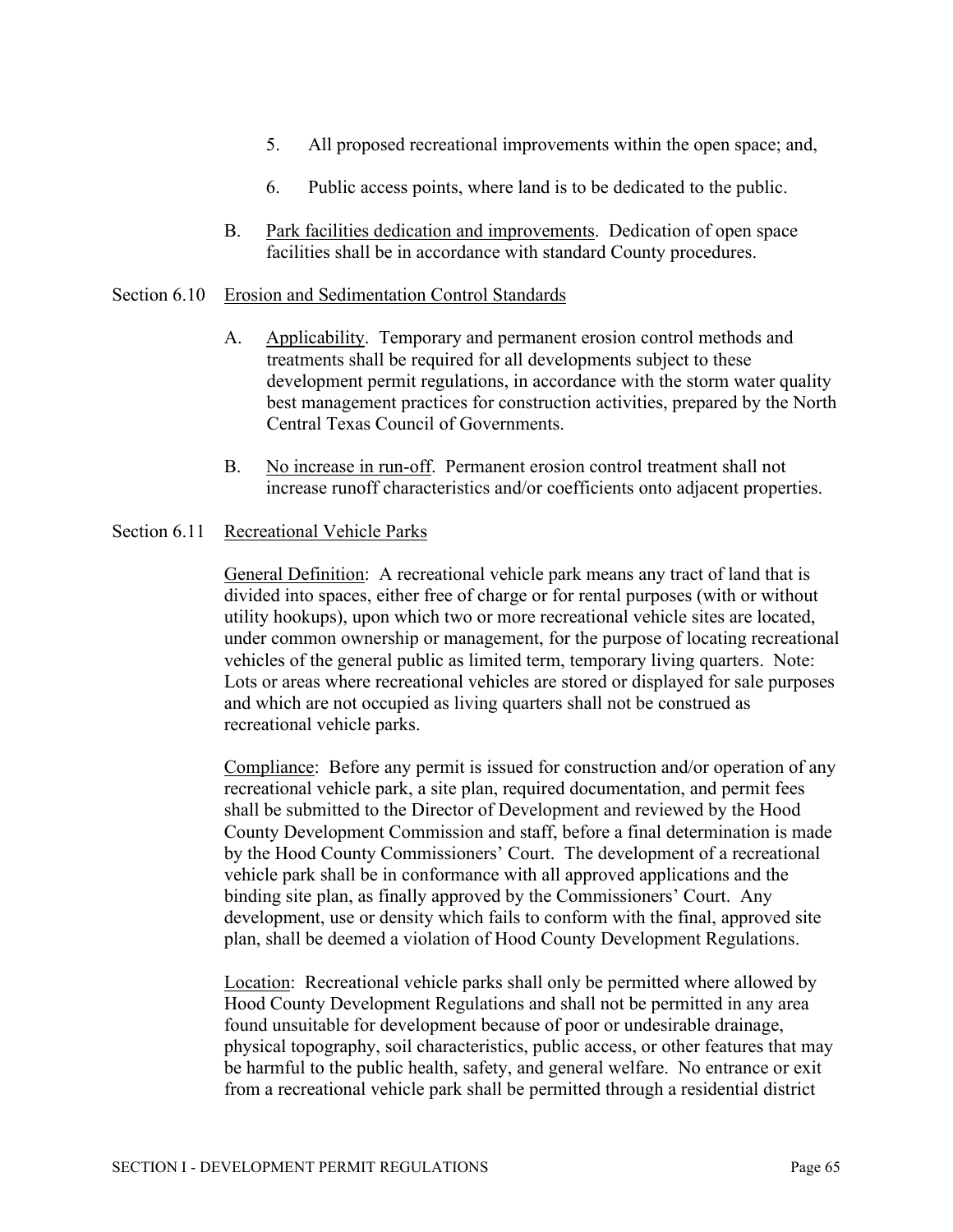nor require movement of traffic from the park through a residential zone. Entrance and exit driveways shall be located not closer than one hundred and fifty feet (150') from the intersection of public streets.

Access Onto State Highways: Access onto state-controlled highways or streets will require a permit from the Texas Department of Transportation (TXDOT). The design of the access will be according to TXDOT requirements.

Entrances and Exits: Each recreational vehicle park shall have a separate exit and entrance roadway, each of which shall not be less than twenty-eight feet (28') wide of useable roadway and shall connect to a dedicated public right-of-way not less than forty (40) feet in width.

Interior Streets: All interior two-way streets shall be twenty-eight feet (28') minimum width and all interior one-way roads shall be twenty feet (20') minimum width of usable, all weather, road surface. All streets shall be paved, with a minimum base depth of six inches (6"), and a 2% crown to facilitate drainage. Streets shall be designed for the safe and convenient movement of vehicles. Any driveway, roadway or portion thereof, which does not provide for continuous circulation shall not exceed one thousand feet (1,000') in length, and shall be terminated with a turnaround having a one-hundred foot diameter of driving surface.

Parking Requirements. At least one and one-half  $(1\frac{1}{2})$  off-street parking spaces shall be provided in the park per recreational vehicle space. At least one (1) offstreet parking space shall be provided at each space. No on-street parking will be permitted.

Accessory Uses: Management headquarters, recreational facilities, toilets, dumping stations, showers, coin-operated laundry facilities and other uses and structures customarily incidental to the operation of a recreational vehicle park are permitted as accessory uses to the park.

Service Buildings. Each park will have a central structure or structures that will provide separate toilet and shower facilities for both sexes and clearly marked "men" and "women." Service buildings shall be provided with approved heating facilities which are properly installed, maintained in a safe working condition and capable of maintaining a room temperature of sixty-eight (68) degrees Fahrenheit. Each toilet shall be individually partitioned with a door to ensure privacy. Toilets shall be provided with open-front seats. Each shower shall be individually partitioned with a curtain, screen or door to afford privacy. Shower floors shall be skid resistant or provided with disposable non-slip mats. Wooden racks over shower floors are prohibited. Toilets and showers shall be separately installed to be individually accessible and to permit simultaneous use. Hot and cold running water, under pressure, shall be supplied to all required plumbing fixtures, except that cold water only shall be supplies to toilets. Service buildings shall be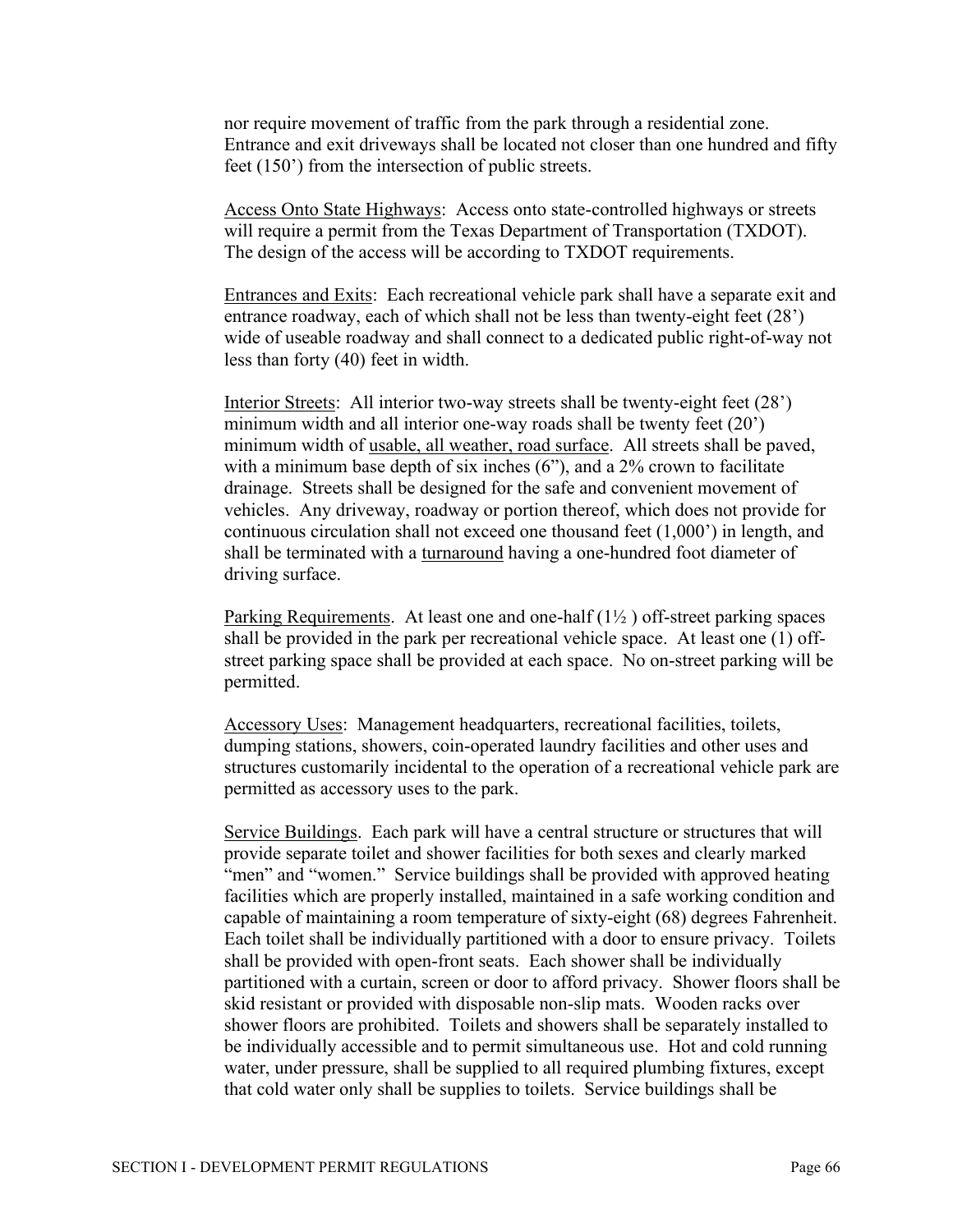constructed of an easily cleanable, non-absorbent material. They shall be conveniently located at a distance of not less than ten feet (10') or more than four hundred feet (400') from any dependent recreational vehicle space or persons served in a recreational area. All toilet, shower, lavatory, and laundry facilities shall be maintained in a clean and sanitary condition and kept in good repair at all times. They shall be safely and adequately lighted and easily and conveniently located. At least one (1) toilet and shower facility shall be provided to accommodate handicapped persons. No portable toilets will be allowed in recreational vehicle parks. Note: This structure may also contain a retail sales counter and/or coin operated vending machines for park guests only.

Mobile Homes. It shall be a violation of Hood County Development Regulations for a person to park or store a mobile home in a recreational vehicle park. However, one mobile home may be allowed in a recreational vehicle park to be used as an office and one mobile home to be used for a residence of a person or persons responsible for the operation and maintenance of the recreational vehicle park. Installation (set-up and tied-down) shall be in accordance with all applicable government statues, ordinances, rules, and regulations.

Parking Pads: Each space shall contain a vehicle parking pad of concrete or asphalt paving. Minimum length of the parking pad shall be thirty-five feet (35'). No part of a recreational vehicle placed on the space parking pad shall be closer than five feet  $(5')$  to the edge of the parking space.

Site Identification: Each site, for the parking of a recreational vehicle, shall be identified by a number, a minimum of three inches (3") in height, posted in a conspicuous place at the front of the site.

Boundary Fencing: Except for the front boundary, each recreational park shall be enclosed by a solid fence of wood, wall of concrete block, brick or stone, not less than eight feet (8') in height.

Landscaping: A landscaping plan illustrating the placement and type of trees and shrubs must be submitted as part of the park site development plan. The design of the landscaping must mitigate the visual impact of the recreational vehicle park on the surrounding area. The park shall be developed with proper drainage ditches. All banks shall be sloped and seeded.

Buffering and Setbacks: Each recreational vehicle park shall set aside along the perimeter of the facility the following areas which shall be landscaped and used for no other purpose:

1. Minimum front setback: Twenty-five feet (25'), except when the recreational vehicle park fronts on a state highway; then the minimum shall be fifty feet (50').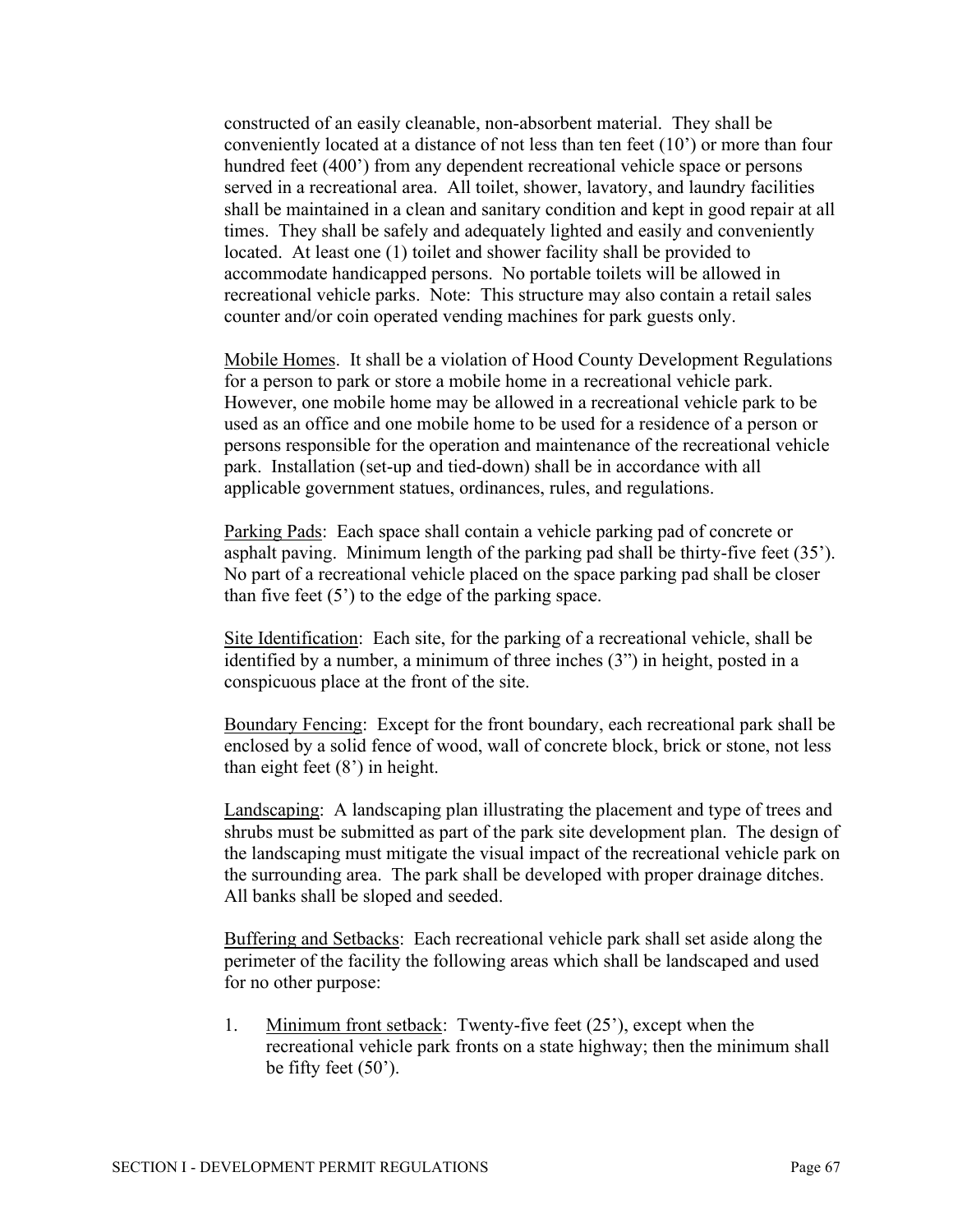- 2. Minimum side setback: When abutting a residential district, the side setback shall be fifty feet (50'); when abutting a dedicated right-of-way, the side setback shall be twenty-five feet (25') on the side street; when abutting any other district, the side setback shall be fifteen feet (15') along the interior lot line.
- 3. Minimum rear setback: If the rear yard abuts a dedicated right-of-way, the minimum shall be twenty-five feet (25'). If the rear yard abuts any other district, the setback shall be fifteen feet (15').

Permanent Occupancy Prohibited: No recreational vehicle shall be used as a permanent place of abode, dwelling, or business or for indefinite periods of time. Any action toward removal of wheels of a recreational vehicle except for temporary purposes of repair or to attach the trailer to the grounds for stabilizing purposes is hereby prohibited.

Length of Stay in Recreational Vehicle Parks: Maximum length of occupancy of spaces within a recreational vehicle park shall be ninety (90) days. Nor shall the cumulative occupancy by such persons of different RV park spaces anywhere in the facility exceed a total of 90 days in any 180 day period. A recreational vehicle park may issue a one-time extension for up to 90 days. A "Request for Extended Stay" application shall be filed with park management and approved by the Hood County Director of Development. Note: All "Request for Extended Stay" applications, whether approved or disapproved, shall be kept in the park office and available for inspection by appropriate county officials.

Required Separation Between Recreational Vehicles: Recreational vehicles shall be separated from each other and from other structures by at least ten feet (10'). Any accessory structure such as attached awnings for purposes of this separation requirement shall be considered to be part of the recreational vehicle.

Texas Transportation Code Requirements: All recreational vehicles must be ready for highway use. A recreational vehicle is ready for highway use if it is on its wheels or jacking system, is attached to the site only by quick disconnect type utilities and security devices, and has no permanently attached additions.

Note: Recreational vehicles must meet all current requirements of the Texas Transportation Code, as they relate to licensing, financial responsibility (insurance) and safety inspections.

Refuse Disposal: The storage, collection and disposal of refuse shall be performed so as to minimize accidents, fire hazards, air, water, ground pollution, odors, insects, rodents or other nuisance conditions. Refuse shall be collected and removed from the premises as often as is necessary, but not less than once weekly, and disposed of at a lawful disposal site. No burning of refuse will be permitted at any recreational vehicle park.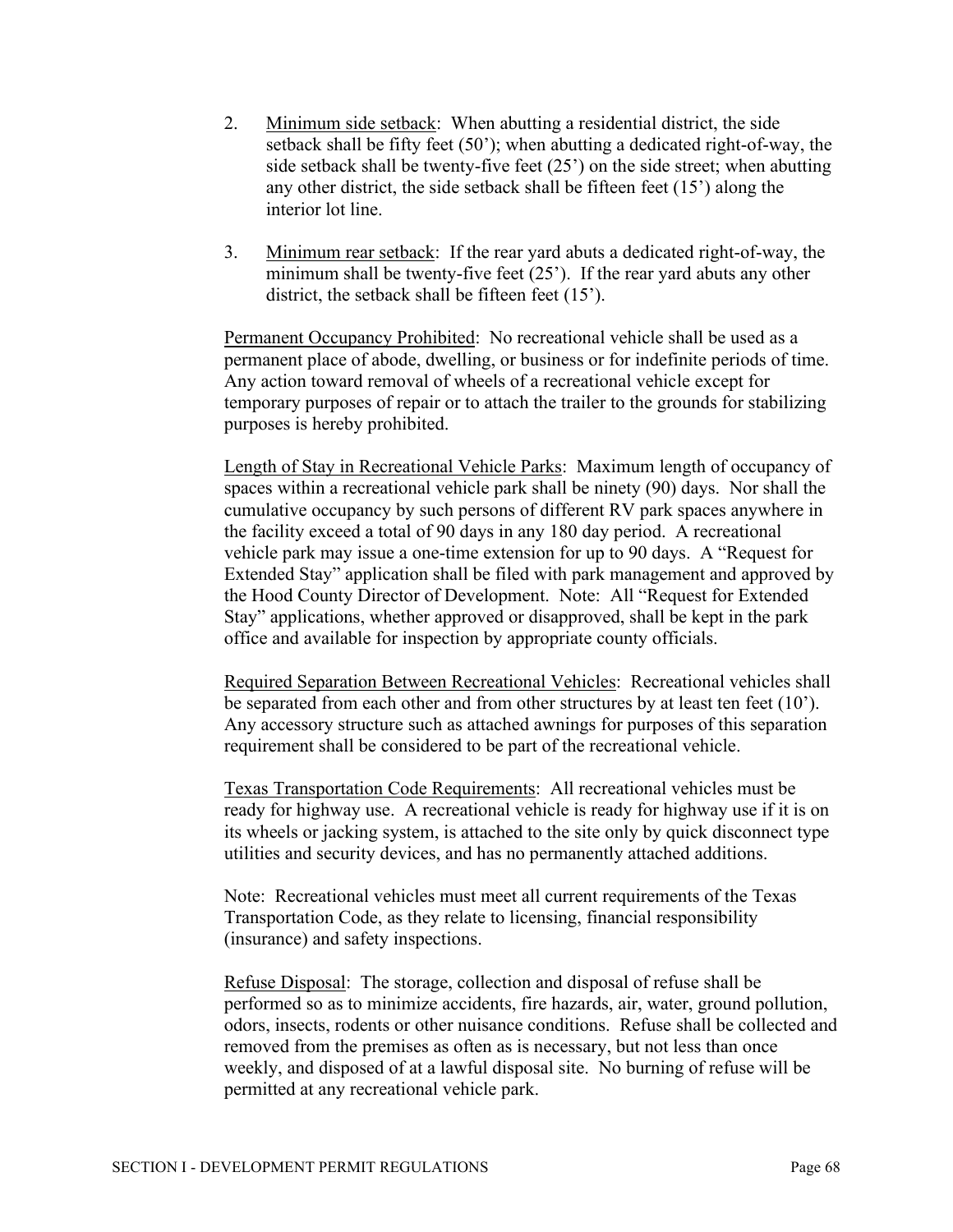Insect and Rodent Control: Insects and domestic rodents shall be controlled by elimination of breeding and harborage sources, proper sanitary practices, extermination, vermin proofing of buildings and other approved control methods.

Water Supply, Sewerage Disposal and Sanitary Conditions: Recreational vehicle parks shall meet or exceed the requirements of the Texas Commission on Environmental Quality and the Hood County Environmental Health Department.

- 1. Sewerage dumping stations shall be approved by the Hood County Environmental Health Department.
- 2. No method of sewerage disposal shall be installed, altered or used without the approval of the Texas Commission on Environmental Quality and/or the Hood County Environmental Health Department. All sewerage waste from each park, including waste from toilets, showers, bathtubs, lavatories, wash basins, sinks, and water appliances not herein mentioned, shall be piped into the park's sewerage systems.
- 3. When the recreational space is not occupied, the sewer riser pipe shall be adequately covered.

A water station for filling recreational vehicle storage tanks shall be provided at a rate of one (1) station for every one-hundred (100) spaces. These shall be located not less than fifty feet (50') from a sanitary station. The station shall be posted with signs of durable material, not less than two (2) square feet, which state: "POTABLE WATER – DO NOT FLUSH VEHICLE WASTE TANKS." The fill hose shall be suspended so that no part of the hose and its appurtenances will come in contact with the ground. A sign shall be posted at the entrance to the park indicating the provision of a sanitary station and water station.

Electricity: An electric outlet, approved by an electric utility, shall be provided for each recreational vehicle space. The installation shall comply with all state and local electrical codes. Such electrical outlets shall be weatherproof. Street and yard lights shall be provided in such number and intensity as to ensure safe movement of vehicles and pedestrians at night. A light shall be located at each outside entrance of service buildings, which shall be kept lighted during hours of darkness.

911 Addressing: Recreational vehicle parks must obtain one permanent 911 address for the park's main office from the Hood County 911 Addressing Coordinator prior to final approval from the Hood County Commissioners' Court. One additional address may be obtained for a separate residential structure or mobile home used solely for the person(s) responsible for the operation and maintenance of the park. Addresses must be posted on the exterior of each addressed building and must be a minimum of four inches (4") high in a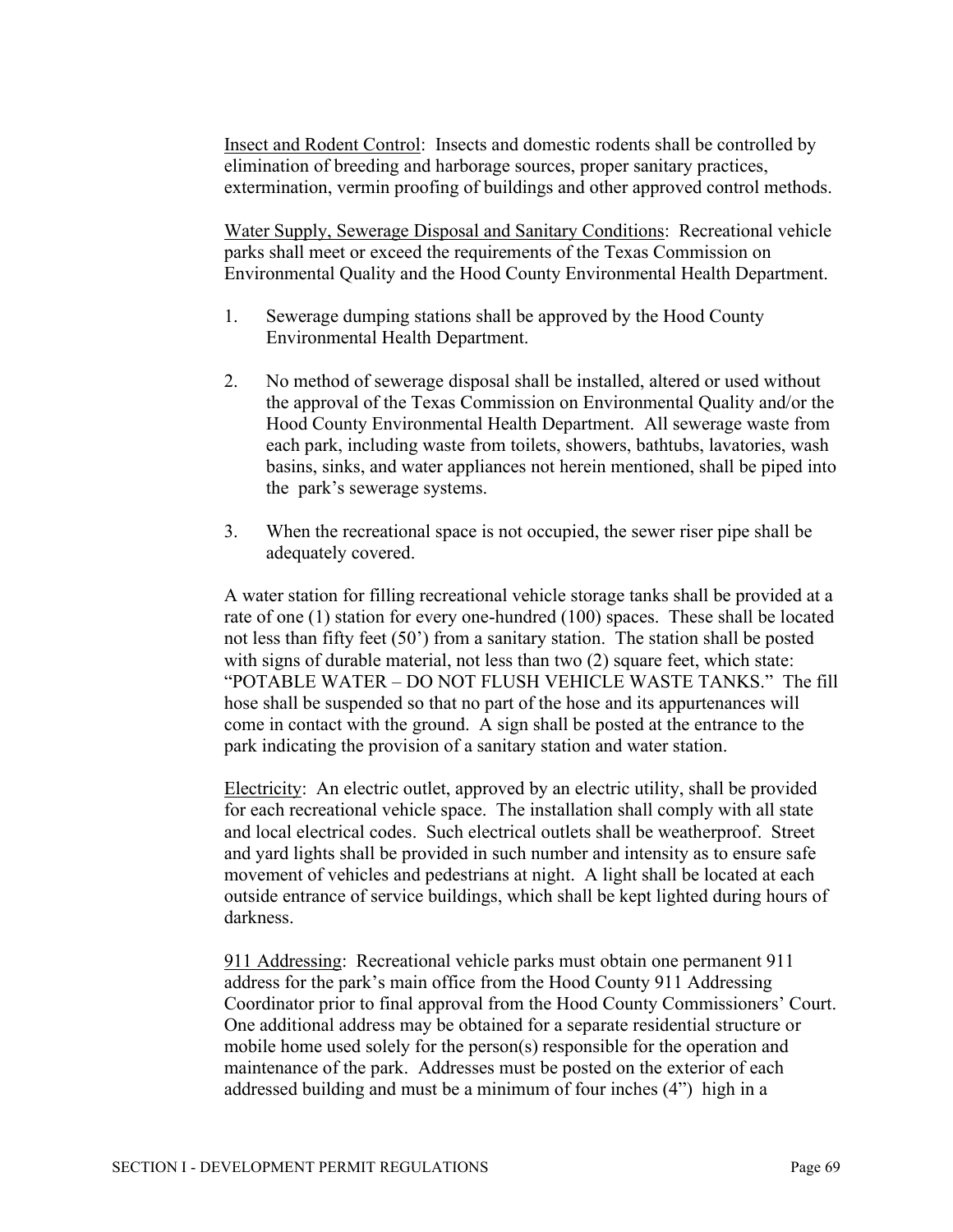reflective, contrasting color. The posted address must be visible from the street. If visibility is not applicable from the street then an additional address must be posted at the entrance of the main road. All recreational vehicle parks are required to provide a detailed site map to the 911Addressing Coordinator prior to final approval.

The site map must include all structures and numbered parking pads and driveways in and out of the park. After final approval by the Hood County Commissioners' Court, a weatherproof, detailed site map must be posted on the exterior of the main office building, by the front entrance, so as to be visible by emergency personnel.

Fire Prevention and Protection: All recreational vehicle parks shall comply with current fire regulations, as authorized by the Hood County Fire Marshal. Hand fire extinguishers of a type approved by the Hood County Fire Marshal shall be maintained in effective working order and located at convenient places in the ratio of one (1) to eight (8) recreational vehicle spaces. The location of fire extinguishers must be approved by the Hood County Fire Marshal. No outdoor fires will be allowed except in grills, ovens, stoves or park-provided fire boxes. Park-provided fire boxes must be approved by the Hood County Fire Marshal. No open fires are allowed. Fire hydrants shall be located so that every site within the park can be reached with five hundred feet (500') of hose. Hydrants must be easily identifiable and kept free and clear of debris.

Safety: The grounds, buildings and related facilities shall be constructed, maintained and used in accordance with applicable local and state fire prevention regulations. Flammable materials and liquids shall be stored in approved safety containers in a safe location 30 to 50 feet from any structure. Liquid petroleum gas, fuel oil, gasoline and other flammable liquids shall be handled and used in a safe manner and shall not be stored inside or beneath any recreational vehicle or within five feet (5<sup>o</sup>) of a door of a recreational vehicle. L.P. tanks shall be limited to one-hundred (100) pound size. Play equipment, when provided for children, shall be designed for safety, maintained in good repair and located in areas free from hazards.

#### Responsibility of Management

Enforcement of Regulations: The owner or operator of any recreational vehicle park shall arrange for the management and supervision of such recreational vehicle park so as to enforce or cause compliance with the provisions of these rules.

Maintenance: The owner, operator or attendant of every recreational vehicle park shall assume full responsibility for maintaining in good repair and condition all facilities of the recreational vehicle park as required herein.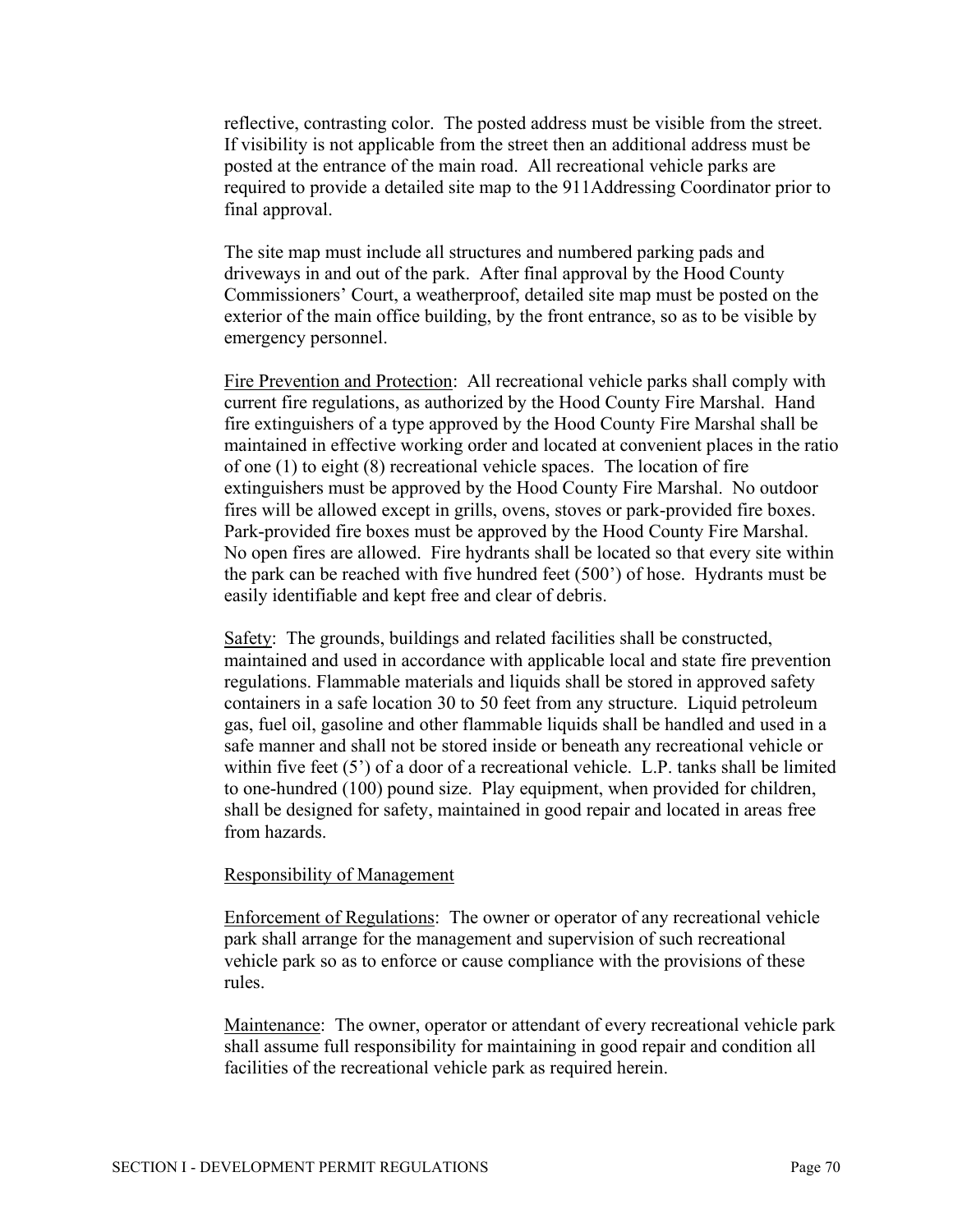Office: In every recreational vehicle park there shall be a designated office area in which shall be located the office of the person in charge of said park. A copy of all required county and state licenses and permits shall at all times be kept in that office.

Management Duties: It shall be the duty of the attendant or person in charge, together with the owner or operator, to:

- 1. Keep at all times a register of all tenants (which shall be open at all times to inspection by county and/or state officials). This register will show for all tenants:
	- Dates of entrance and departures
	- License numbers of all recreational vehicles, towing vehicles or automobiles
	- States issuing such license
- 2. Maintain the park in a clean, orderly and sanitary condition at all times.
- 3. See that provisions of these Regulations are complied with and enforced and report promptly to the proper authorities any violations of law which may come to his or her attention.
- 4. Report to the local health authorities all cases known to the owner to be infected with any communicable disease.
- 5. Pay promptly to the County all license/permit fees required by county regulations or other laws.
- 6. Prohibit the use of any recreational vehicle by a greater number of occupants than that which it is designed to accommodate.

Inspection: The Director of Environmental Health (or their designee) shall inspect each recreational vehicle park, at their discretion, to determine compliance with Hood County Development Regulations and all other rules, regulations or laws. Such officials shall have the authority to enter upon the premises for the purpose of such inspections at any reasonable time without notice to the owner or manager.

Grandfather Clause: All RV parks in existence prior to July 1, 2009, are exempt from these Regulations until such time as the property is sold, operation/ management of the RV park transfers to another (other than a family member), the property ceases to function as an RV park for any length of time, or any renovation/alteration/addition is made that increases the park's capacity by 25% from the date these regulations become effective.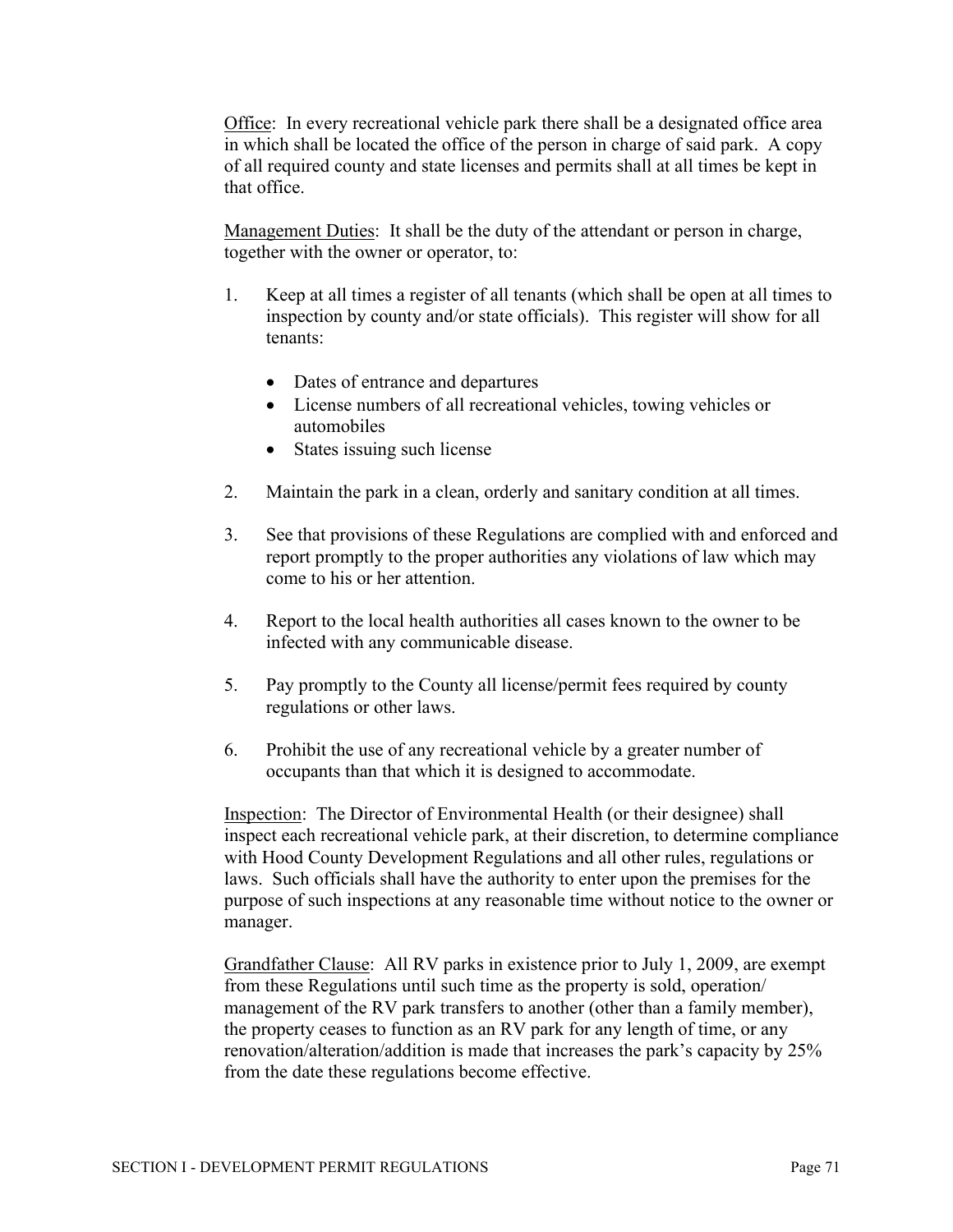# **Article VII. On-Site Sewage Facility Renewal and Replacement**

#### Section 7.1 Applicability

This article applies to all on-site sewage facilities existing on the effective date of this order.

#### Section 7.2 Inspection of Existing On-Site Sewage Facilities

The owner of any use served by an existing on-site sewage facility shall have a surface inspection performed of their on-site sewage facility upon occurrence of the first of any of the following events:

- 1. Change in use of the lot or tract served by the on-site sewage facility;
- 2. Subdivision of the lot or tract served by the on-site sewage facility;
- 3. A significant increase in loading of the on-site sewage facility over that stated in any on-site sewage facility permit approved for the property;
- 4. Failure of the on-site sewage facility; or
- 5. The five-year anniversary of the effective date of this order, if no permit authorizing the on-site sewage facility has been obtained within such period.

Existing residential structures and commercial structures utilizing on-site sewage systems shall connect to a centralized sewage system when the availability of the connection is within 300 feet of the property utilizing the on-site sewage system; when the owner of the centralized sewage system has demonstrated its ability to accept the connection; and when a public health nuisance has been created by use of an existing on-site sewage system. However, the Environmental Health Director or designee, in cases where property is land-locked and cannot reach a public sewer line, can grant an exception.

The Hood County Environmental Health Department shall perform surface inspections related to this subsection. A surface inspection performed under the provisions of this subsection shall be utilized to identify public health nuisance conditions only and shall not be misconstrued as an authorization that all components of the on-site sewage facility meet current applicable laws for installation or continued operation. This subsection only applies to those on-site sewage facilities located within the Water Quality District of Hood County.

#### Section 7.3 On-Site Sewage Facilities Prohibited: Port Ridglea East and Carla Court

A property owner of a residential structure that utilizes an on-site sewage facility and is located within an area of "Certificate of Convenience and Necessity" and is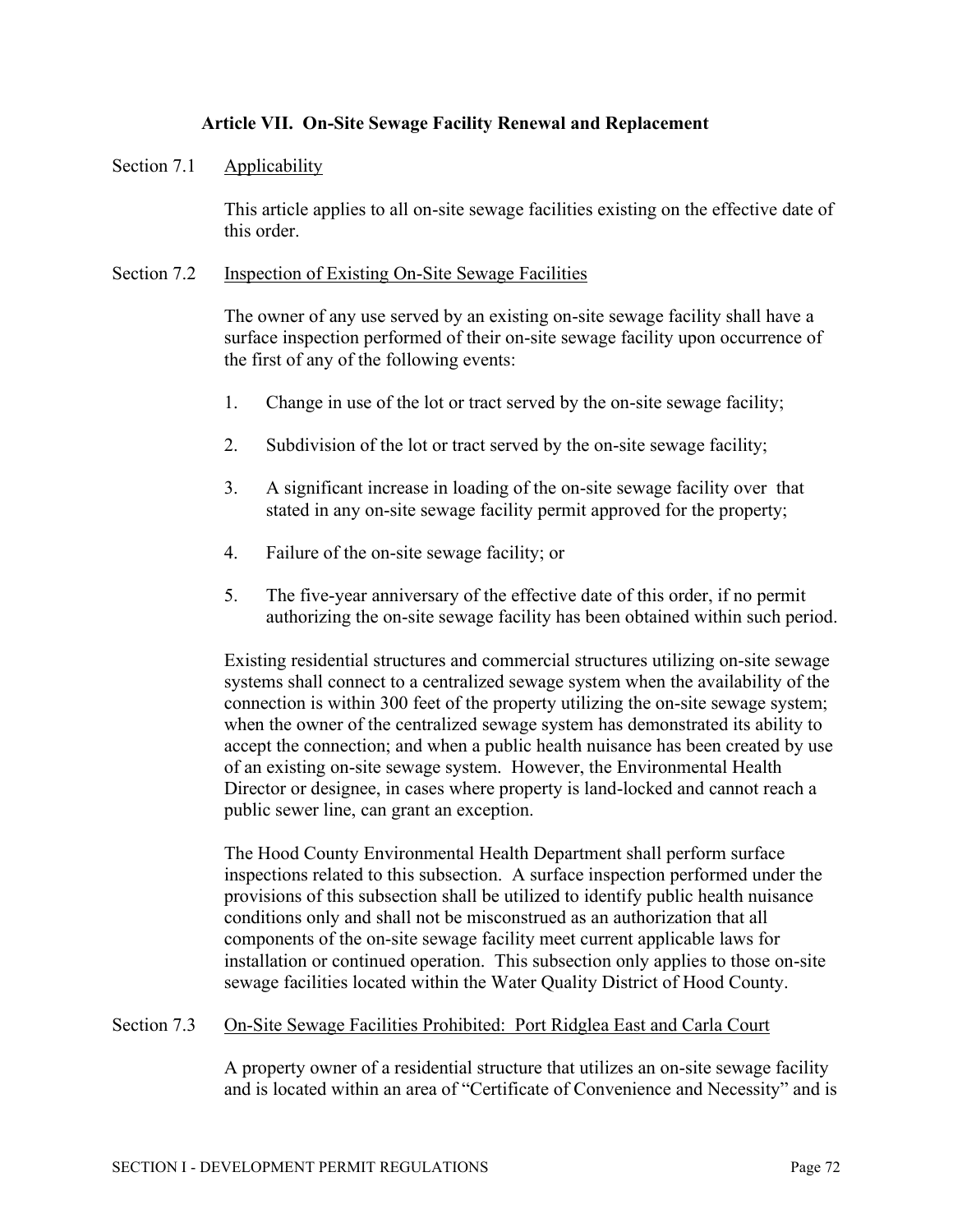located in the platted subdivision of Port Ridglea East and properties with structures immediately adjacent to Carla Court shall discontinue use of the on-site sewage facility and connect to centralized sanitary sewer when the owner of the Certificate is able to accept the connection and upon occurrence of one of the following:

- 1. The on-site sewage facility is creating a public health nuisance condition as defined by Texas Health and Safety Code 341 and an authorization to construct a new on-site sewage facility would be necessary.
- 2. The holder of the Certificate has notified Hood County that a change of ownership has occurred for a residential structure utilizing an on-site sewage facility.
- 3. The on-site sewage facility was permitted prior to January 1, 1995.
- 4. The on-site sewage facility has no permit on record with Hood County.
- 5. The Hood County Commissioners' Court has provided a hearing to the property owner of an on-site sewage facility and the Court has determined the Certificate holder has provided sufficient information that connection to sanitary sewer would provide better public health and environmental protection.
- 6. The cost for connection would be at no cost to the owner.

Where mandatory connection to a central sanitary sewer is provided under these provisions, Hood County may not issue an "authorization to construct" an on-site sewage facility.

# Section 7.4 In-Ground Swimming Pools

Owners of property that will have an in-ground pool constructed or installed on or after July 1, 2009, shall hold a permit to construct the in-ground pool prior to commencement of the activity.

An application to obtain a permit for an in-ground pool shall be submitted to the Hood County Environmental Health Department. The installation of an in-ground pool shall meet the minimum setback distances required by Texas Title 30 TAC 285 "On-site Sewage Facilities" and shall not create a public health nuisance. An application submittal shall include the following:

1. An application form as provided by the Hood County Environmental Health Department.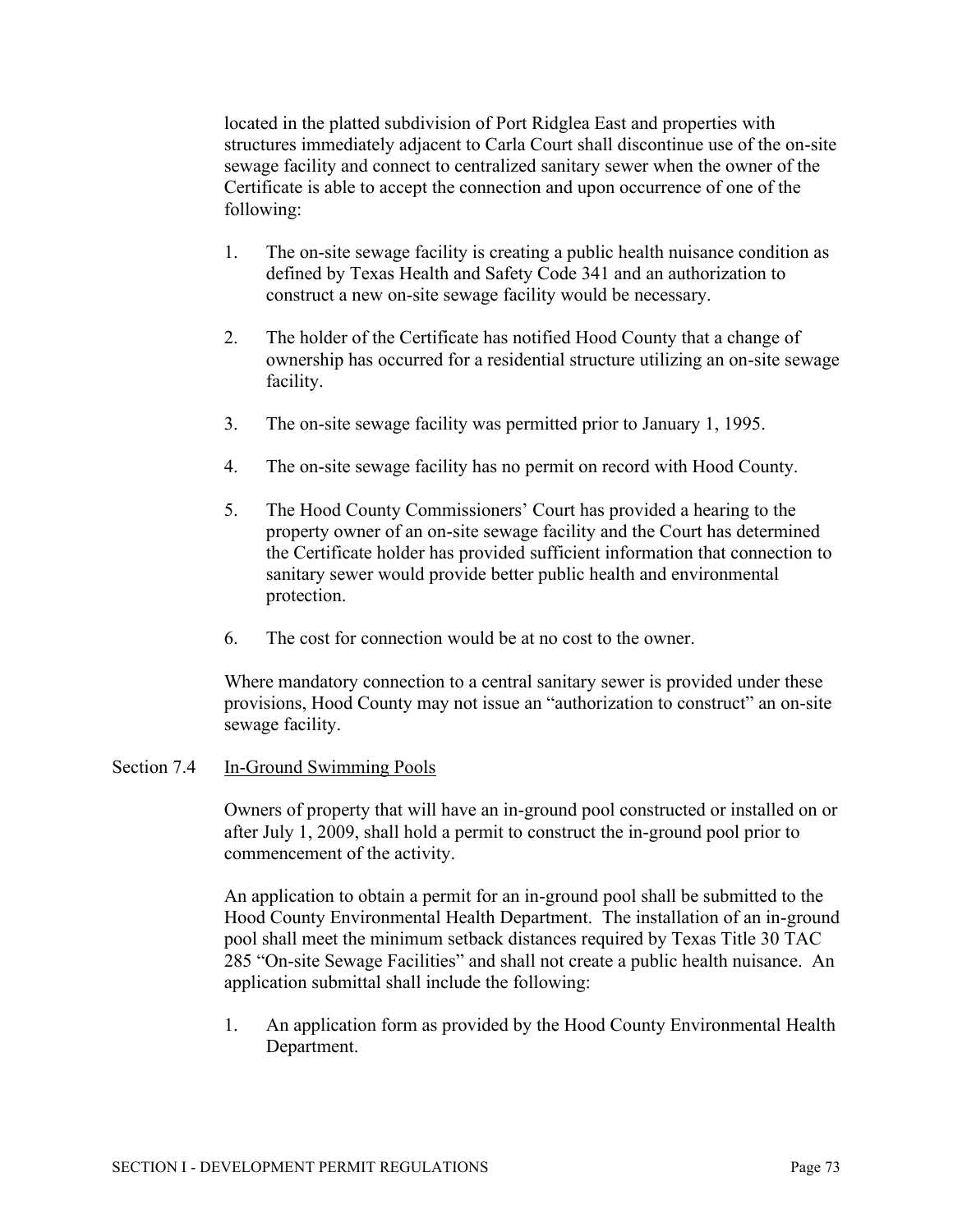- 2. A detailed drawing indicating the proposed location of the in-ground pool, house or structure(s) and location of the on-site sewage facility serving the property. The drawing shall either be to scale or have accurate distance markers indicated.
- 3. A fee determined by the Hood County Commissioners' Court.

An inspection shall be conducted by a representative of the Hood County Environmental Health Department following installation of the in-ground pool and shall be inspected for adherence to Texas Title 30 TAC 285 "On-site Sewage Facilities" requirements. Alteration of an on-site sewage facility during the installation of an in-ground pool shall require a separate permit and all alterations or modifications shall meet Texas Title 30 TAC 285.

# Section 7.5 Offense

Failure to notify the Hood County Environmental Health Department when there is an occurrence as defined in Section 7.2 shall be an offense of these Development Permit Regulations. Each day that elapses following an occurrence of the event shall be considered a separate offense.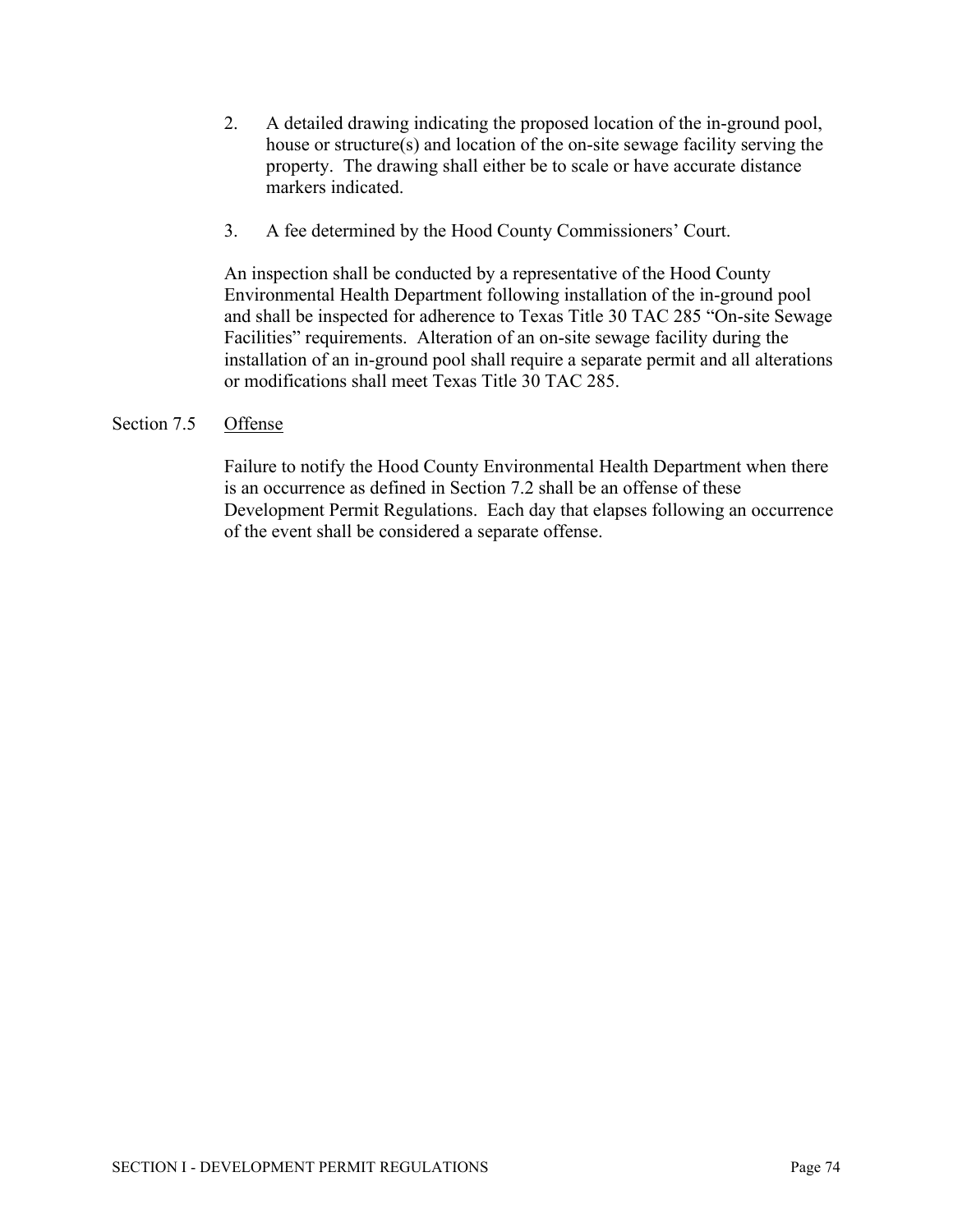# **Article VIII. Special Exceptions**

#### Section 8.1 Exceptions Allowed

Any person aggrieved by the application of these Development Permit Regulations may petition the Development Commission for a special exception to the requirement prior to the approval of a concept plan, site development plan, or site permit as the case may be. The petition shall be submitted to the Director of Development with the application for the concept plan, site development plan, or site permit.

#### Section 8.2 Limitations

No special exception shall be granted that allows a land use prohibited in the land use district in which the use is to be located or that changes any boundaries of the district. No special exception to a site permit requirement shall be granted that renders the development inconsistent with the approved concept plan or site development plan.

#### Section 8.3 Exceptions Procedure

- A. Application and Processing
	- 1. The property owner or designated agent may submit an application for special exception to the Director of Development to be processed with a request to approve a concept plan, a site development plan, or a site permit as the case may be. The application shall contain clear statements of the reasons for each special exception requested. The application for special exception shall be processed in conjunction with the concept plan, site development plan, or a site permit.
	- 2. The Director shall prepare a report to the Development Commission and to the Commissioners' Court containing his findings and recommendations on each special exception requested. Such report shall be available to the applicant and the public no later than five (5) days before the public hearing to be held on the concept plan or site development plan. Notice of the special exceptions shall be published and mailed to adjoining owners in conjunction with notice of the hearing on the concept plan or the site development plan as set forth in Section 4.2 of these Development Permit Regulations.

#### B. Public Hearing, Concept Plan, or Site Development Plan

1. The Development Commission shall consider the special exception with the proposed concept plan or site development plan at a public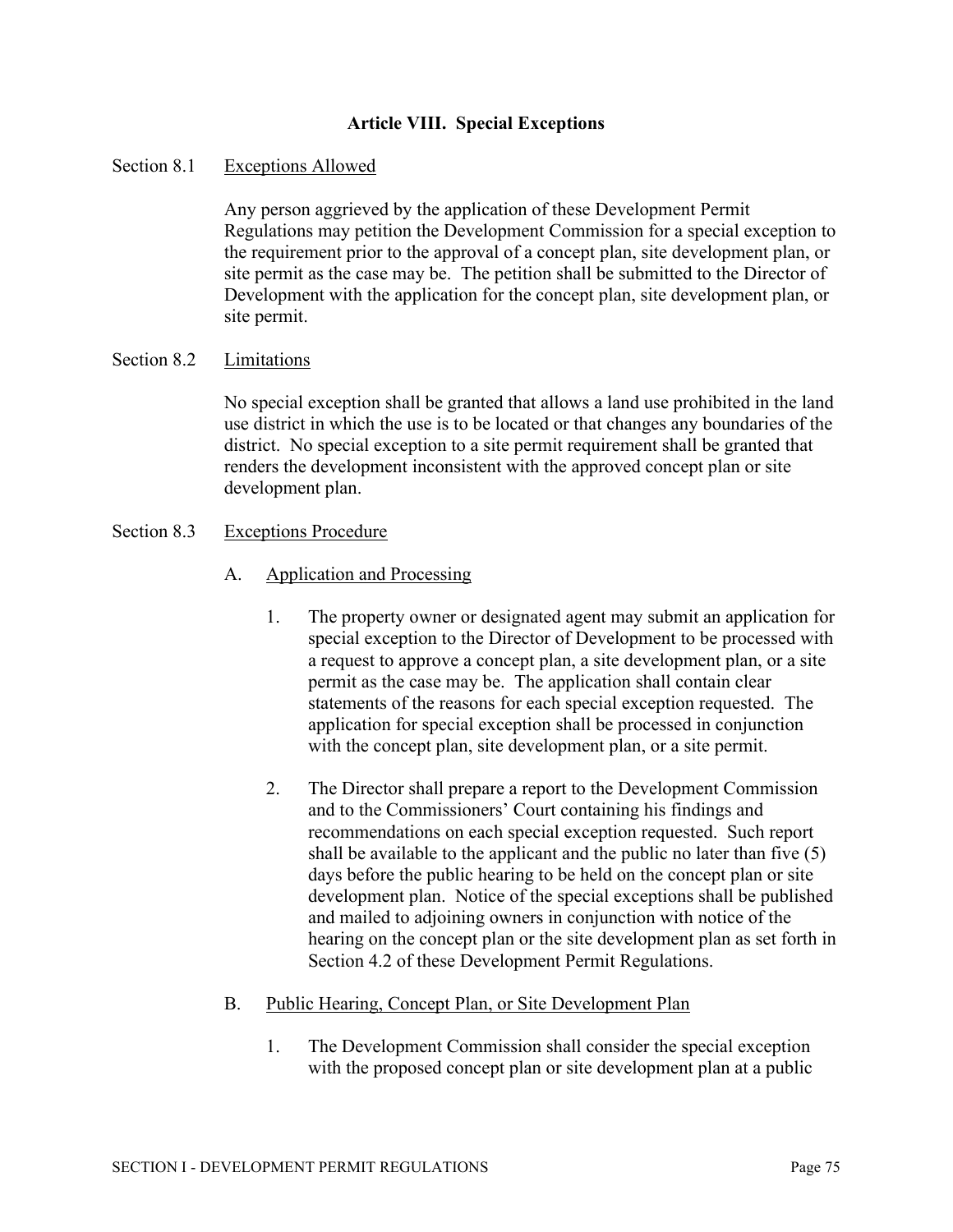meeting and thereafter shall submit its recommendation on the special exception to the Commissioners' Court.

2. The Commissioners' Court shall consider the Development Commissions' recommendation on each special exception requested at the public hearing to be held on the accompanying concept plan or site development plan.

The Court may approve, conditionally approve, or deny the application for each special exception. The Court may impose such conditions as will substantially secure the objectives of the regulations or provision for which the special exception was granted and such as will adequately provide for the maintenance of the integrity and character of the land use district in which the development is to be located.

# C. Public Hearing, Concept Plan, or Site Development Plan

Where a special exception has been requested in conjunction with a site permit, the Development Commission shall consider the request at a public hearing and take final action on the request following the hearing.

#### Section 8.4 Standards for Approval

The Commissioners' Court or the Development Commission shall not approve a special exception unless it finds that the exception is not contrary to the public interest and, due to special conditions, a literal enforcement of these development permit regulations would result in unnecessary hardship, and so that the spirit of the order is observed and substantial justice is done, taking into consideration the following factors:

- A. That there are special circumstances or conditions applicable to the property referred to in the application which do not prevail on other property in that land use district.
- B. That the strict application of the regulations would work an unnecessary hardship and that the granting of the application is necessary for the preservation and enjoyment of substantial existing property rights.
- C. That the granting of such application will not materially affect the health or safety of persons residing or working in the neighborhood and will not be material detrimental to the public welfare or injurious to property or improvements in the neighborhood.
- D. That substantial conformity to standards previously established in the land use district may be secured.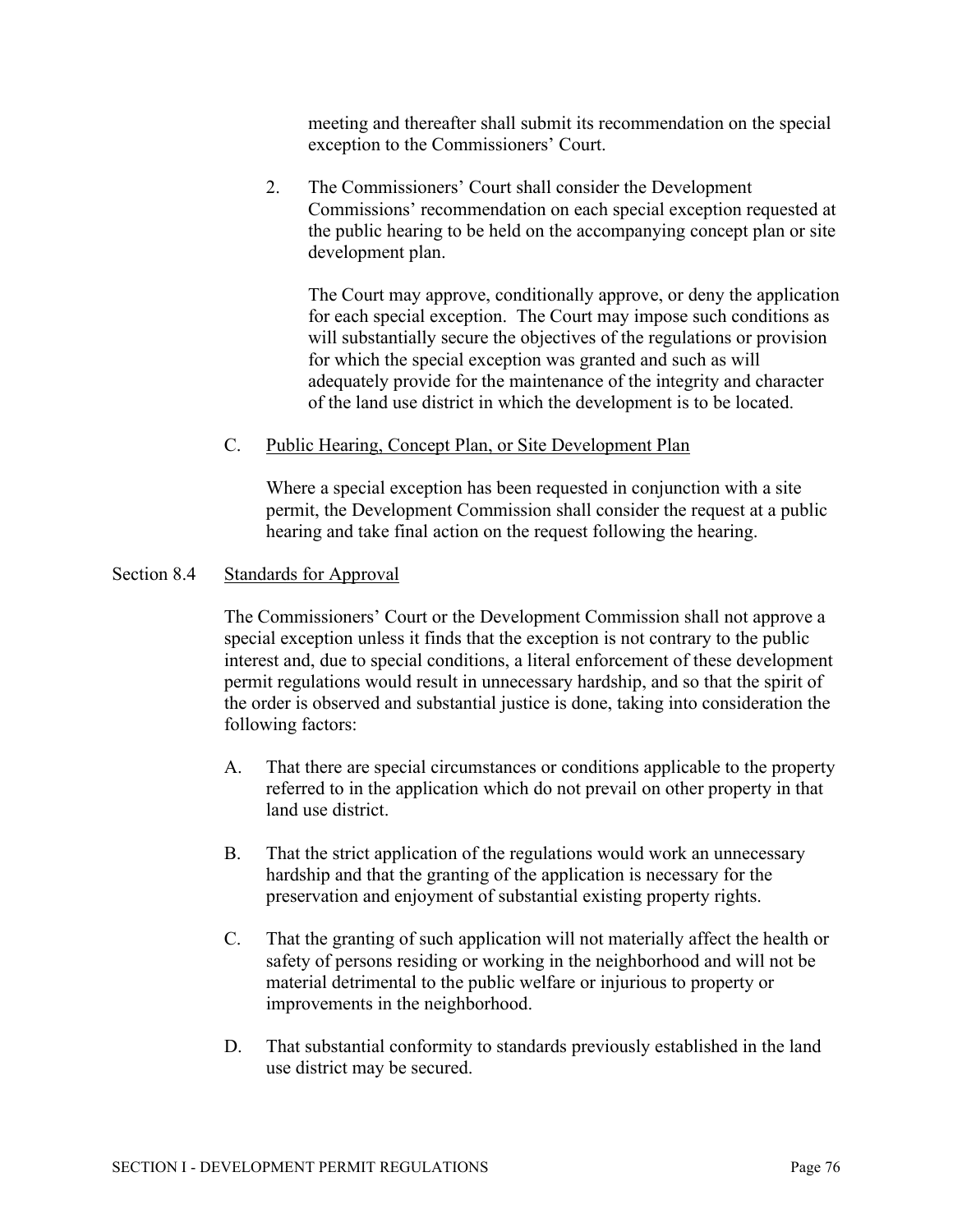E. That detriment of injury to the neighborhood will not result from the granting of a special exception as applied for.

# Section 8.5 Expiration of Special Exception

The special exception shall expire upon expiration of the concept plan, the site development plan or the site permit with which the request is associated. Any extension of such approved plan or permit shall also serve to extend the special exception granted in conjunction therewith.